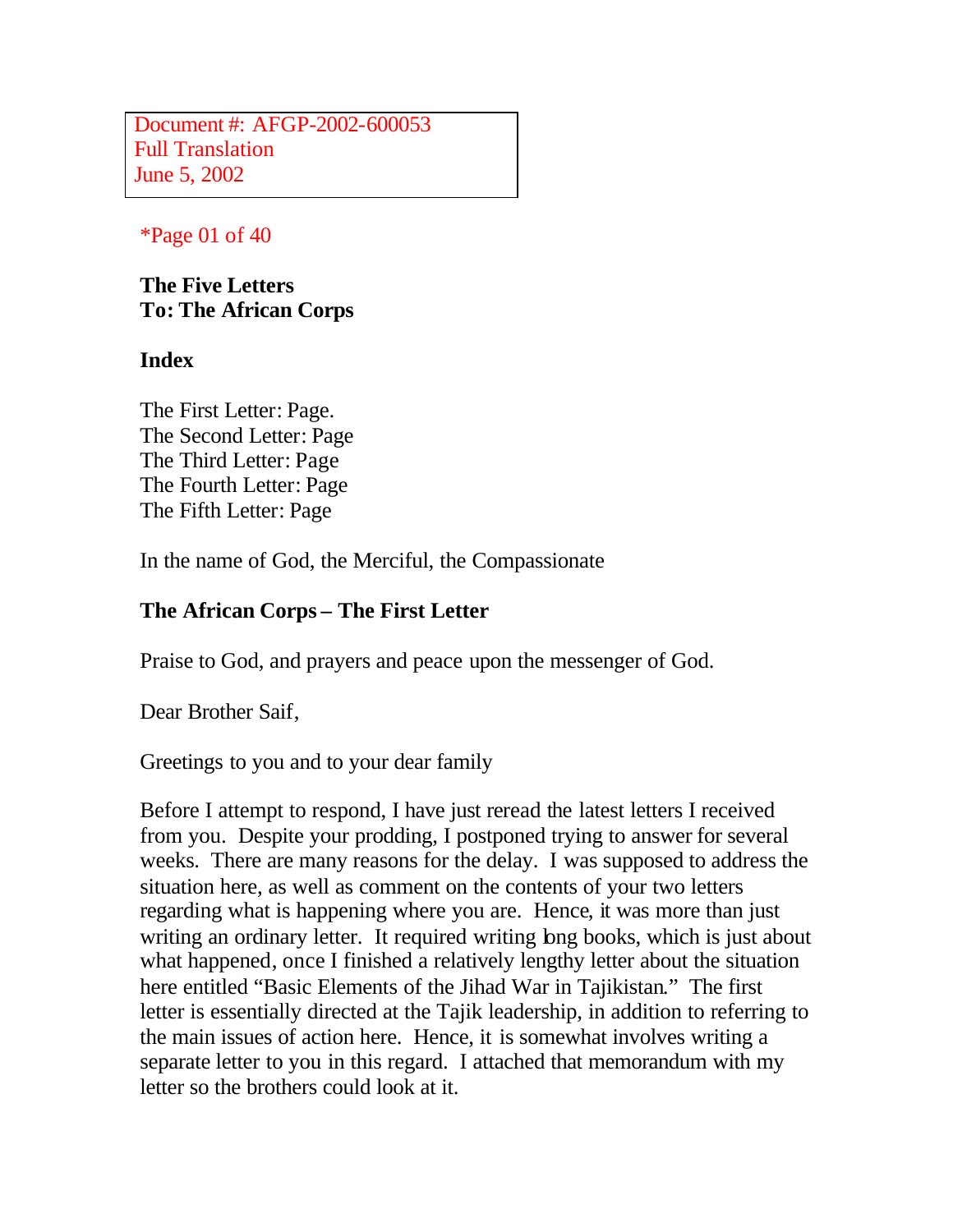I also hope that we can meet somewhere, somehow, sometime to discuss the African and Asian facets of the situation, in order to advance our work within a common intercontinental perspective. This will open the way for the other continents to join the international jihad club.

Commenting on the contents of your two letters, we say, and God grants success, that if we can compare the work of jihad to a locomotive, its motive force is faith, and it moves on two steel rails, one being political, the other economic. The leadership oversees the entire course. Unfortunately, the track is not yet complete for fully-integrated jihad action. With respect to Al-Qa'eda, the main outlines of its activity indicate a chronic error regarding political guidance. This was the case with Al-Qa'eda in Afghanistan, and I believe that it continues in its new battleground in Somalia.

It appears to me that Al-Qa'eda's Salafia tendencies have led it to search for a political ally in Somalia with an identical intellectual focus.

This is the greatest calamity. I think you know my view in detail regarding the [U/I] tendencies and jihad, and my belief that it is impossible for successful jihad action to be led under [U/I] leadership [TC: These [U/I] s refer to a series of symbols in the text inserted automatically when the electronic text was converted after acquisition. They appear to refer to the same adjective, person, or organization.] This is not the place to go into detail on this topic, but I use that result to evaluate the capability of the Somali group with which you are working, the isolationism it is manifesting in the movement, and the lethargy of its reactions to events. I'll mention to you a discovery which is merely thousands of years old. This discovery states that a movement that is isolated from its masses, that is suspicious of its people, and whose people are suspicious of it, can achieve nothing but destroy itself.

Based on the scarce amount of information we have regarding the situation in Somalia, including the simple yet magnificent report issued by the director of the branch of the Islamic World League last June, it appears to me that

## \*Page 02 of 40

Somalia needs a comprehensive national front that agrees on general, not detailed, Islamic slogans. That front must lead to an expanded national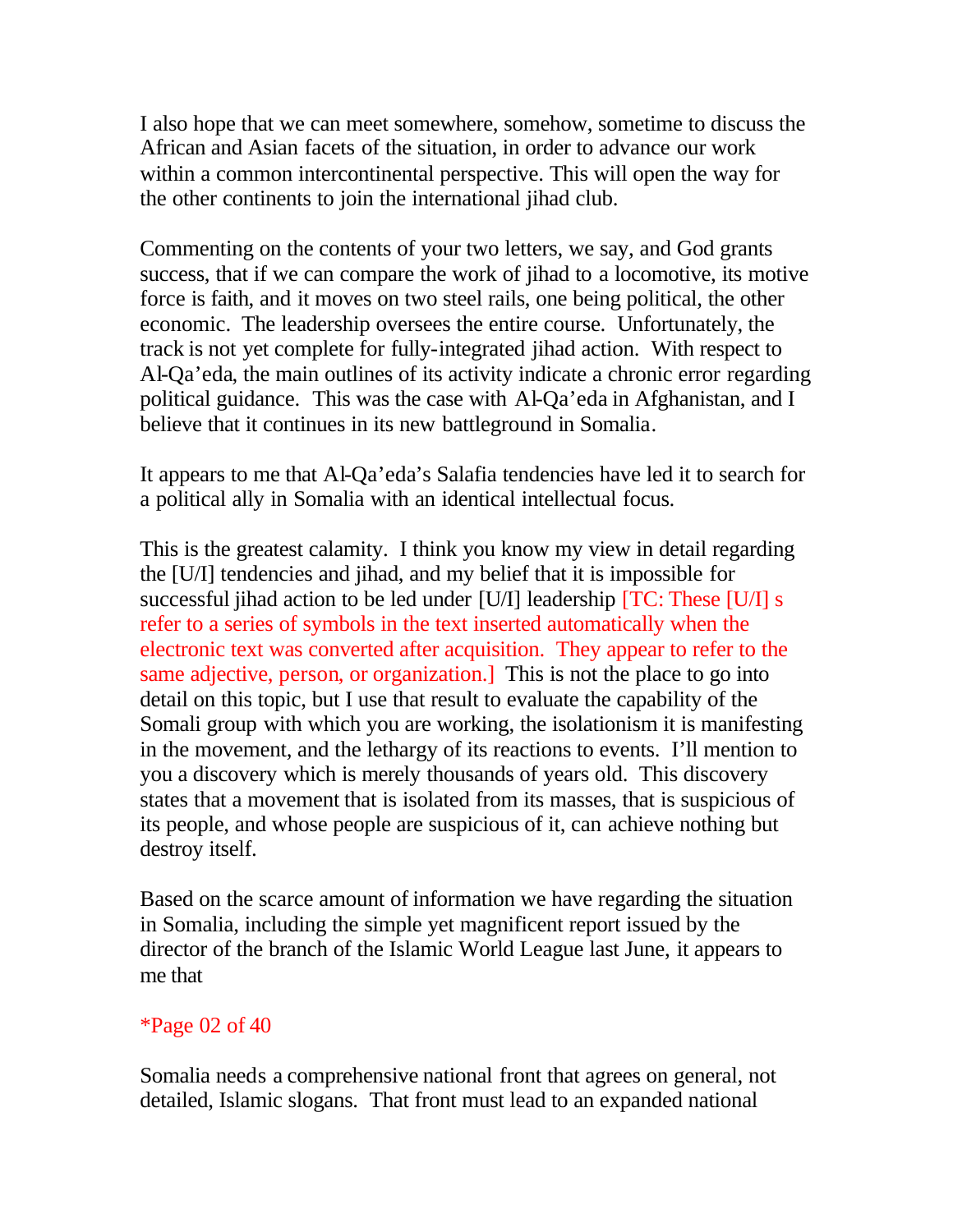government approved by the major forces in the country: tribes and political groupings. The slogan acceptable to all is "Somali Freedom and Islamism." It is no secret to you that the United Nations is the legal cover and the international league of western Crusader forces led by the Jews. Thus, United Nations forces are a purely Crusader army. I do not believe I was very far off when I called them the Knights of the Cross. They lead the most arrogant Crusader campaign against Islam. Therefore, the most important need is to expel them from Somalia, even were a semi-Islamic, semidemocratic, semi-etc. government subsequently to assume power. Unfortunately, we are going to have to accept the least consequential individuals to avoid the most extreme. That is the situation. For your information, the Knights of the Cross are preparing to go into Afghanistan in cooperation with Rabbani, Hikmatyar, Mas'oud, and others with the objective of ending the jihad in Tajikistan and central Asia and ending the presence of Arabs involved in jihad in Afghanistan and the region.

Dear Sayf,

Maneuvering in the political arena is more dangerous, more urgent, and more essential than maneuvering in military operations. Can you conceive of military action without maneuvering or proceeding according to a phased plan? Jihad action in the manner of a rhinoceros is stupid and futile. By this I mean jihad action that only considers military action, nothing else.

When you entered Somalia, the Somali arena was barren and futile. The situation changed, however, after the intervention by America and the Knights of the Cross. You most resembled a hunter aiming his rifle at the dead branch of a tree, with no leaves or birds on it. Suddenly, a bald eagle lands on the branch of the tree, directly in line with the rifle. Shouldn't the hunter pull the trigger to kill the eagle or at least bloody it?

The American bald eagle has landed within range of our rifles. You can kill it or leave it permanently disfigured. If you do that, you will have saved Sudan, Yemen, Bab al-Mandab, the Red Sea, the Arabian Gulf, and the waters of the Nile. Could you want more magnificent objectives of war than those?

I don't think you are allowed to pull back now; to do so would be a crime.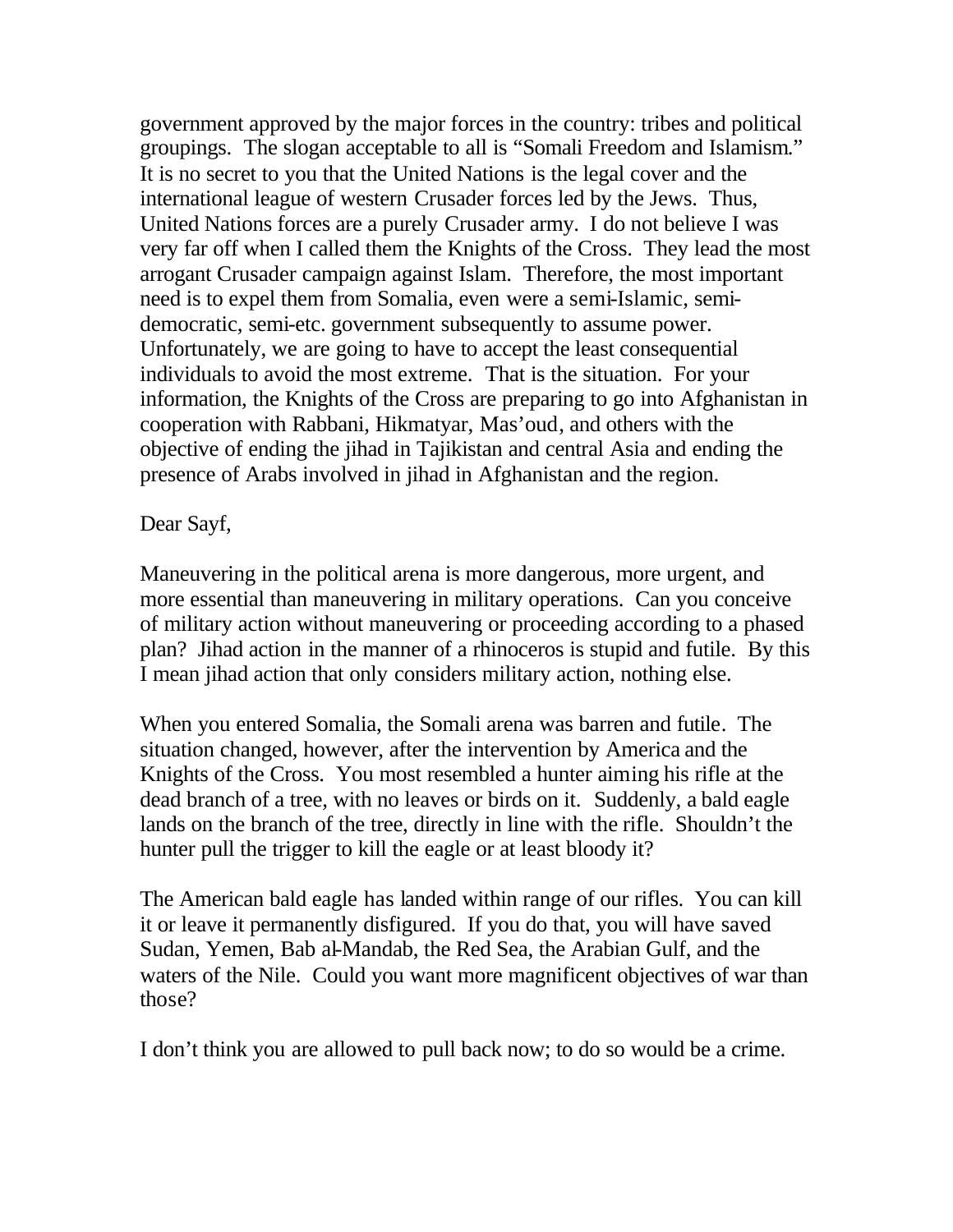Fire at the bald eagle. Kill the Knights of the Cross. God is with you. After faith, God's greatest blessing is the brain. Use it wisely; do not fight like a rhinoceros.

God strengthens his religion through the iniquitous man and people who have no morals. There is a saying of the Prophet on this issue. We have all seen this confirmed in actuality in Afghanistan in its war against the Soviets. Is there any objection to this being repeated in Somalia, too? Are Aideed, Mahdi, and Kharteet any worse than Sayyaf, Hikmatyar, and Burhan?

Nearly everywhere your situation and ours has no place for the ideal; just for that which is the least bad. Hence, the issue is not the tendency of a Salafi, a Sufi, or a Muslim Brother. The issue is whether we are to be or not to be. Will we survive, or become extinct? Will an Islam survive that includes smoke and deception, or will unambiguous Christianity come in its stead?

In terms of the military aspect, your suggestions are excellent and totally appropriate. Place your bases in the mountains and move everywhere. Kill them where you catch them; expand urban terror; plant mines on the roads; use all the covert weapons of war from rumor, to strangulation, poisons, explosions, lightning attacks on small targets, and sniping. Be like mercury; do not allow them to pick you up, determine your location, or draw you into a military confrontation. Fill their space like air, present yet unseen. Believe me, they are the timbers of complex military machinery led by semihumans and bastards. Their hearts are stone or even harsher. Their hearts are air. Even when able to, they have no mercy. Even when they promise, they betray. Their life is luxury. They have nothing beyond this world, so they are afraid of death. They fear believers the way believers fear God or even greater.

#### \*Page 03 of 40

The hour of their punishment is much nearer. The Byzantines will always be Byzantines; their punishment is near. This punishment will be by our hands where you are, where we are, and everywhere, God willing.

The principles of military action are well-known. Their application is a matter of skill, while their continuity is a matter of morale. With respect to morale, faith is foremost, but it is something that rises and falls. Our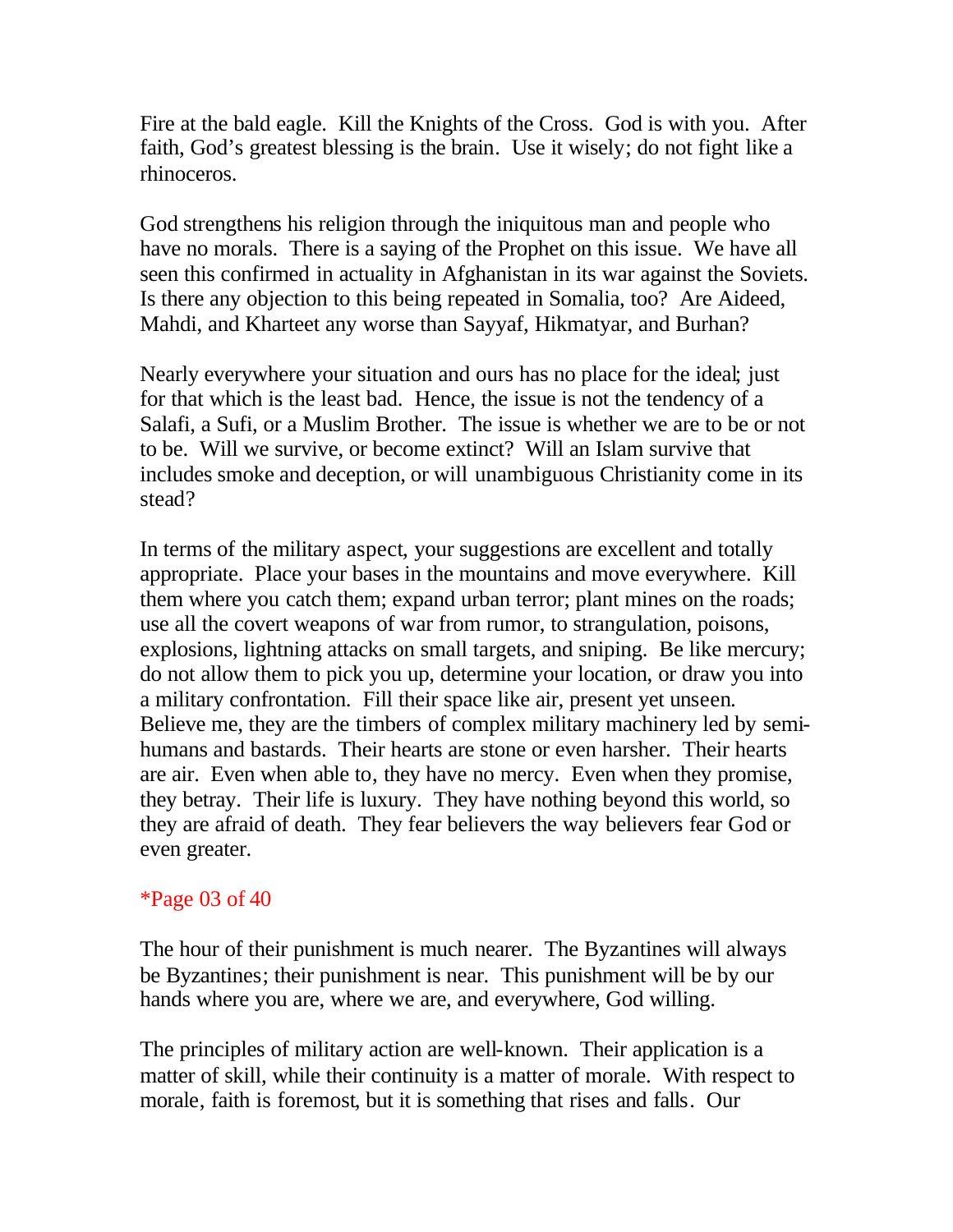successful military blows increase the faith of the Muslim public, but the reverse is true when the blows are unsuccessful. In sum, military action has to be used to raise morale, the incentive to fight, and to become embroiled in combat when necessary. In any event, the field command is best suited to determining the proper methods of action.

I learned from your letter that there are very few weapons or ammunition in the area. I recall that when the events began many weapons were readily available and cheap. Where did they go? They are in the process of incredible intentional disappearance and ruin, whether because of internal clashes or because they are being taken outside the country. The same thing is happening in Afghanistan to facilitate the mission of the Knights of the Cross. In Afghanistan, the Knights of the Cross will be from the Islamic countries, such as Egypt, Saudi Arabia, Pakistan, Algeria, Morocco, Bangladesh, Syria, et cetera.

Financing is a problem that grows more serious every day with respect to the Muslims generally and Islamic action in particular. This should come as no surprise, since today the world's riches are totally in the hands of the Jews. They are determined to dry up our financial resources. I therefore ask that you discuss the letter entitled "The Problem of Financing Islamic Action" and let us know what your theoretical and practical views are. I believe the letter reached you earlier, but just in case we shall send you another. For your information, Abu Qatada al-Shar`i has authorized it.

The announcement by Boutros Boutros Boutros [sic] Ghali that the Cross Organization intends to stay two more years in Somalia reflects both weakness and malice. The group anticipated swift success and was surprised as the African swamp gradually swallowed it up. However, it will make every effort to conquer Somalia and destroy Islam there within the time frame it has established.

Despite the small amount of information available, the following solutions can be envisioned:

- 1. Political and military cooperation among all Somali groups opposed to the international occupation of their country and the formation of a national Islamic front to that end.
- 2. Formation of a temporary government for the country with an agenda containing: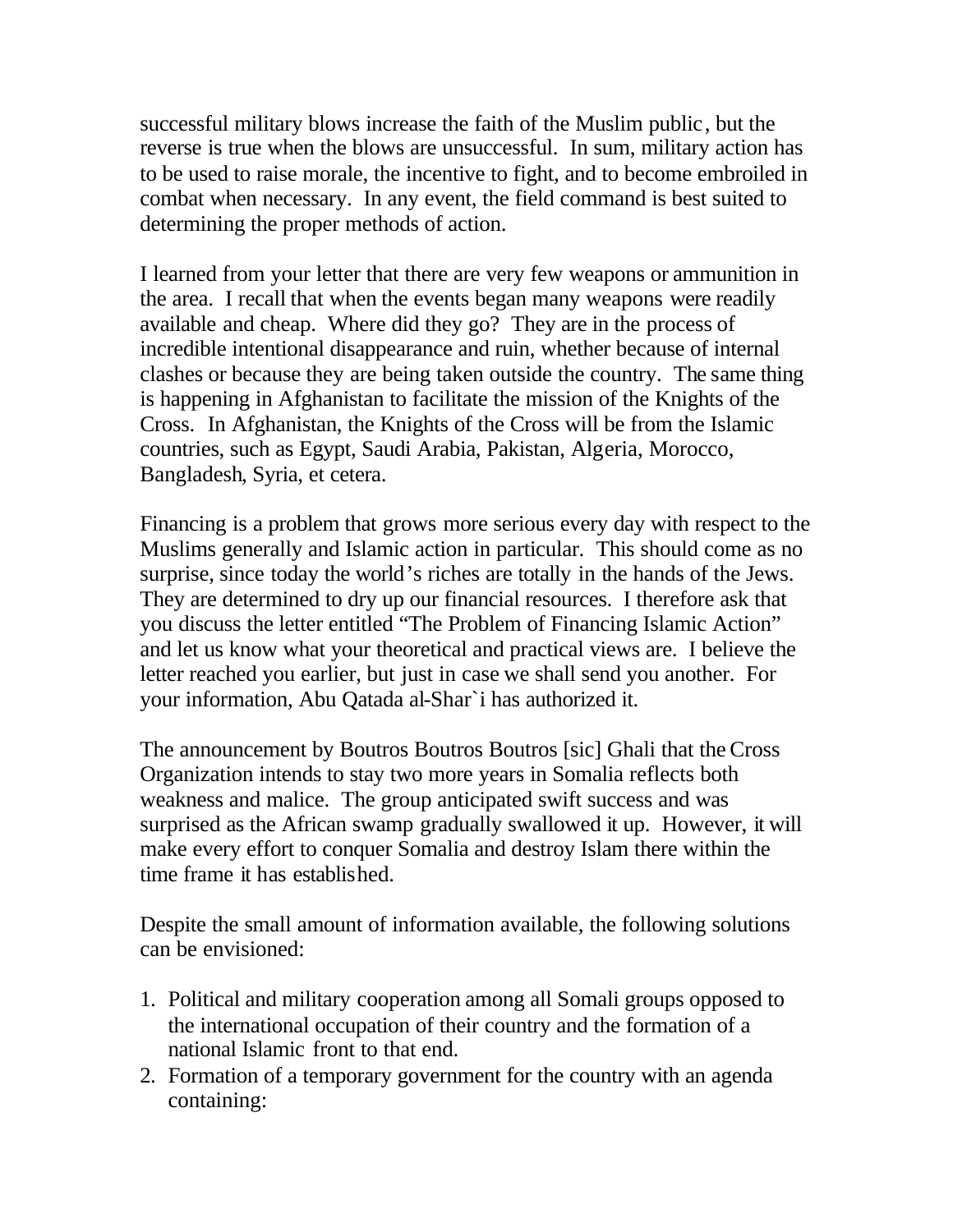- A. Expulsion of the foreign international presence.
- B. Rebuilding of state institutions.
- C. Establishment of domestic security.
- D. Comprehensive national reconciliation.
- E. Economic reform and combating famine.
- 3. An urgent military program. It would be best that it come from the National Grouping and be based on a division of responsibilities for military action throughout the entire country. A security-defensive strategy needs to be outlined that includes:
	- A. Resistance to foreign presence and action to force it to withdraw.
	- B. Supervision of liberated areas and securing the lives, funds, and property of all members of the populace.

Each group would carry out its assignment under this program within its geographical area. This would be temporary until a unified defense force could be established.

It is only natural that the Muslims will be unable to come to terms over a unified program. How much more difficult it will be if the program is a comprehensive one. It will be useful, therefore, to set forth a program of action for the forces available to you and a political, military, and economic program. Based on what we hear about operations in Mogadishu, it is clear that those carrying them out are fully knowledgeable about the technical aspects of the action. The political effort is clearly there and effective. Likewise, the military effort is simple, effective, and inexpensive.

## \*Page 04 of 40

The Somali leadership with whom you are dealing has recommended waiting for the arrival of the occupation forces and a misunderstanding to arise between them and the residents before intervening. Frankly, don't be angry, but only a coward or a scoundrel would say such a thing. I have no doubt that even Saddam Hussein, Aideed, Arafat, Sayyaf, Hikmatyar, and Burhan have more manhood than they have. Like the latter, they are useless. Beware of them. You must find men you can deal with, even if they are not from our venerable forefathers—men having instinctive enthusiasm for Islam like al-Afghani  $[TC: 19<sup>th</sup> Century Islamic thinner and modernizer], but$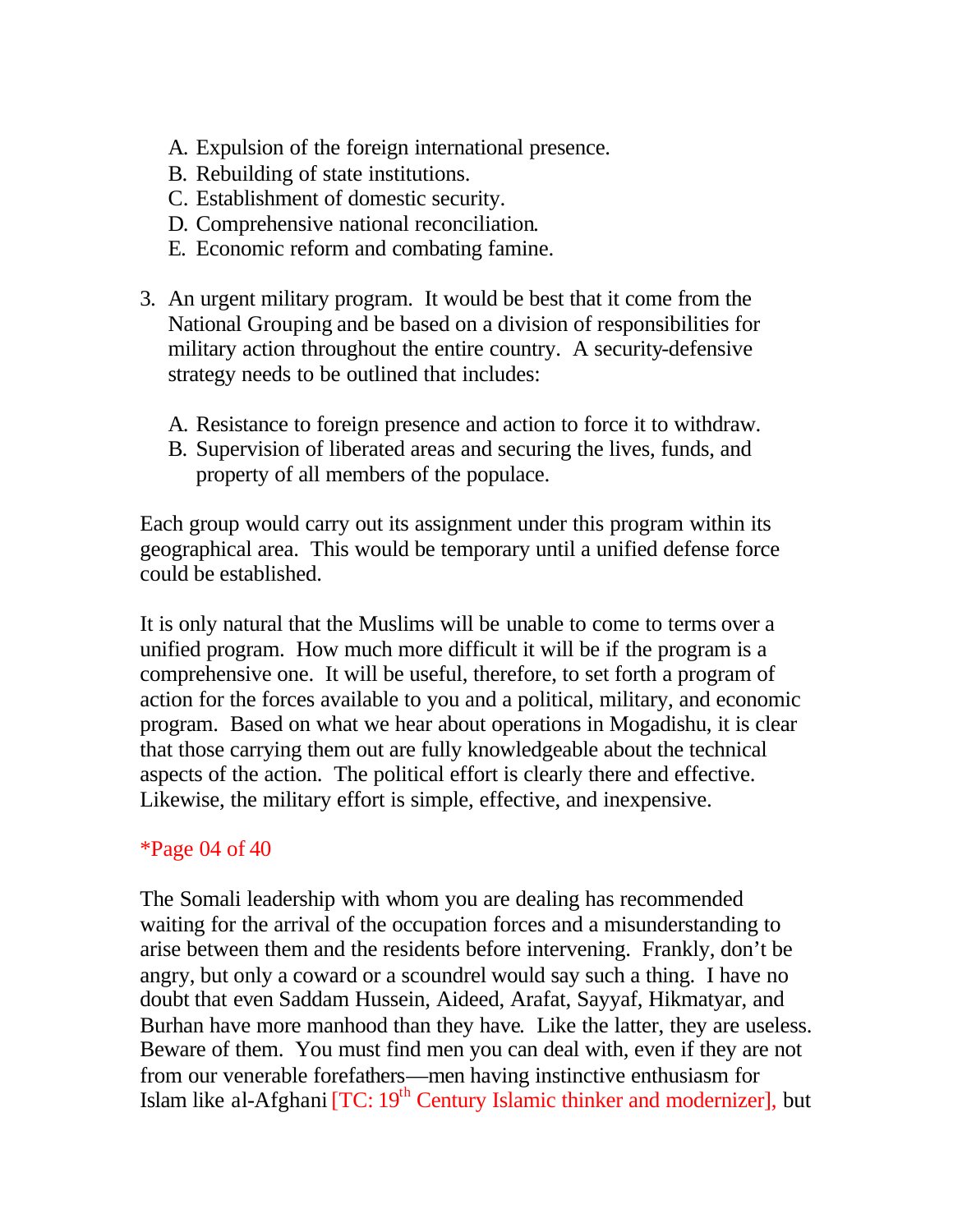if you can't do that, you must not get bogged down with scoundrels. In the aphorisms of olden days they said: "Do not befriend a scoundrel, and do not let one befriend you." Or as they said: "Beware wasting time, effort, money, and perhaps even blood with such people." Look for a group that is effective with respect to goals that are achievable on behalf of Muslims in this country. I do not mind cooperating with Aideed if you have made sure that what he is doing with the Americans is not staged and agreed beforehand as was the case with Ataturk, Abd al-Nasir, Hikmatyar, etc.

By the way, what they said reminds me of the plan of the commander of the popular resistance in al-Sharqia after the disaster of [blank] who offered his plan to the military command saying:

"When the Jews attack Tell Basta, let's allow them occupy the town. They will put up barbed wire; then we'll infiltrate by night and cut the wire. After that, we'll sneak into the storehouses and steal their tinned beef." I think your group is dreaming of the tinned beef that will accompany the occupation forces, the most important thing being that it be ritually butchered.

Dear Sayf,

I think a practical political program, an inexpensive military program, and an adequate economic program can be drafted. But we must not be satisfied with what is possible now; we must work to do better and seek greater perfection as activities develop. Assembly and massing of Somali forces were available to us. The crime now, however, would be to leave that arena because it has become a line of confrontation with the international forces of the cross.

If they take that position, a large and critical link in our Islamic positions in the area will collapse.

Dear Sayf,

God fed Quraysh to ward off hunger and provided faith against fear. Hunger and fear destroy the underpinnings of the human self and undermine pride. God lifted the spirits of those who had lost the sense of their humanity. This point has to be addressed before we ask people to do things they are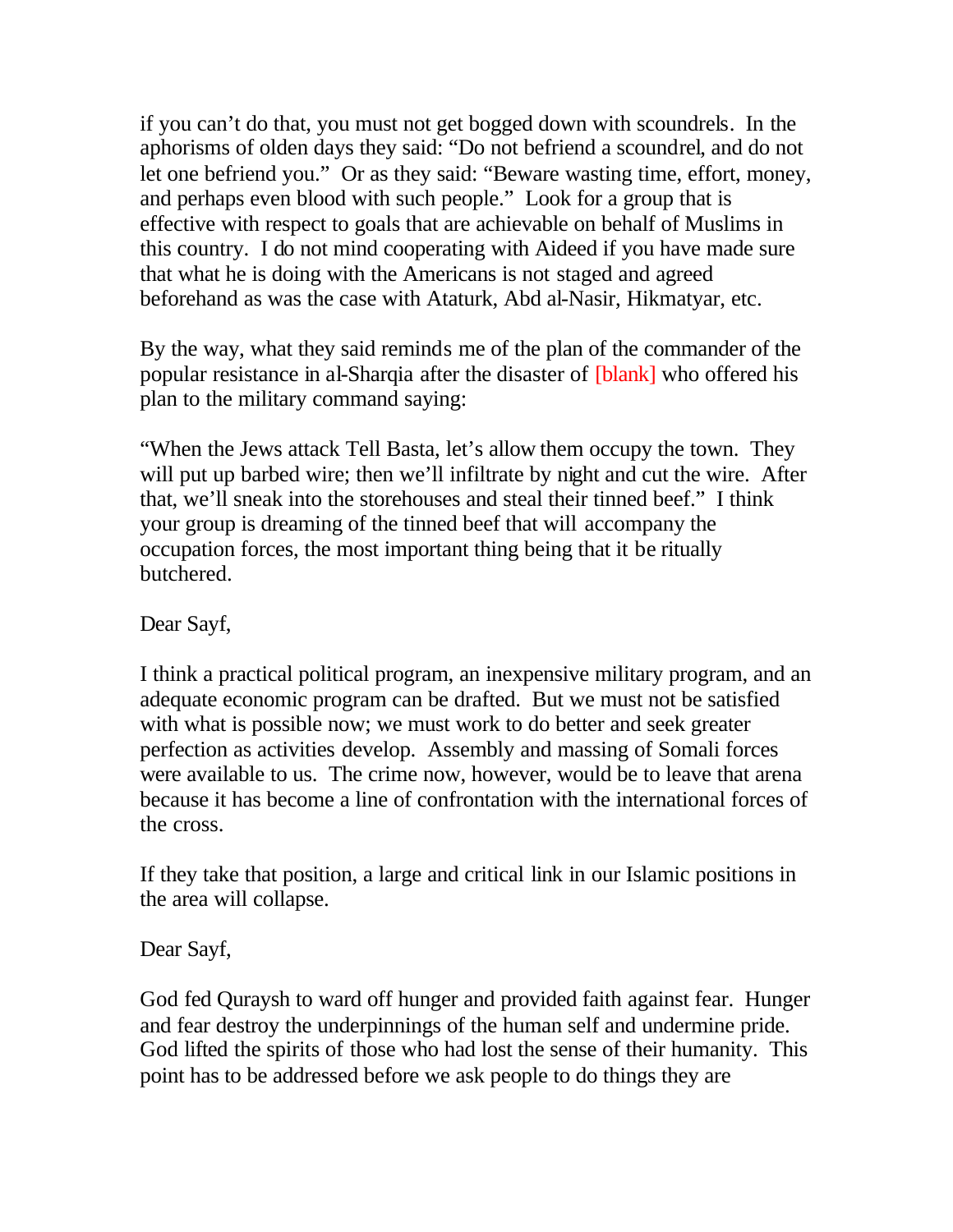incapable of. If you wish to be obeyed, order that which can be done. Isn't that so?

The memorandum about the financing problem contains some detail regarding this point. But I remind you, and I remind myself, of the great Badr raid [TC: A successful early Islamic battle against the Quraysh tribe of Mecca], and how as the greatest raid in the history of Islam it proceeded on a base of faith and economy. The raid was aimed at the adversary's economy and financial arteries; at capturing them on behalf of the Muslims and denying them to the infidels. So, contemplate, consider, and then act. Act according to the traditions of our noble Messenger.

I'll draw your attention again to a noble tradition related to assassinating the leaders of infidelity and inciters of sedition. The killing of a single man could possibly save much blood threatened in a major battle. So, contemplate, consider, and then act. Act according to the traditions of God's Messenger. We know everything, yet we are a people who do not consider this to be an armed economic war, low in cost, great in return, and having a tremendous impact on the souls of believers and infidels alike.

Contemplate, young man, and according to the traditions of our noble Messenger, put into action the practical points contained in your second letter for dealing with the situation you have. They are simple, practical, and useful. There is no doubt but that you have such successful solutions as rightly-guided battlefield leadership. You must depend on God and initiate action in the confident belief that God will grant victory.

You will be victorious in your battlefield there; we will be victorious in our battlefield here. It will be a day wherein the believers will be joyous at God's granting victory. Peace, mercy and blessings of Allah upon you

\*Page 5 of 40

Your uncle,

Abu al-Waleed Jihad Wal Thursday, 30 September 93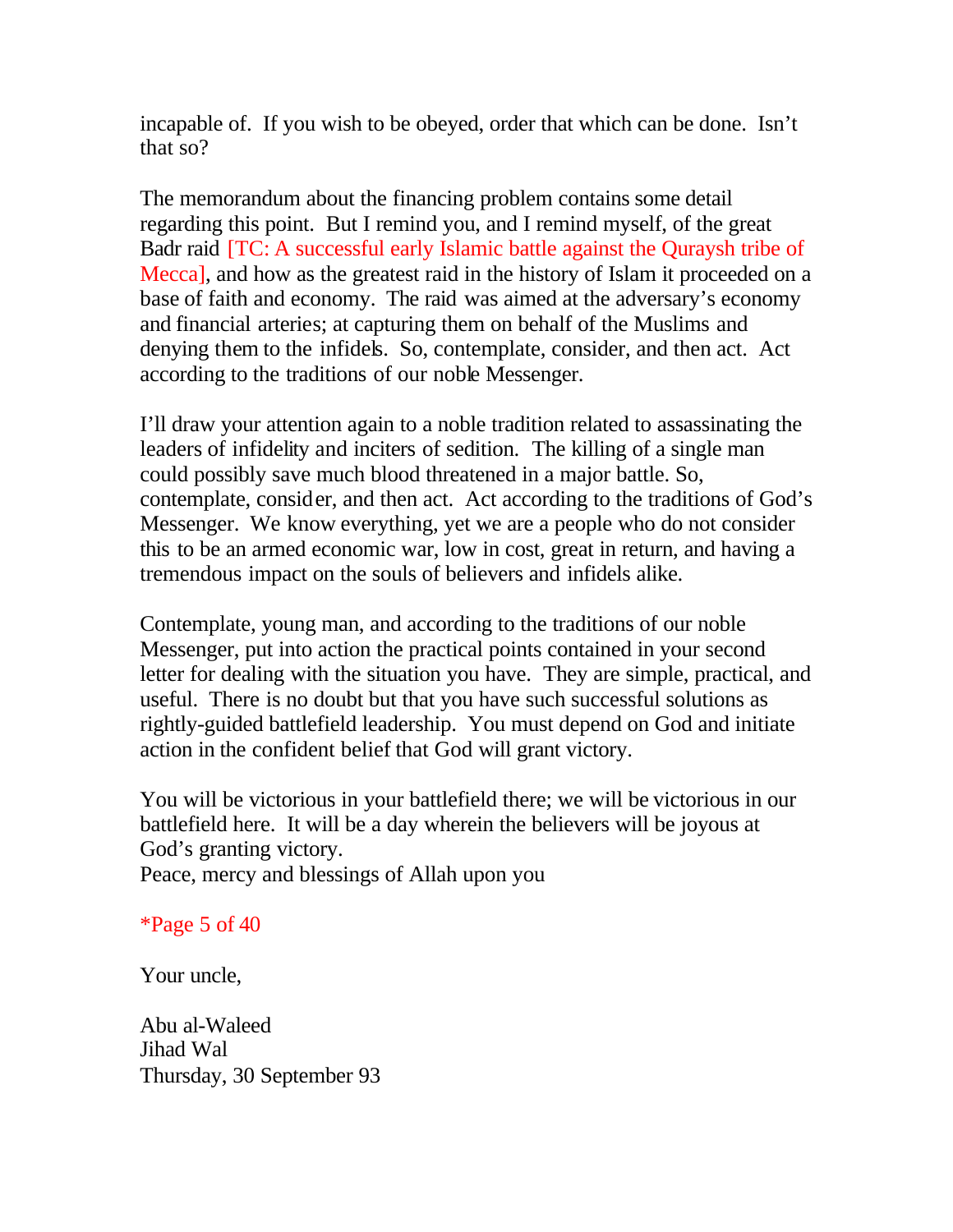In the name of God, the Merciful, the Compassionate

# **The Second Letter to the Africa Corps**

Praise to God, and prayers and peace on the messenger of God.

Dear brothers and members in the Somali Africa Corps,

Peace, mercy and blessings of Allah upon you.

Following is a summary of the situation on the eastern edge of the land of Khorasan, called Tajikistan, where are found the signs of the Mahdi, black banners, and the signs of the anti-Christ and the evil army that follows him.

We will now discuss:

- 1. The internal situation
- 2. The regional situation
- 3. The international situation

Later we will discuss the activities of the Khorasan Corps and developments regarding its actions and projects.

- I. The Internal Situation
- A. With respect to the Nahdha movement:

This is a recently-formed missionary movement that became involved in a complicated jihad situation. The movement lacks leadership expertise having abilities adequate to dealing with this prodigious event. It also lacks the appropriate organizational structure for conditions of jihad.

Add to this the fact that the intellectual superstructure of the movement is the legacy left by the Muslim Brotherhood, even though elements of traditional Sufi thought were to be found in the folds of that Islamic alliance, and that politically it appears the movement allied itself with democratic tendencies of marginal value.

Tremendous challenges are facing the movement, as follows: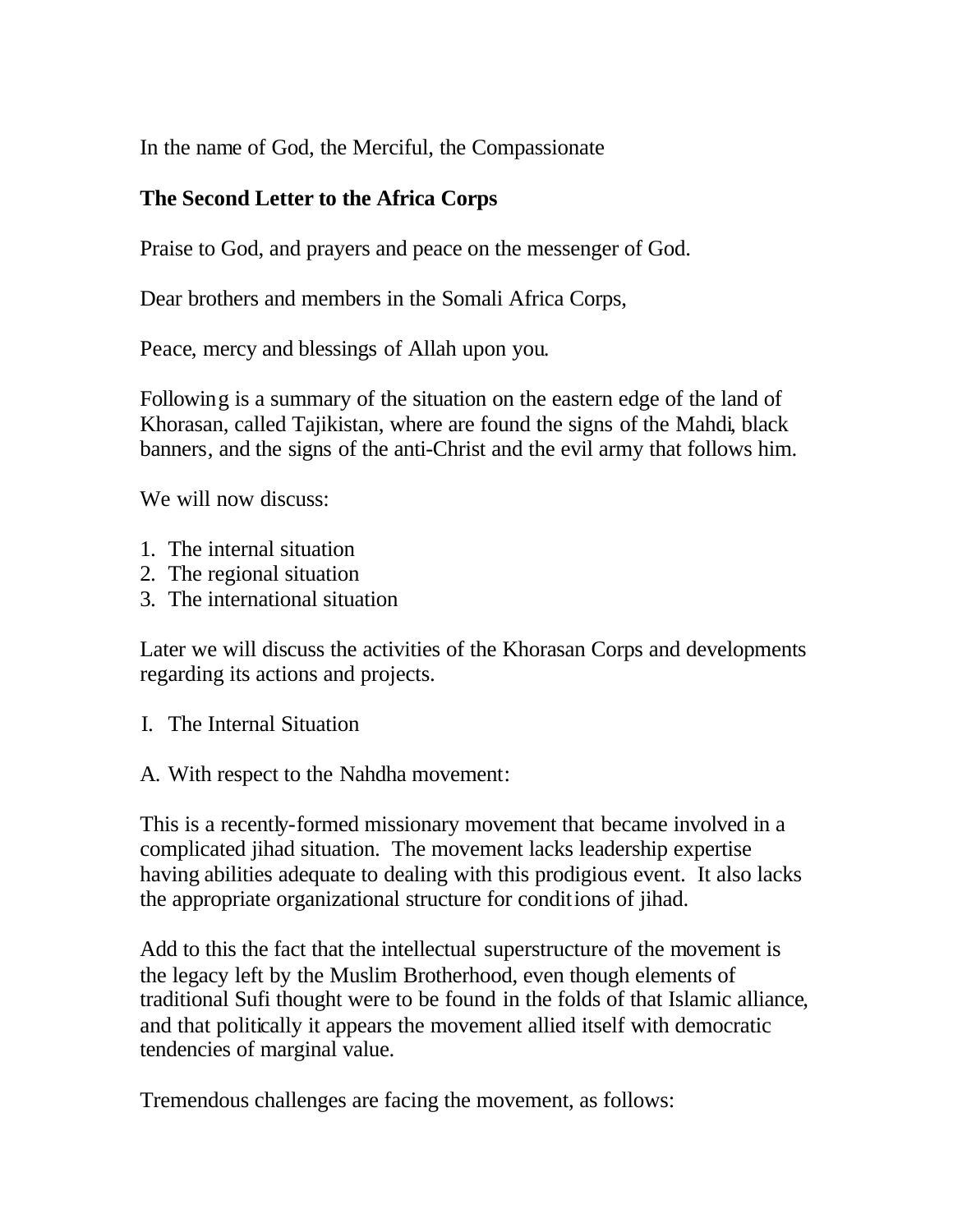- Clearly defining and developing its intellectual line.
- Building its leadership structure.
- Building its organizational structure
- Confronting the challenges of jihad action militarily, politically, and economically.

## B. The internal situation in Tajikistan

Tajikistan's policy is weak and stupid, centered socially on an extremely narrow tribal layer and a collapsed political layer, the survival of which is totally dependent on outside support coming from Russia, the United States, and Israel.

The Tajik province of Badakhshan revolted against the central government and cooperated with the mujahedeen. It represents [U/I] of the area of the country. Militarily, it is the strategic key to Tajikistan, indeed to the entire area.

Consequently, it can be said that the mujahedeen have won the battle strategically. They just have to first establish themselves in Badakhshan and then expand from there throughout the rest of the country.

## \*Page 6 of 40

## **II. The Regional Situation**

#### **The most important components are:**

- A. The situation in Russia
- B. The situation in the Commonwealth countries
- C. The situation in Afghanistan
- D. The situation in China
- A. The Situation in Russia

This can be summarized in one word: chaos. There is chaos in the political situation and division between parliament and Yeltsin, which in reality is a division between the old communists and the supporters of joining with the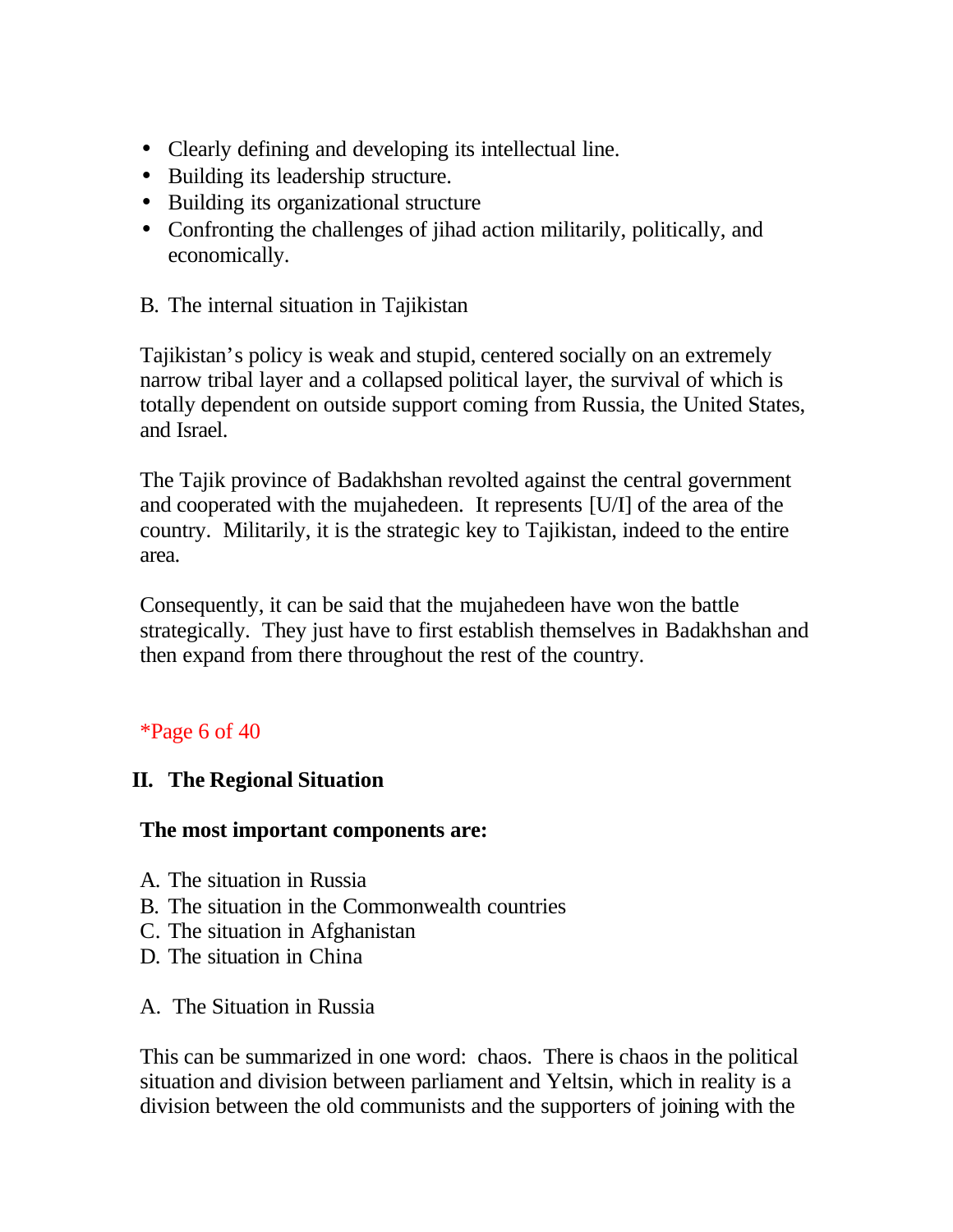capitalist West. A division also exists between Russia's developed industrial north and its backward agricultural south.

The economic situation is in chaos. An economy that had been socialist was unable to convert to capitalism. It currently is in the stage of having no identity. Inflation is grinding the people and carrying them to the brink of overwhelming poverty.

Social chaos is the certain result of political and economic chaos, plus the chaos and collapse of values, the mixing of concepts, and the absence of confidence in any practice or anything else.

Military chaos is expressed in a general's letter to the parliament, in which he says that the Russian army now lacks leadership. This was a comment on what happened to the Russian border guard in Tajikistan during the famous Sari Ghar [phonetic] operation. The republics divided up the Army's weapons and forces and sold off whatever weapons, factories, experts, and secrets could be sold in an effort to obtain the almighty dollar.

This has been reflected in the current situation of the Russian army in Tajikistan where the Army is shrinking in a strangely negative manner, as follows:

- Along the border strip with China and Afghanistan
- In the capital Dushanbe
- In the protection of gold mines
- In the protection of uranium mines

It is bizarre that along the borders the Russian Army does not intervene in crossing operations by armed mujahedeen. It moves only when it is attacked. The Army is no longer active in the area of Tawil Durra near the gold mines. They have left the mission to the militias and the Uzbeks. The Commonwealth has a weak combined force.

# B. The Situation in the Commonwealth Countries

The Commonwealth countries are suffering from the same problems as the Russians, but worse so. Russia is the political and economic backbone of those countries, but since Russia has been so far incapable of treating their intractable and increasingly exacerbated problems, America is planning,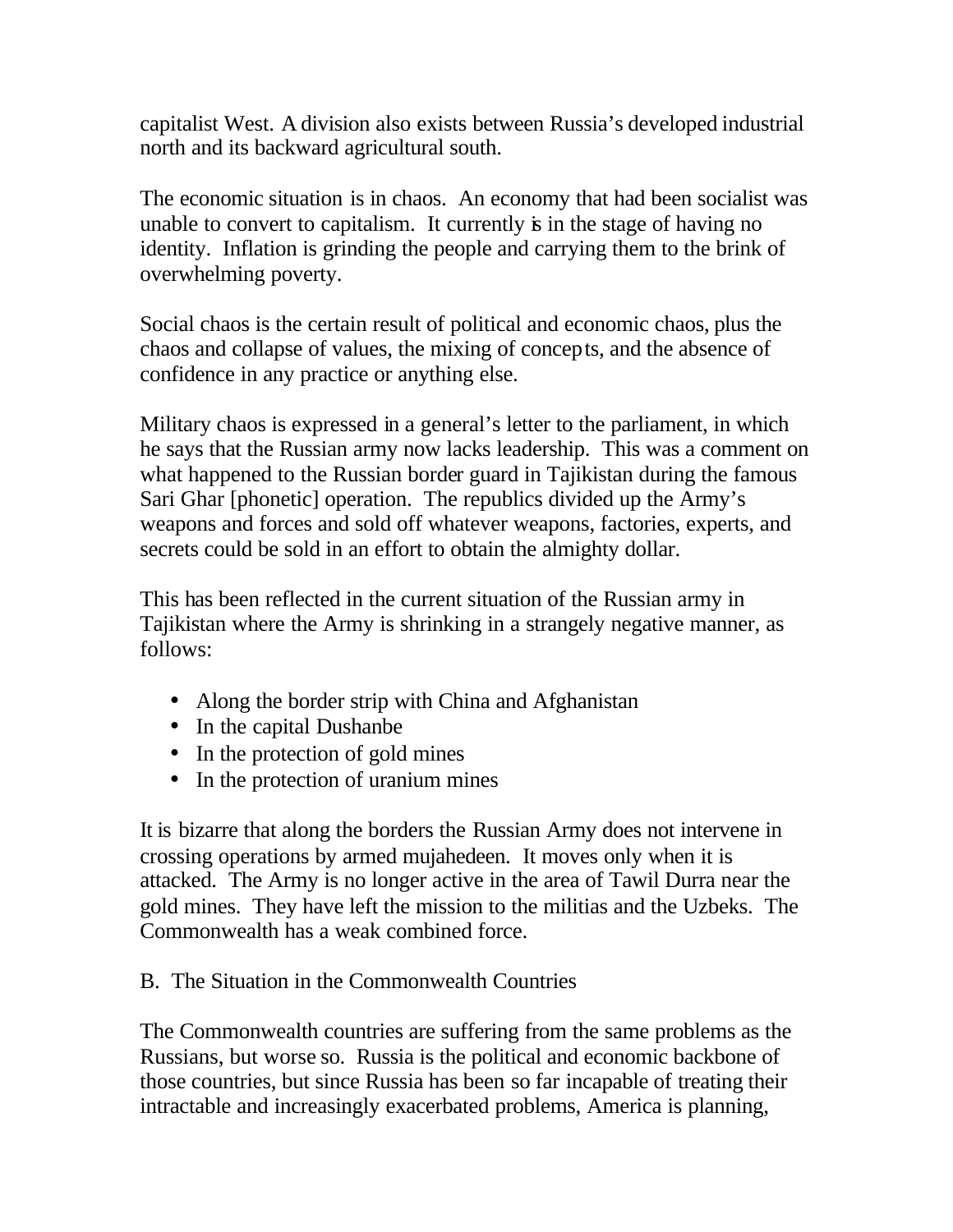indeed has actually begun, to fill the political vacuum occurring in the area. It is doing so in cooperation with NATO and using the United Nations umbrella when conditions allow. The Russians have strongly rejected such intervention, but they can do nothing to stop it. The crisis, however, is still at the stage of theoretical discussion. Based on the little information we have, it has not developed any further than Security Council intervention and European cooperation in resolving the dispute between Armenia and Azerbaijan regarding the province of Nagorno Karabach. I think that is just the beginning.

American-European intervention in the region is expected to increase once the proper conditions exist, including:

- 1. Increased strength of the jihad movement in the Islamic areas of central Asia.
- 2. As Russia continues to be in crisis and weakens.

# \*Page 7 of 40

Several months ago America offered military cooperation with NATO to the Russians to combat Islamic extremism in central Asia and so on. It is extremely important to take this into consideration when conducting longrange planning for jihad action in the region.

The Commonwealth countries are obviously negative regarding military intervention in Tajikistan. When it comes to implementation, their repeated statements result in nothing worthy of mention. Military reinforcements having any weight have so far failed to arrive in Tajikistan.

## The Situation in Afghanistan

The true danger to Islam in central Asia comes from Kabul, not from Moscow. This may come as a shock to current Islamic sensitivities, but an analysis of events unfolding in Kabul, in particular, and in Afghanistan in general, indicates that this conclusion is correct. For example:

In the practical arena, all ideological assertions of the party leaderships have ended for good. As earlier, they have begun to practice the worst forms of narrow-minded political self-interest that serve only individual or tribal interests.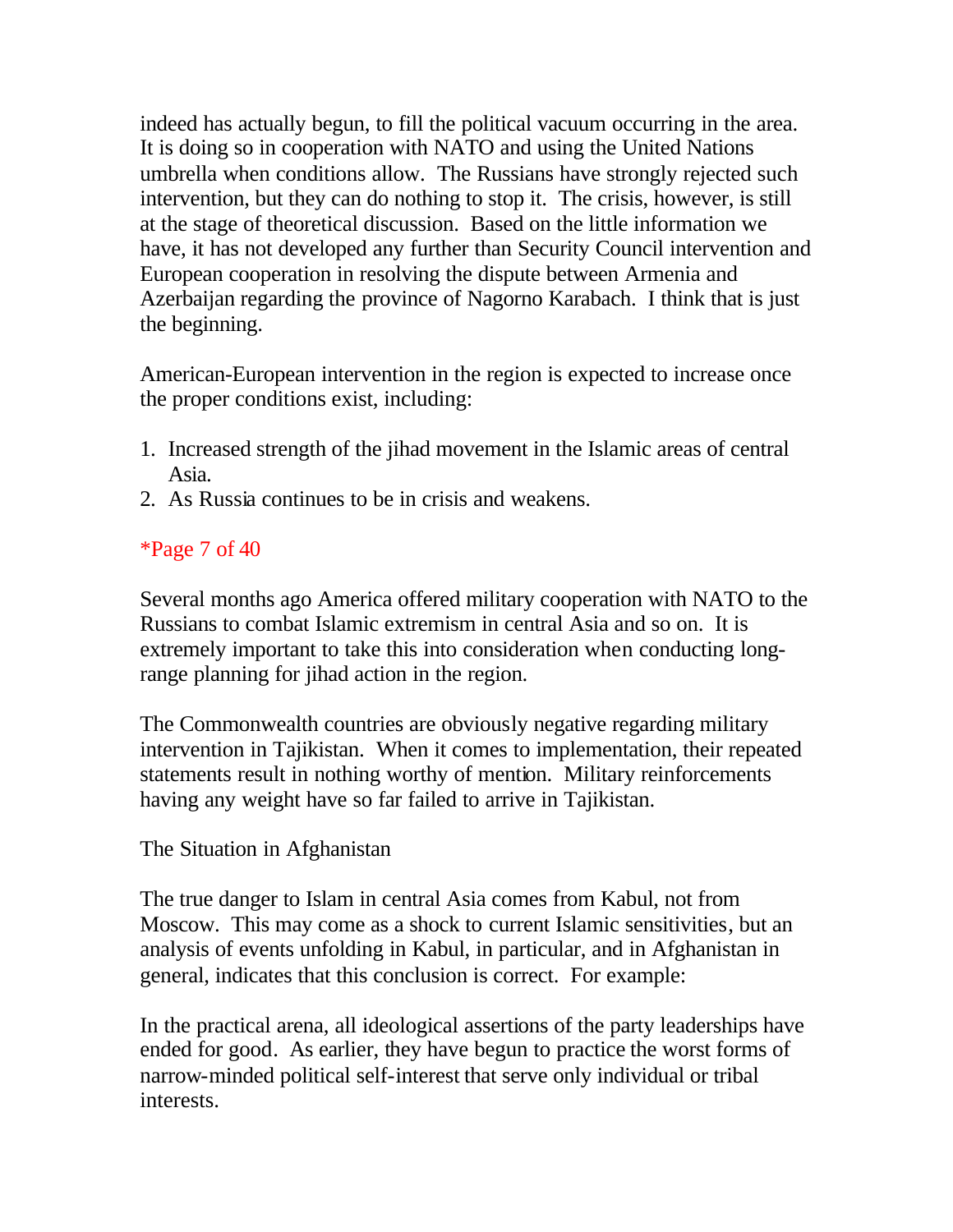Party leaders are striving to exert hegemony over the Tajik movement, then haggle over and sell it politically in exchange for financial returns and local political gains in Kabul.

The most prominent contestants for swallowing the Tajikistanis are:

Mas'oud – He controls the highest proportion of immigrants and has provided arms and training.

Rabbani – Along with Mas'oud, he controls the highest proportion of immigrants and has provided funds.

Dostum – He controls [U/I] of the immigrants. He is being covered by international and regional support. He is prepared to sell the immigrant Tajikistanis and attack the mujahedeen the moment he is issued the orders.

Sayyaf has provided arms and perhaps funds.

Inasmuch as the aforenamed are the distinguished pupils of Pakistani intelligence and the obedient boys of American intelligence, they are pursuing with respect to the Tajikistanis the same methods pursued by Pakistan and America during the Afghan war. The most prominent of these is containment through assistance, followed by isolating political decisionmaking.

As President of the Republic, Burhan has nearly finished establishing the framework for a political resolution of the Tajik issue in cooperation with his well-known masters and the American United Nations. Moreover, he has empowered Russian forces to pursue the Tajikistanis within Afghan territories whenever necessary!

What is preventing implementation of the program to eliminate the Tajikistanis from Afghan territory and sell them internationally, along with those fundamentalist Arabs remaining in the region, is that Afghan society still has many obstacles needing to be addressed.

Afghan decision-making is still divided within itself politically.

Afghanistan still has armed jihad forces rejecting the project.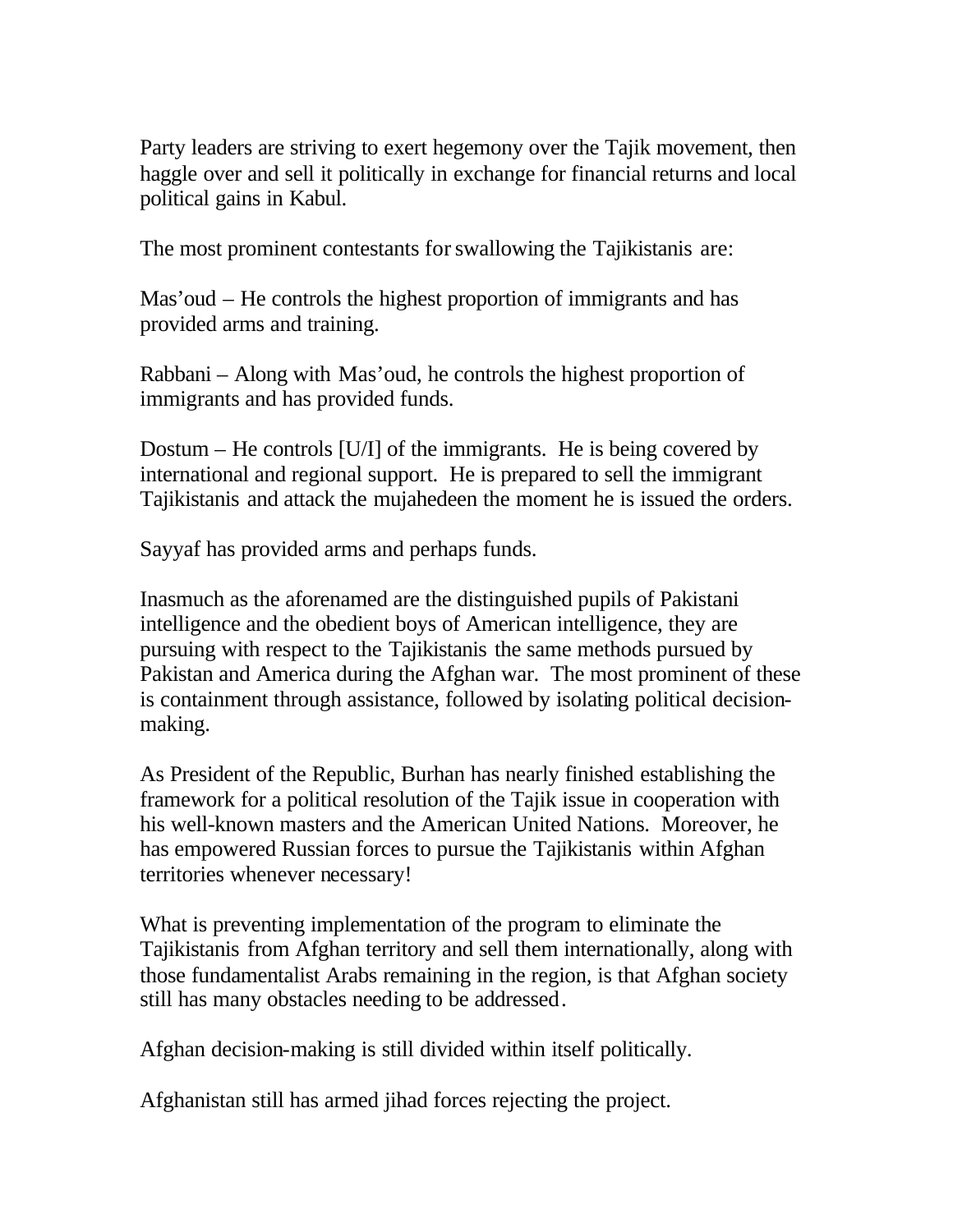The punishment for being divided is that America has gathered in its hands most or all of the political strings affecting the Afghan arena, with the exception of Khalis, [TC: Mawlavi Khalis Muhammadi] as a person, not as a party, and with the exception of the Shi`ite groupings that Iran is manipulating to obtain American concessions, not just in Afghanistan, but in the Gulf and in Lebanon as well. The more dangerous obstacle is the presence of armed jihad forces with the addition of undisciplined tribal forces prepared only to take money from any source, the foremost being Satan himself, yet unprepared to obey any order except within the weakest confines and for a limited period of time. This danger is compounded by the tremendous amount of weaponry and combat expertise of those groupings, which terrifies any external force contemplating entering Afghanistan.

In summary, I envision the American program as follows:

## \*Page 8 of 40

1. The civil war is an important element for overcoming Afghan obstacles. The Somali and Lebanese examples illustrate this because civil war destroys activist social elements and forces resisting foreign intervention. It also prepares the people to accept any foreign occupation that might rescue them from the ordeal of civil war. The warlords in Kabul are playing the same game the warlords in Lebanon played in exchange for foreign funding and assistance with arms and supplies. This game has to be expanded to the maximum extent possible if its goals are to be achieved.

2. So far, the civil war being managed by America in Kabul has not been able to expand to cover the entire country. So the candidate now is the game of general elections in Afghanistan, which will not only convey the civil war into all the provinces, but into every village and home. All of the contesting parties have agreed to the concept of general elections—Mas'oud, Hekmat, Rabbani, Sayyaf, and the royalists.

We do not know the position of the Shi ites and Dostum. We do not think that they are not opposed as a tactical position [sic].

3. In the event the chaos and bloodbaths expand, wicked Boutros and his Knights of the Cross will intervene based on a request by the legitimate government in Kabul, supported by all the country's parties, so that forces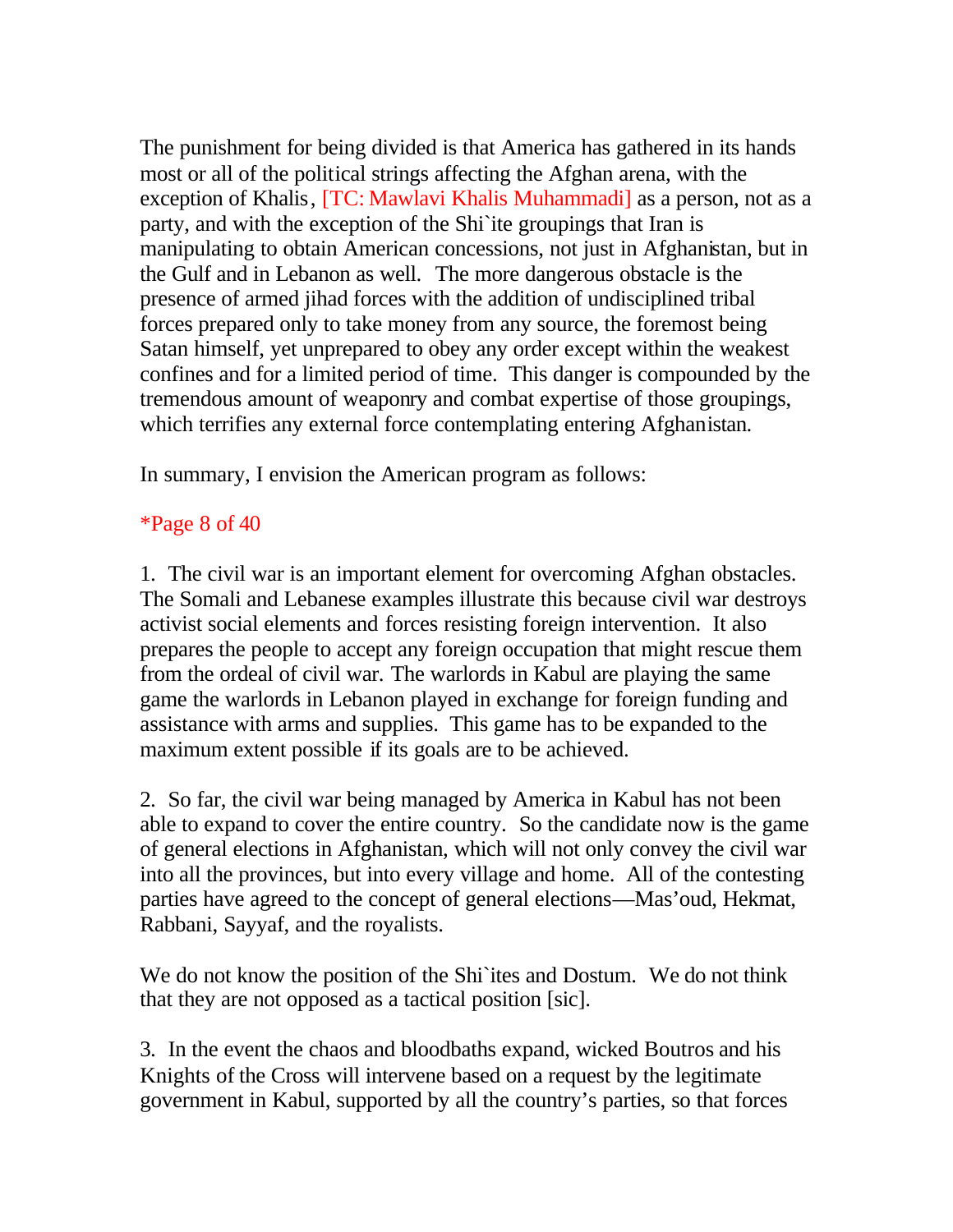from the Islamic World Organization can enter to establish security and order, so that a constitution for the country can be drafted for choosing a permanent government to create an intelligence agency to create a police organization to return the Tajik immigrants to their country, to eliminate the center of terrorism in the country—the Tajikistanis and the Arabs—and to close the country's entry points to prevent suspicious individuals and fundamentalists from coming in illegally.

Accordingly, Afghanistan's borders with Pakistan and Tajikistan will be monitored to eliminate the dens of terrorism and extremism and the camps of the Arabs, Tajikistanis, and Kashmiris and to eliminate the local war criminals—the jihad forces opposing Boutros and Rabbani—disarm them, and put them on trial in New York, Switzerland, or elsewhere. Arrest the members of terrorism and international fundamentalism and put them on trial. [sic]

Fortunately, plans in Afghanistan usually fail or are carried out so poorly that they may lose their meaning. We have seen what happened to Soviet plans, then those of the Americans. Only certain parts of them succeeded, while other parts failed.

Tajik leadership has a unique opportunity to leap once again into Tajikistan and reduce its reliance on Afghanistan to the minimum, but it must be done covertly. Tajik Badakhshan offers an excellent alternative and strategic focus for successful jihad warfare.

#### C. The Situation in China

China enjoys political and economic stability, and according to western assessments it will become the number one power in the world in less than half a century. China is concentrating on building its own strength and is determined not to get involved in international or regional struggles, at least not until it has finished building itself up to the point that it has an irresistible impact on international affairs. Academic research conducted by esteemed American centers has been published that points to the importance of preventing any type of cooperation between China and the Islamic world.

Russia provides China with modern weapons in exchange for money and to have China look the other way with respect to central Asia.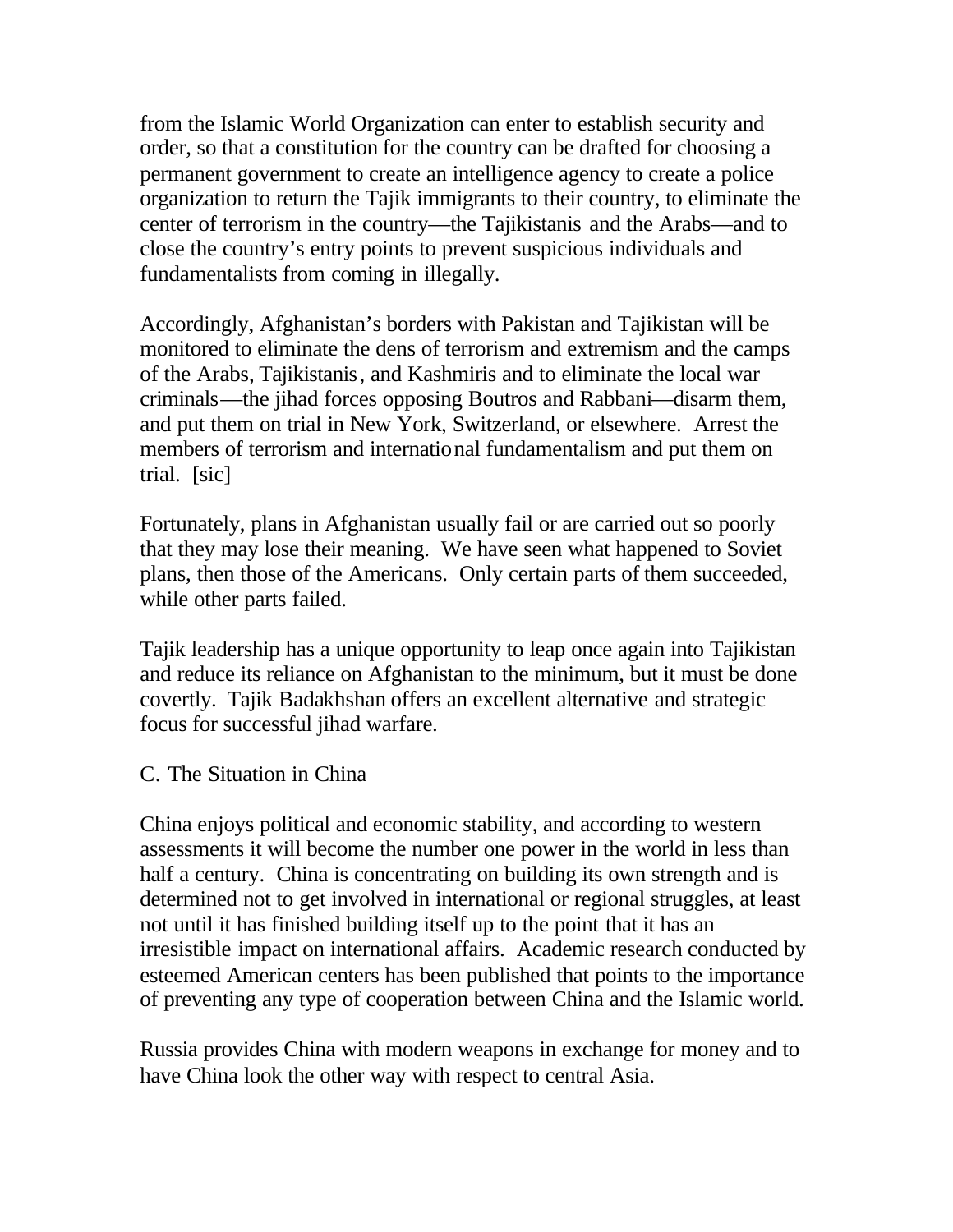America has also ignited an arms race in East Asia that China is gradually turning to, and it has developed India technologically, military, and in nuclear terms as an alternative to the West to destroy China or to confront and exhaust it when necessary.

Israel has established growing relations with China and facilitates its acquisition of funds and technology from the West in exchange for not seeking any form of cooperation with the Muslims, indeed in exchange for actually oppressing the Muslims of China in Singkiang province where petroleum has been found in greater amounts than in Saudi Arabia.

### \*Page 09 of 40

After half a century China may become the number one power in the world, or at least one of the greatest giants.

This in itself constitutes one of the primary features of the future.

Likewise, Chinese relations with the Islamic world in general, and with the Islamic movement in central Asia, are a matter of the greatest importance to both parties and to the entire world.

Thus far, China's position with respect to events taking place on its frontier with Tajikistan, and in central Asia in general, has been completely negative, but this does not mean that China will also have that position in the future.

D. Activities of the Khorasan Corps

This Corps consists of 20 persons, or less!

They are deployed across a geographic area absolutely appropriate to their size. They are deployed between the two states of al-Farouq and Jihad Wal, then the Republic of Takhteh Bek, then Kunduz and Takhar, then Tajikistani Badakhshan. Of course, we cannot forget the land of hypocrisy in Peshawar. The activity of the corps is confined to two elements:

- a. Transporting weapons
- b. Training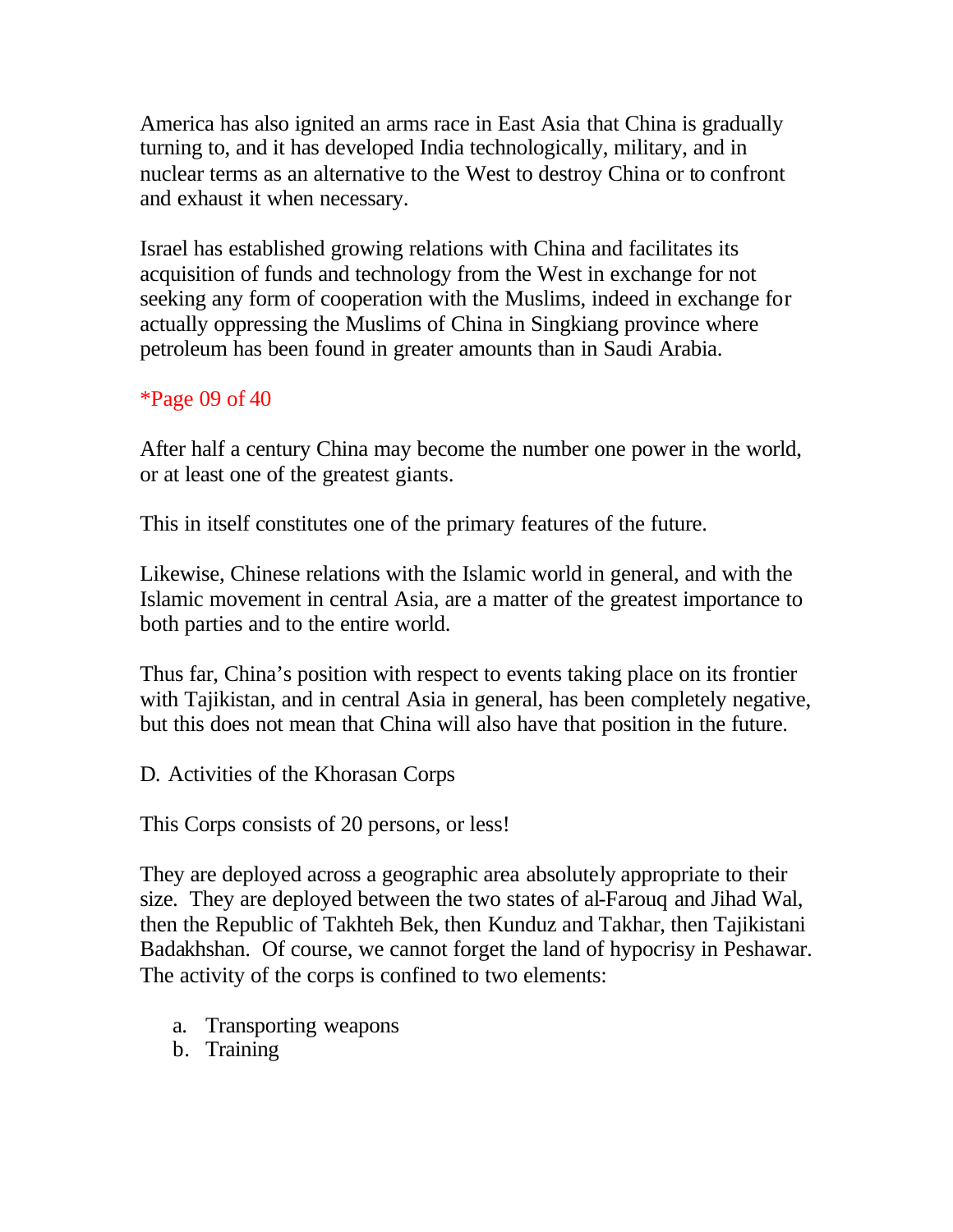Regarding the first element, which is the more advanced, the following has been accomplished:

- The Khost airfield has been repaired, with rooms for the administration.
- Two AN-32 [sic] aircraft with arms and ammunition have been shipped to Kunduz, approximately [TC: Number missing from text] tons.
- A large vehicle of arms and ammunition was shipped to Kunduz. The operation then stopped because Rabbani stopped paying. He is the financier of the shipping operation.
- We have about [TC: Number missing from text] of arms and ammunition in our stores here. None of the amounts in Jalalabad have left there yet.

With respect to the second element which is training:

- We have explained why training is impossible in the north in previous letters.
- Training in the south is taking place slowly and is highly costly. [TC: Number missing from text] trainees have gone through the initial course, of which [TC: Number missing from text] have left for the front. We now have [TC: Number missing from text] approximately persons and [TC: Number missing from text] more will soon arrive for the mountain and urban warfare course. [TC: Small section of text appears to be missing here] are not choosing the elements required following our terms, but the Nahdha group are expressing interest in providing reliable cadres for training with us.

The training project is designed to create a mountain brigade. The weapons and ammunition are nearly all on hand, except for certain non-essential items, however the training budget only provides a decent number of nice prayers! We are supposed to send that brigade, or at least two companies, onto the battlefield sometime around next May.

Then there is the problem of the budget to operate this brigade. As calculated by our brother Abu Kan`an, it is an amount we had best not mention in order to protect everyone's nerves.

Were general conditions around the world to remain as they are at the present time in Russia and Tajikistan, and were we able to place this brigade onto the battleground, there is a possibility that we could reach the gates of a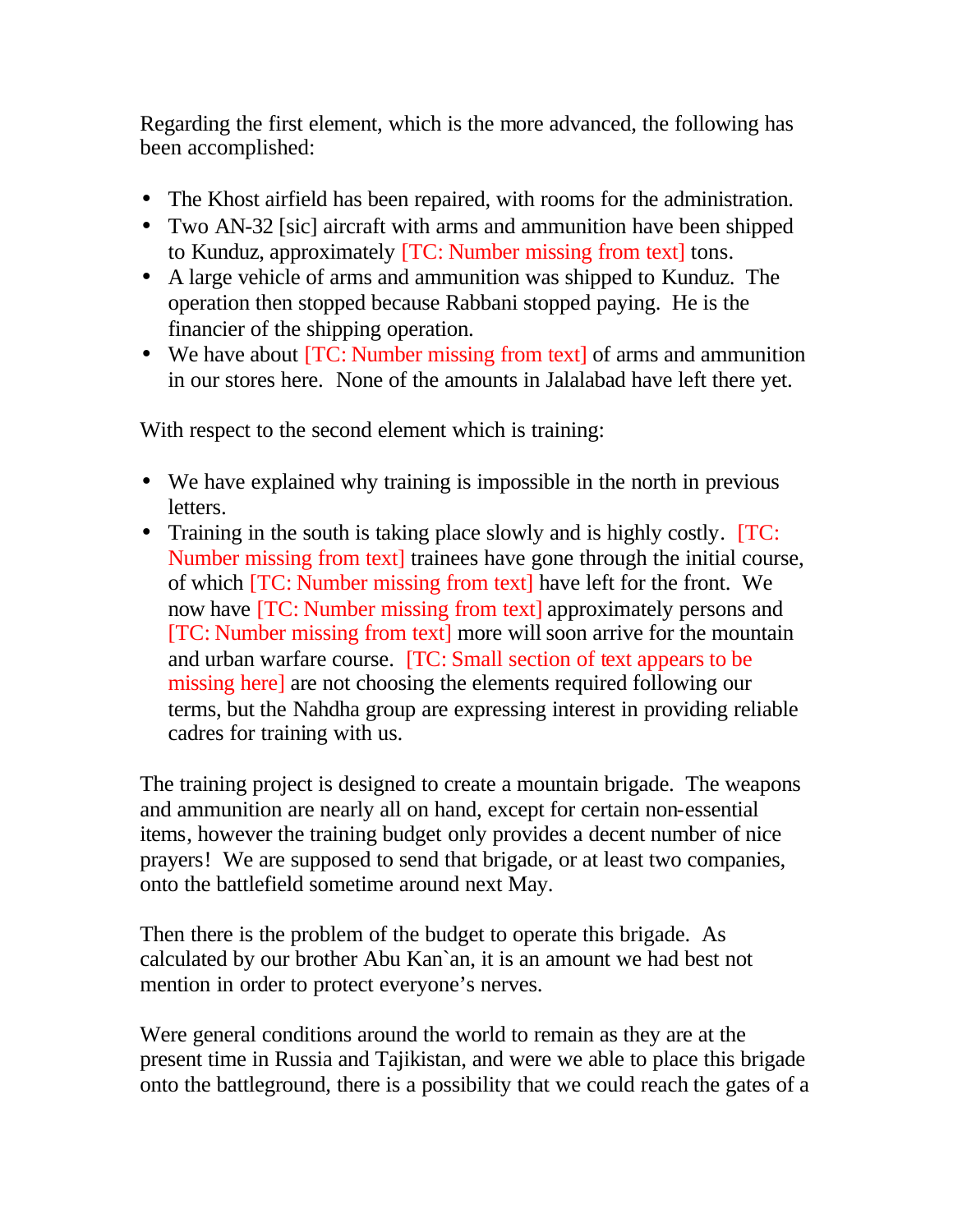decisive victory within the same year, provided we temporarily ignore Russia's military presence, i.e. let it sleep on the frontiers and within the mines until we are done with the capital. However, we expect Uzbekistan to lop off the province of Khuqand and annex it with support from Moscow because the area is the most industrially developed and has uranium mines!

Stability is impossible, however, and the Russian situation may become even more critical. Should we succeed in introducing that brigade onto the battlefield and using it well, I would expect wicked Boutros to intervene in the area of operations in Afghanistan and Tajikistan in wintertime—with Islamic and western forces.

### \*Page 10 of 40

To depict just how fragile the regime in Tajikistan actually is, we'll relate the following incident:

About ten days ago a number of Tajikistani groups that managed to infiltrate into the little town of Shahr Toz located on the Uzbekistani frontier and take it under control, even though most of the groups were unarmed and their original mission was sabotage only. However, the groups found there was no government in the town, took it over, and destroyed vital installations. Upon receiving no response from the government, they remain there as of this writing. Radio information has now come in to the effect that our reconnaissance mission that was supposed to go to Tajikistani Badakhshan went to take part in conquering this town!

Accordingly, our military program from now until the end of [TC: Text missing] can be summarized as follows:

- 1. Training, arming, and operating one mountain brigade.
- 2. Training and outfitting a number of urban deterrence groups [TC. The writer uses this term for urban guerrillas] to operate in Tajikistan and Uzbekistan during the year of [TC. Text missing].

The obstacles are as follows:

- 1. Scarcity of a training team
- 2. Lack of a budget for training or for operating the brigade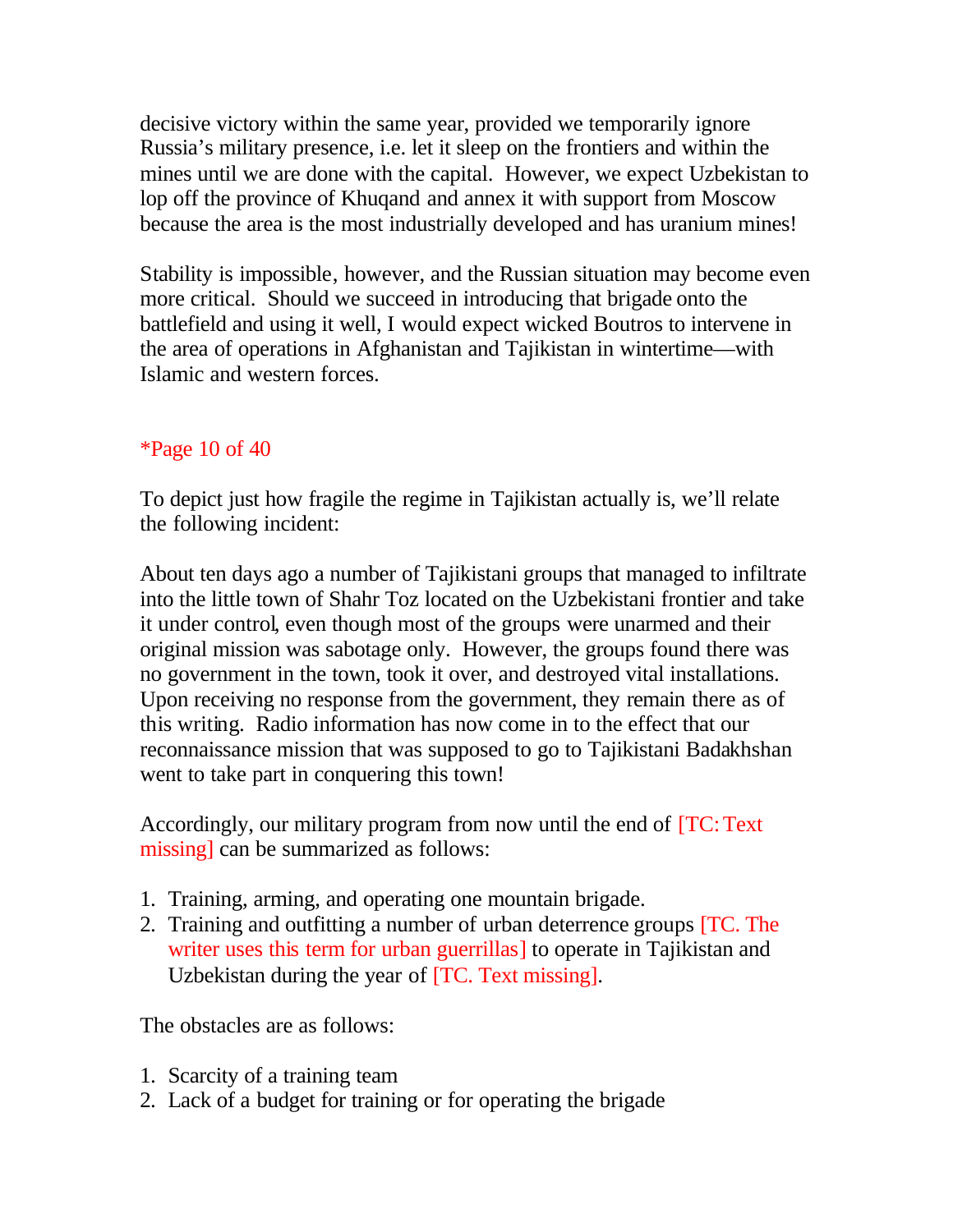- 3. The turmoil in the Afghan swamp
- 4. The lack of an Arab military team to operate the brigade in the field.

Success is God's.

Your brother,

Hassan al-Tajiki Jihad Wal Saturday

In the name of God, the Merciful, the Compassionate

## **The Third Letter to the Africa Corps**

Praise be to God, and prayers and peace on the messenger of God.

Dear brothers, leaders and cadres of the Africa Corps

Peace, mercy and blessings of Allah upon you

\*Page 11 of 40

We congratulate you, ourselves, and all Muslims for that great victory in the land of Islamic Somalia. God has accepted your efforts from you and all those who toil and has placed them in your scale for the day of judgment. May he looks upon them generously.

Since the tenth month of last year I have been trying continuously to come to you, particularly after receiving the historic letter from brothers Abu `Ubayda and Abu Hafs. But God ordained otherwise, and what He wished was done. The harder I tried to travel, the more complicated matters became until I was surprised to find during my last attempt that I was wanted for security reasons. My name was listed at airports and passport departments in the venerable country of hypocrisy, Pakistan. I still have no idea of the reason for this close concern or what its source is. However, this is the reality of the situation. God suffices us and is wonderful to trust.

The most difficult aspect of the matter is that I am compelled to write what I had wanted to say directly to you in gatherings I believe would have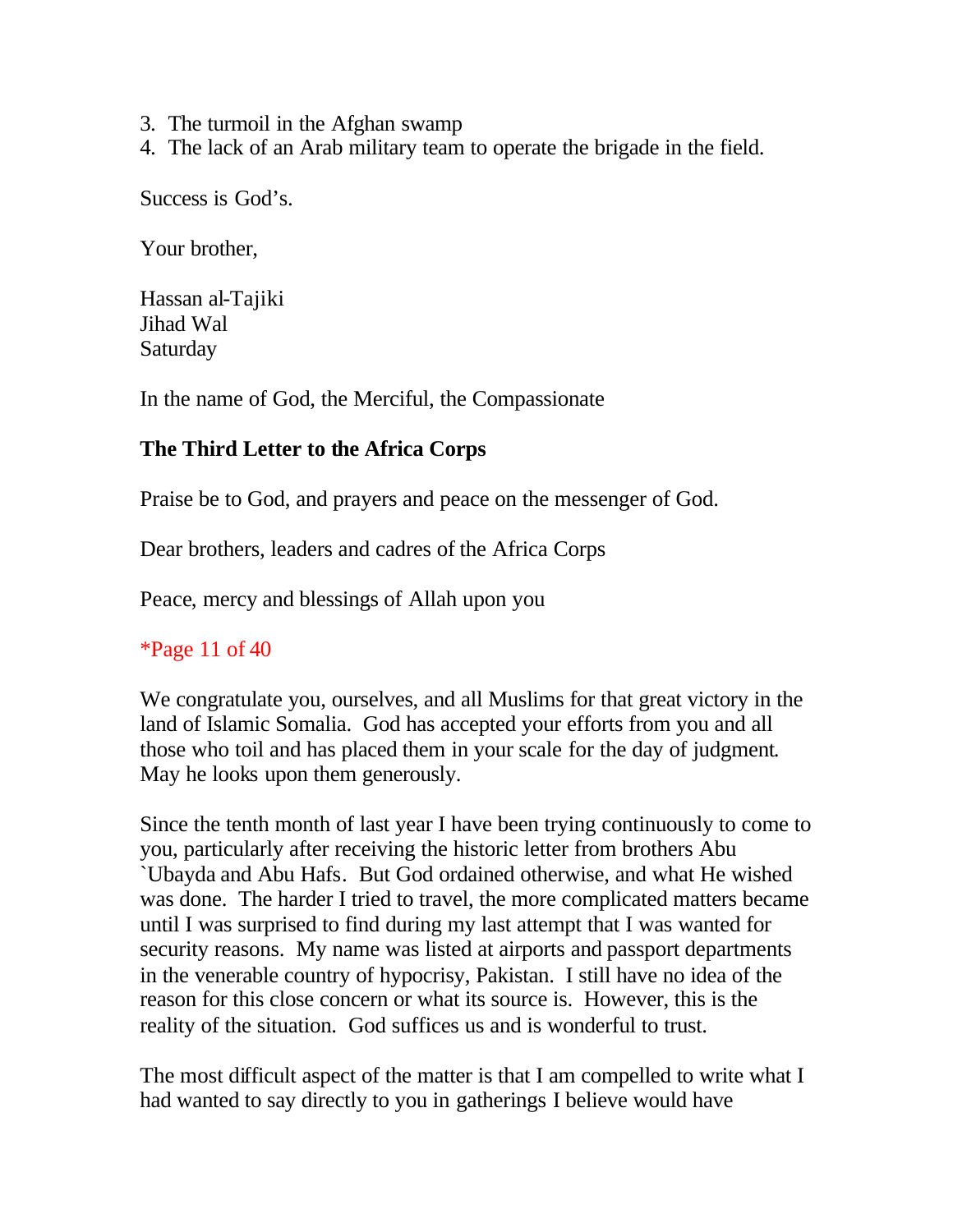pleasurable, lengthy, and filled with the give and take of ideas, as was always our habit during the enchanting evenings in Afghanistan now passed. How I wish they could return!

Putting or cramming all of those topics into a letter is a very difficult matter, but the attempt must be made. This is our situation as we grapple with impossible difficulties. Our good opinion of God compels us to accept the challenge magnanimously, with a sporting spirit, and optimistically since God's support is one of our rewards.

We begin this letter after praying that God grant us success in arranging the topics and filling you with patience and comfort upon reading it.

## **First: Somalia**

I would have liked to write on this subject unemotionally and somewhat objectively, were in not for my overwhelming desire to kiss the heads and hands of all those who took part in this action. Dear ones, this is a splendid victory and a unique experience that deserves recording, evaluation, derivation of lessons, and determination of courses of future action in light of its results. But was that what we did in Afghanistan, which was more profound, more comprehensive, and more critical? This was one of our major shortcomings, and how many they were!

I was not there for the experience, and I'm sorry to say I did not take part, but monitored it from a distance. Nonetheless, I will imagine it, draw conclusions, and indeed, offer advice, to myself first of all, and to you. This may not be rational, but unfortunately, that is what I will do in the following lines.

## **General observations on the operation:**

1. The Africa Corps did not enter the Somali arena with a clear vision, specifically a strategic vision, either militarily or politically.

2. Likewise, Americans did not enter the Somali arena with a clear vision of the objectives of its presence. Moreover, its vision of East Africa and the Horn of Africa failed to crystallize. I believe that the buffoon Clinton was motivated by election considerations and a personal inclination toward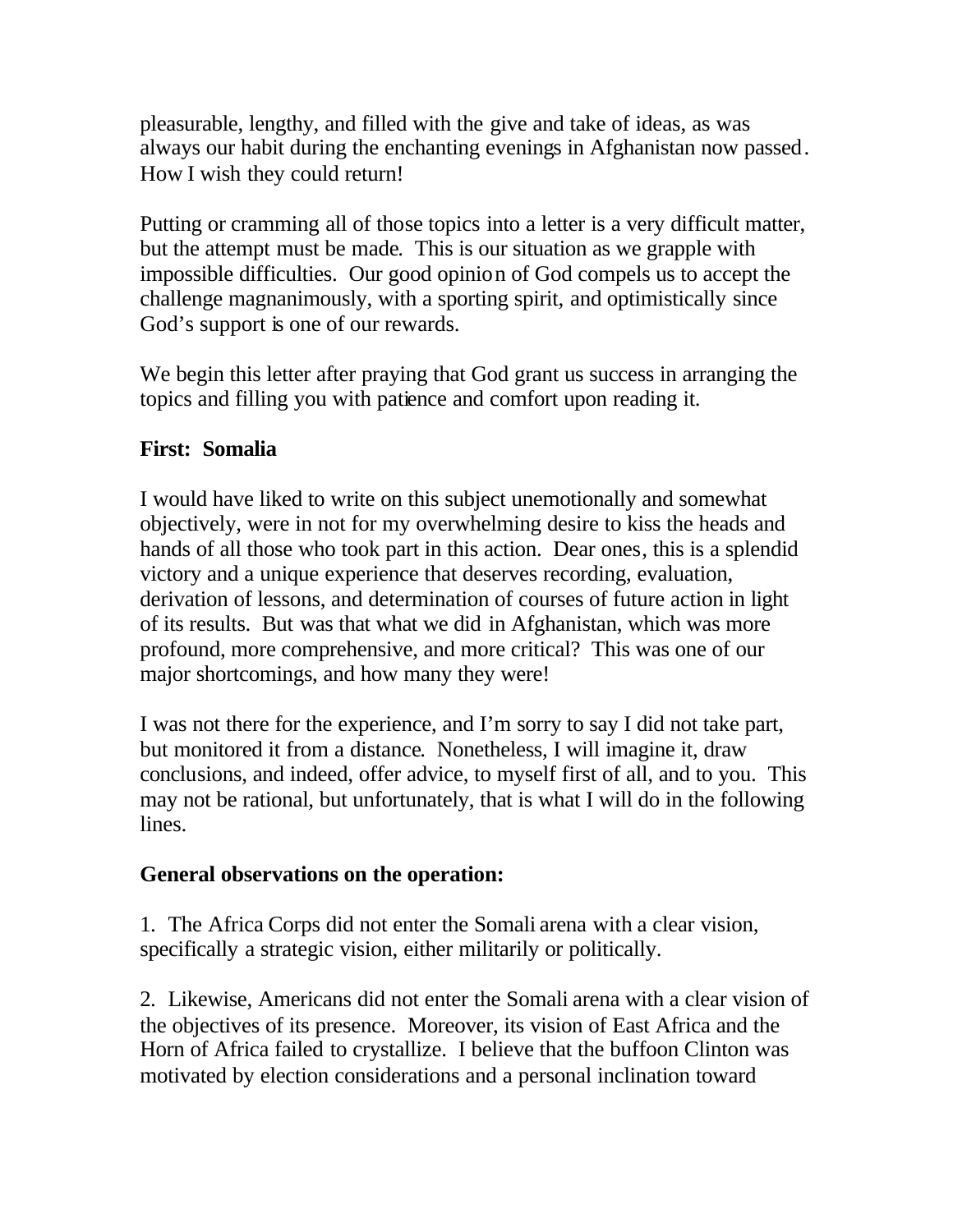flamboyance, as if for a fleeting moment he believed the falsehood that he was the leader of the most powerful country in the world.

These are not just my words. Rather, this is the considered opinion of many inside America and abroad. What was the result? The result was that our amazing Corps was equal to America for the first time, but in a limited area—the area of darkness regarding a strategic vision. So how were our amazing Corps and its starving African Muslim allies able to be victorious over the greatest power in the world today?

This question is at the core of this topic. Indeed, it is the essence of our clash with the pagan west, whether under America's leadership today, or Europe tomorrow, or the Jews for ever and ever.

I believe the answer is found abundantly in our Islamic literature—from texts in the Koran, to the noble traditions of the Sunna, to the statements of the jurists. Therefore we necessarily know it because of religion. not be repeated. It is the same

\*Page 12 of 40

It need eternal story of the struggle between truth and falsehood repeating every time, although the form changes to conform to the circumstances of the age.

When we are truly fighting in the name and on behalf of God, we have nothing to fear, even were we to be fighting thousands of battles against the most arrogant power on earth, because the result is known in advance. In every case it will be in our favor.

This is the essence of our clash against falsehood—past, present, and future until God comes to inherit the earth and all those on it.

Were we to forget this shining truth for a single second, we will most certainly be destroyed.

3. Let us return again to our beloved Corps. What was it doing in Somalia before America and the West arrived? It is true that it took part in achieving a brilliant victory over the Americans, but that was not part of its original objectives. It was an anomaly made imperative by subsequent events. Has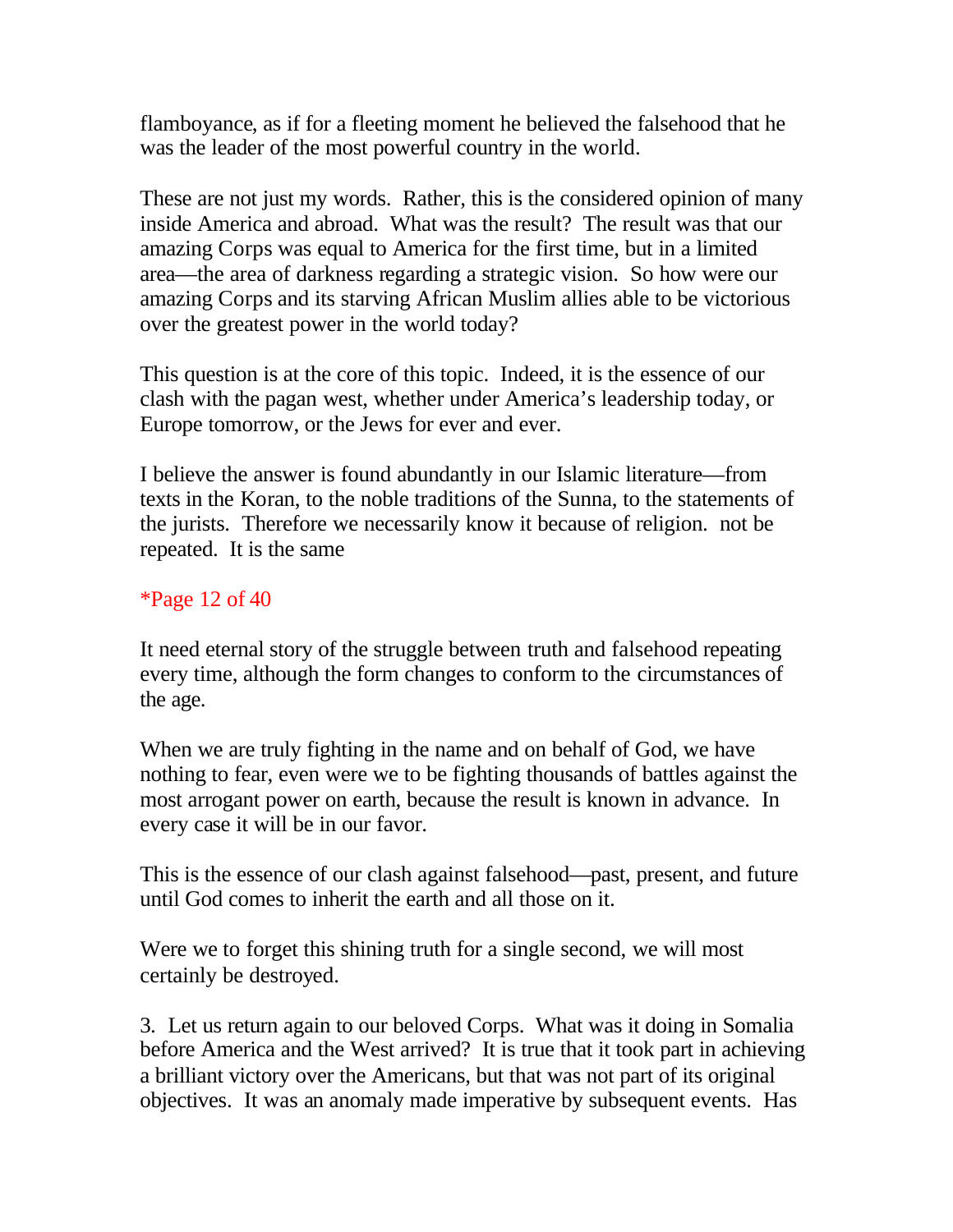the Corps forgotten the objectives it started with, or will it resume them once the American tempest is over?

4. The Muslim victory in Somalia over the America has profound implications ideologically, politically, and psychologically that will require lengthy studies. You have the duty to record notes about these implications and keep them until it is time to study them in depth. Just the same, there is an important observation that we must not ignore, which is that the Americans were not defeated militarily in Somalia. Effective human and economic losses were not inflicted on them. All that happened was that the Somali battle revealed many of their psychological, political, and perhaps military weaknesses.

5. The Somali experience confirmed the spurious nature of American power and that it has not recovered from the Vietnam complex. It fears getting bogged down in a real war that would reveal its psychological collapse at the level of personnel and leadership. Since Vietnam America has been seeking easy battles that are completely guaranteed. It entered into a shameful series of adventures on the island of Grenada, then Panama, then bombing Libya, and then the Gulf War farce, which was the greatest military, political, and ideological swindle in history. The outcomes were 100 percent guaranteed. Even so, the Americans brought with them forces from 30 countries to take the blows on their behalf, should events not turn out the way they were supposed to. In the end, the Arabs, the Europeans, and Japan paid the costs of the war, plus fees!

America wanted to continue this series of farces. It assumed that Somalia was an appropriate space for another ridiculous act. But the Muslims were there—so the great disaster occurred. They fled in panic before their true capabilities could be exposed.

6. In Mogadishu and Beirut, urban deterrence operations caused the American forces to flee in a shameful and humiliating manner. Doesn't this demonstrate the importance of this type of warfare and the need to develop our warfare capabilities in terms of personnel, training syllabi, equipment being used, its level of technological advancement, development of security syllabi, development of security procedures, and training of competent elements for the security field.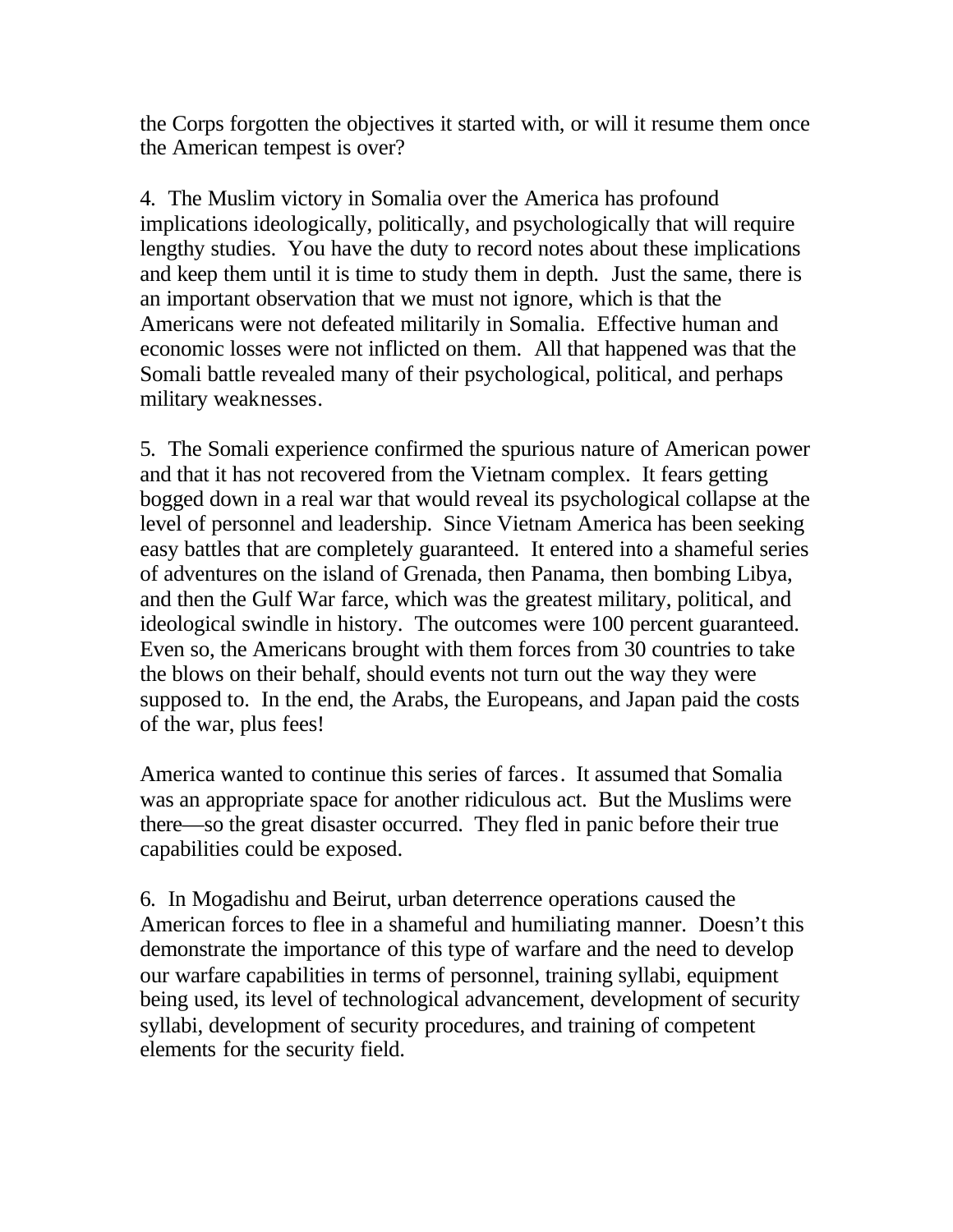On the subject of security, it should be noted that the enemy's greatest effort to pursue and eliminate Islamic action has become so dependent on his security agencies that the military apparatus is gradually being transformed into something resembling advanced Central Security. Doesn't this make it essential that we upgrade our security studies, institutions, and practices? Or should we leave the enemy with a free hand regarding espionage and sabotage activity against Islamic action, without any real deterrent on our part, whether awareness precautions or counter-penetration and deterrence operations. Likewise, here we also need a study of the experience of urban deterrence groups, the Somali experience, another study of the guerrilla warfare brigades prepared in advance, and an evaluation of that experience and its results with commentary. We intend to enter this experience in the future, God willing, but our circumstances here demand certain changes. It is important that we review the results of the experience before we undertake it.

7. There is an important military rule that states that victory must be exploited. When the enemy abandons the battleground, he must not be allowed to flee. He must be pursued from one position to the next until rooted out. This is what the Muslims did at the dawn of Islam when they began the jihad against the Persians and the Byzantines.

## \*Page 13 of 40

The war against the Persians began in southern Iraq and progressed from one victory to the next until any Persian capability was completely eliminated. The end came at battles beyond the Jayhun River [TC. The Arabic name of the Amu Darya]. With respect to the Byzantines, and our perpetual battles with them, the early Muslims made progress in successive victories over them until they were expelled from Syria and North Africa. The struggle continued for several centuries until Constantinople, the capital of the Eastern Romanic people, was conquered, and so on.

Now, what have you done to exploit the victory in Somalia and develop the battle against the Byzantines? I fear that you will repeat the crime that was committed in Afghanistan when we allowed the Russians to withdraw in safety, while the Afghans were preoccupied with civil strife in Kabul. We were preoccupied with civil strife in Peshawar, followed by a disorganized flight to we knew not where. The rule says that if you have failed to pursue the enemy once he flees, he will catch his breath, reorganize his ranks,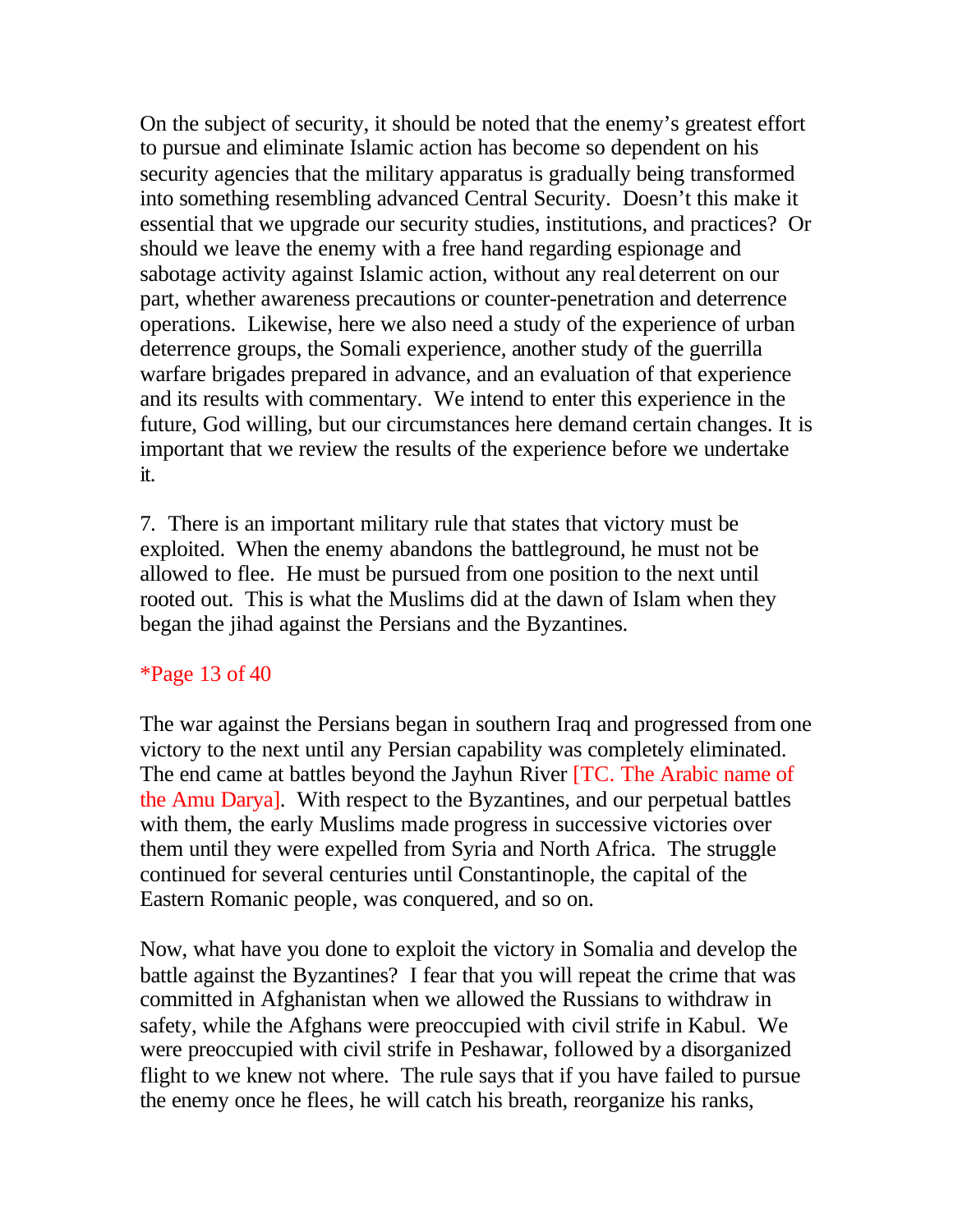launch a counter-attack, and regain what he lost and maybe even more. The Byzantines are the quickest people to reassemble themselves following defeat, as `Amr ibn al-`Ass attested, God rest his soul.

8. Your early arrival on Somali soil ahead of the enemy America gave you an excellent opportunity to gain advance knowledge of the battleground and prepare in advance the implements of combat in terms of personnel and weaponry, and understand the conditions of the social and political situation. Early arrival at the battleground and readying it for combat offers an important advantage to ensure superiority over the enemy. This is also one of the advantages of the ambush. Can we say that this is one of the practical applications of the following noble saying of the Prophet: "My nation is blessed for its earliness?" The question is directed at religious scholars.

7. [sic] One victory may generate additional victories because it raises morale and offers an incentive to action, but it may lead to defeat if a sense of delusion and indifference sets in. A defeat can lead to additional defeats because it destroys morale and creates despair. Yet it can lead to great victories if the causes are analyzed and the lessons learned are used in a future successful action. What are the advantages and faults revealed by the Somali campaign in the ranks of the Africa Corps? The success or failure of future campaigns will depend on the precise answer to this question and how it is exploited in practice.

8. The essential advantage of the Africa Corps is that it is a storehouse of intensive military expertise in guerrilla warfare. This is the most critical aspect of the matter. It is the thickest truncheon in our arsenal and must be developed skillfully and wisely.

Muslims now and in the future have an acute need for that tool. Hence the Corps, with its expertise, trainers, and cadres, will constitute a successful Islamic arsenal in the severe confrontation with the pagan tyranny of the Jewish West. Be fully aware of this.

9. Your Afghani heritage and African victory have increased your value tremendously. Have you thought about this and prepared yourselves for the coming stage at your current value, which is radically different from your value before the Somali campaign? Without engaging in delusion, the Corps today has international value, credibility, and effectiveness that must be noted and evaluated with objectivity and neutrality so that it can be used for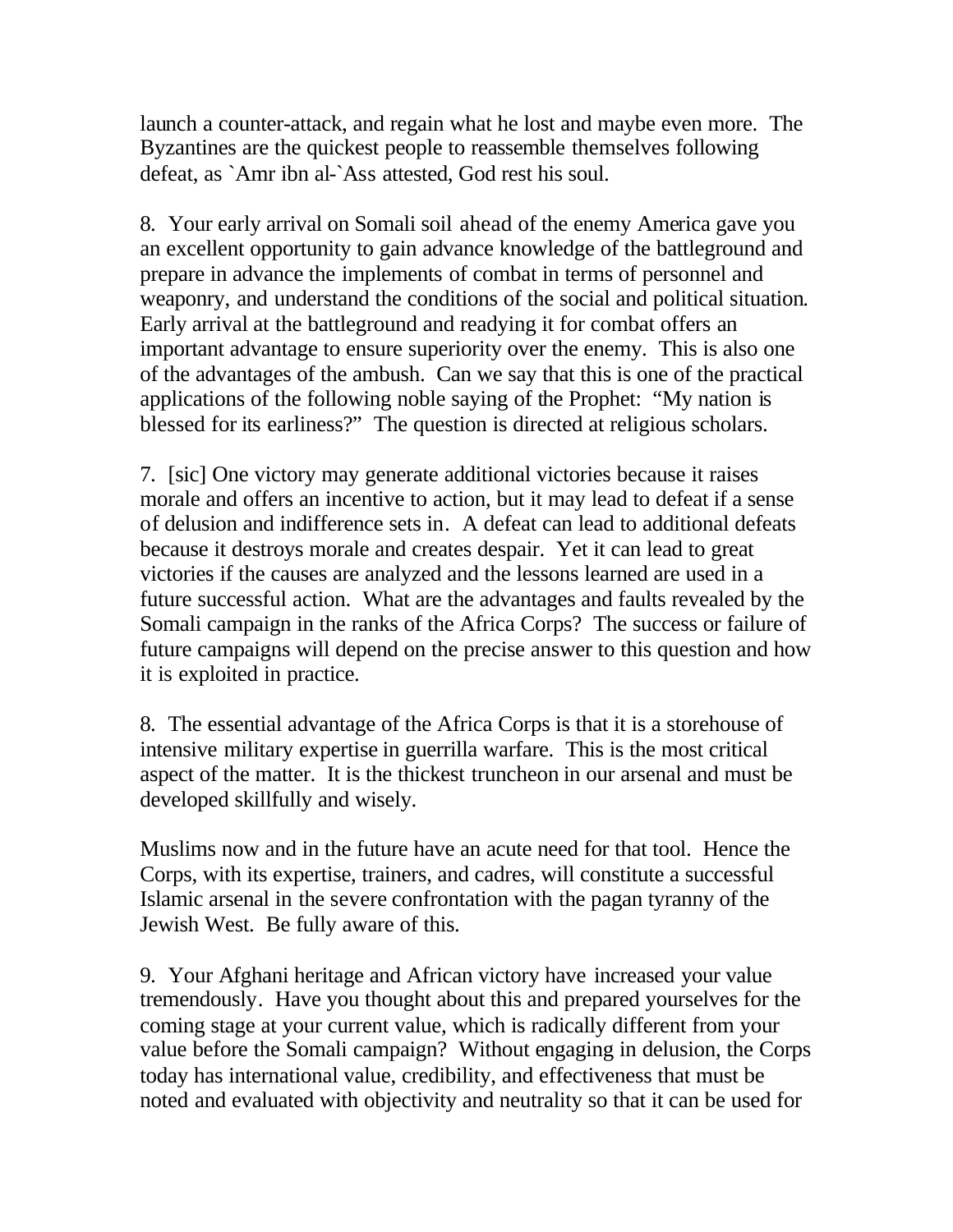the general Islamic good. The Corps must avoid sectarian and individual convulsions. Any error in evaluation, taking advantage, or development of the Corps will be a crime against our suffering nation and a betrayal of the trust that rests in our hands and will pass on to others in the future. Be careful. Be careful.

The Somali operation confirmed an important and correct military principle at the tactical and strategic levels, which is the sensitivity and critical nature of action on the flanks. Most battles, if not all, are won or lost in operations on the adversary's flanks. If we go back to the beginning of the Crusader wars, the reasons for their failure are that they tried to strike at the centers of Islam in Syria, Egypt, and the Arabian Peninsula. However when they began via what were called "geographical discoveries" to encircle the Islamic world with military centers on its periphery, then brought under control the international waterways, then began lopping off the remote parts piece by piece, they succeeded in finally reaching the heartland. They now fully control it, including the religious sanctuaries in the Peninsula and Palestine.

### \*Page 14 of 40

Here once again I remind you of one of your fatal mistakes, which is the quick changing of strategic targets, whereby now every action is tactical and improvised. Despite whatever success some of these operations may have had, the general line of the march is lost, loses its direction, and possibly loses all of its accomplishments. This is an oppressive burden on our unfortunate nation.

I remind you that before you abandoned the Asian position under the slogan that you were going to work in the heartland region—the Arab region—you had totally rejected the concept of movement on the flanks claiming that the battle would be decided in the heartland. Indeed, you went so far as to lose hope in these foreigners, but now you say you have accomplished a strategic gain. Where? In Somalia? Where is Somalia? Is it not on the southern flank of the Arab world?

Consider this well, my dear friends. You went to work in the heartland, yet got involved in the southern flank where you achieved a brilliant victory that could only have been achieved on the flank. Meanwhile, the sick heartland remains ailing and suffering. You went to Somalia to assist the Somali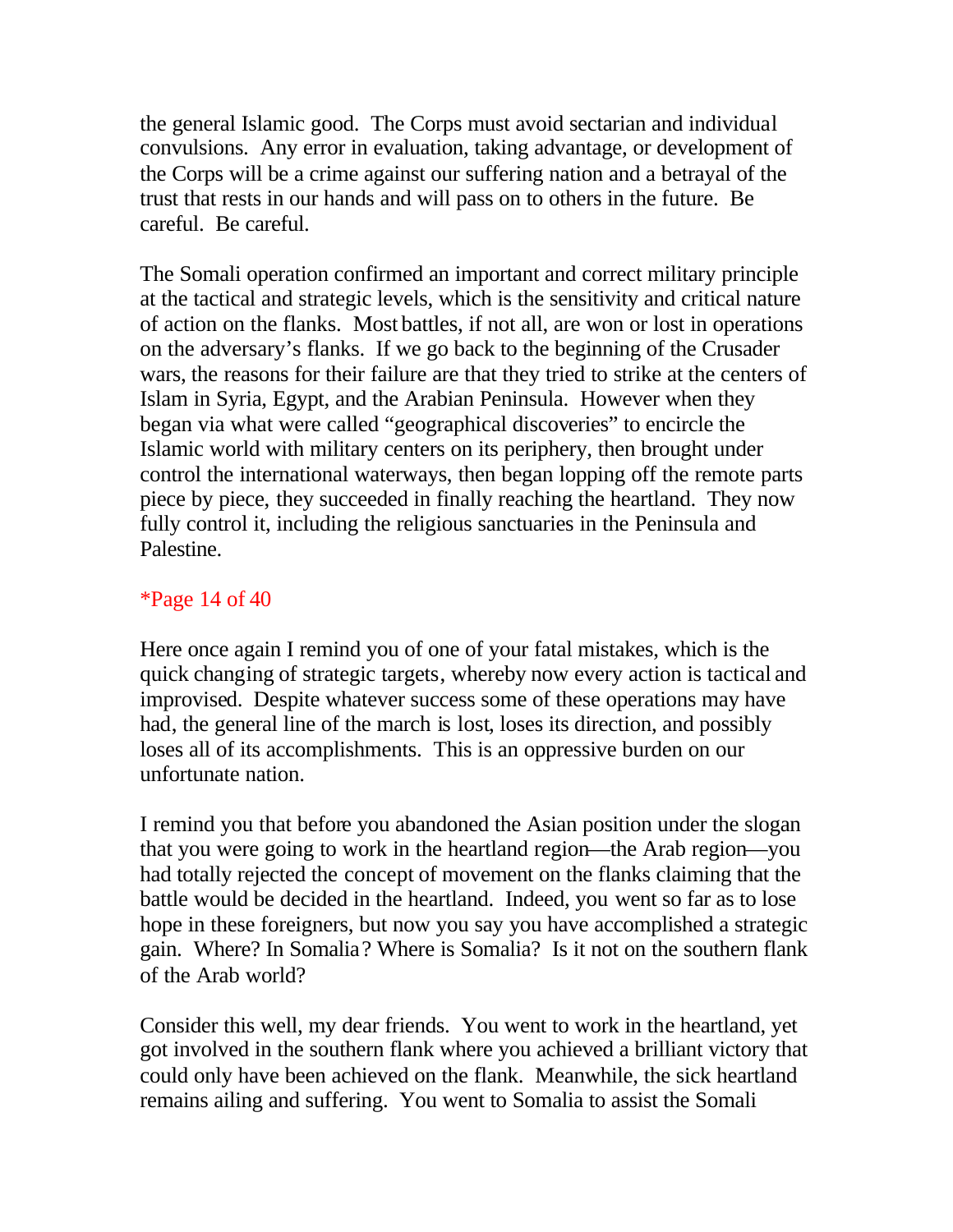Salafia in its fight against Somali communism. The nature of the battle changed suddenly to an all-out Islamic battle against international infidelity. What happened? The West was defeated and fled Somalia, leaving pockets of the armies of infidelity and apostasy under the banner of the American United Nations.

The original problem that you went to address still exists. What happened to the Somali Salafia and where is it now? What is its stance? What is the role of Somali Marxism? What is your strategic objective in this complicated arena? How much of your original objective have you accomplished? Did you suddenly go to Somalia and then suddenly withdraw, as happened in Afghanistan, without accomplishing any clear objective or follow up the victory and benefit from it to accomplish additional victories?

In summary:

1. Set out a well-studied, clear, fixed strategic program and follow-up with determined action.

2. Do not leave Somalia the way you left Afghanistan. Plant firm pillars there and go on working in an adjacent or nearby geographical field in preparation for a battle in which you will wrest away from the adversary additional retreats on the flanks.

3. Continue active work in guerrilla warfare on the adversary's flanks training, organizing, and planning—followed by very tenacious close battlefield supervision.

4. Your role in the heartland must have a clear and firm framework for a sufficient period of time that an obvious change in the balance of power occurs in the heartland area and the hour of preparation for the decisive battles arrives. This stage does not appear to be close at hand. Right now I suggest that you be satisfied with providing the following services to the mujahedeen in the heartland:

Training, both practical and theoretical; technical guidance and consultation; efforts to establish some type of joint coordination among the Arab jihad sectors and get beyond the phase of national jihad and ignore the Sykes-Picot boundaries, in the sense that all of North Africa is good as a single theater of operations. Likewise, Egypt, Libya, and Sudan are good as a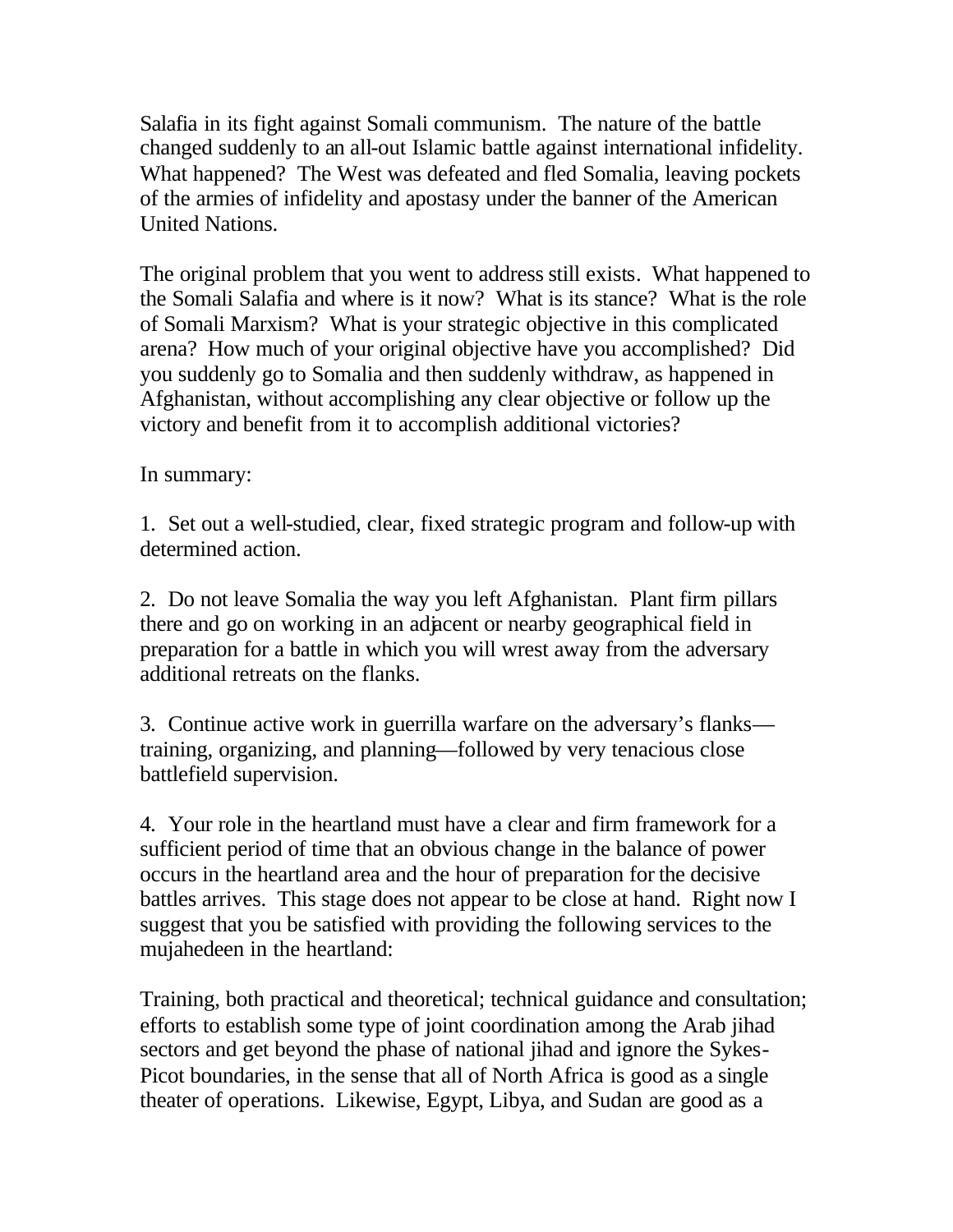single theater of operations. The entire Arabian Peninsula can serve as a single theater of operations or as two, one being Yemen and Oman, the second being the rest of the Peninsula, and so on.

This, of course, is over the long term, but we can gradually work towards that goal. We can begin by providing some type of service exchange in technical matters at first, then financial matters, then tactical operations, and finally general strategic planning. We must keep completely away from any attempt at organizational merger for the reason that the practical experience of Muslims tells us that every attempt at merger causes numerous divisions and splits. So the attempts to merge must end. We have to be satisfied with coordination in practical fields. In and of itself, this will lay the proper groundwork for organizational unity in the distant future, or until God wills that the Mahdi appear.

## \*Page 15 of 40

I am unable to provide a detailed program for development, but I would suggest two axes for developing action in the coming phase. They are:

- 1. The African axis, centered in Sudan the Africa Corps
- 2. The Asian axis, centered in Afghanistan the Asian Corps

I believe that the most suitable strategy governing joint action on these two axes is the concept of: "Operating on the enemy's flanks with the objective of making progress in his areas of weakness, while provid ing whatever services are possible to mujahedeen in the heartland."

Successes in Afghanistan and Somalia confirm the correctness of this approach. These are successes that can be developed to incredible proportions if we behave properly and if we make the best use of the scant resources we have available to us. Both corps must be strengthened and reorganized in order to perform more effectively. In my view, following the Somali operation the African Corps needs to reorganize these important elements: put its financial situation in order, reconsider its organizational situation, gently begin to build an underground political structure, and begin to establish a simple informational presence and an underground center.

The Asian Corps needs to make a greater effort. Its present situation is not much beyond the zero point. All we need to know is that it only has five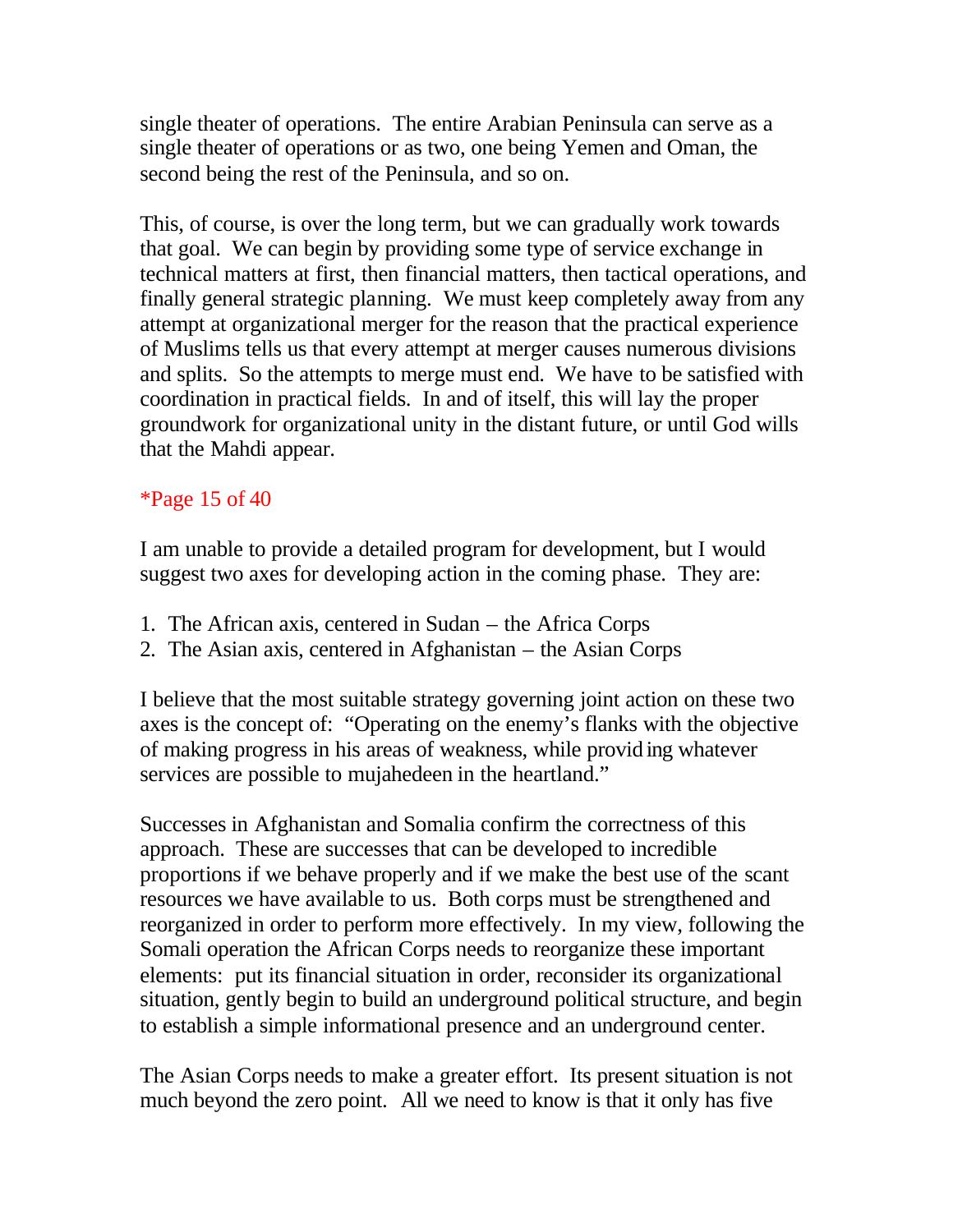full-time personnel. The number of cadres cooperating with it from abroad is also five. Its financial situation is even worse than its organizational situation, and despite that it is working full bore to send the Corps onto the battleground within a month from now!

The Asian Corps suffers from the negative effects of sedition in Kabul that followed the conquest, the negative effects of disorganized evacuation and removal of the Arabs from the area, the negative effects of international pursuit of the Arabs in Pakistan, Afghanistan, and elsewhere, the negative effects of the Islamic shock at what happened in Afghanistan after the conquest, and the severe collapse, psychologically and in terms of morale, and Islamic withdrawal from the region and everything in it that it left behind. The young men here have picked up a pretty good amount of the effects of that psychological frustration.

Hence, the problems impeding the development of the Asian Corps can be summarized as follows:

- A problem of psychological morale resulting from the effects of the Afghan disaster.
- An organization problem because of the lack of an organizational framework and the scarcity of cadres.
- A financial problem of pittance contributions.
- The Afghan sedition.
- Pakistani pursuit.

Nonetheless, overcoming those obstacles and creating a real Corps qualified to perform its role is not an impossible operation.

In general, the potential for success in the region are beyond splendid. I hope that an independent discussion covering this aspect will take place.

In order to stabilize the conditions of the Asian Corps and upgrade its capabilities, we make the following overall recommendations:

1. Attach the Corps organizationally and financially to the Africa Corps and provide it with a fully integrated group for military training and another group to support military action in Tajikistan in the area of planning and battlefield direction.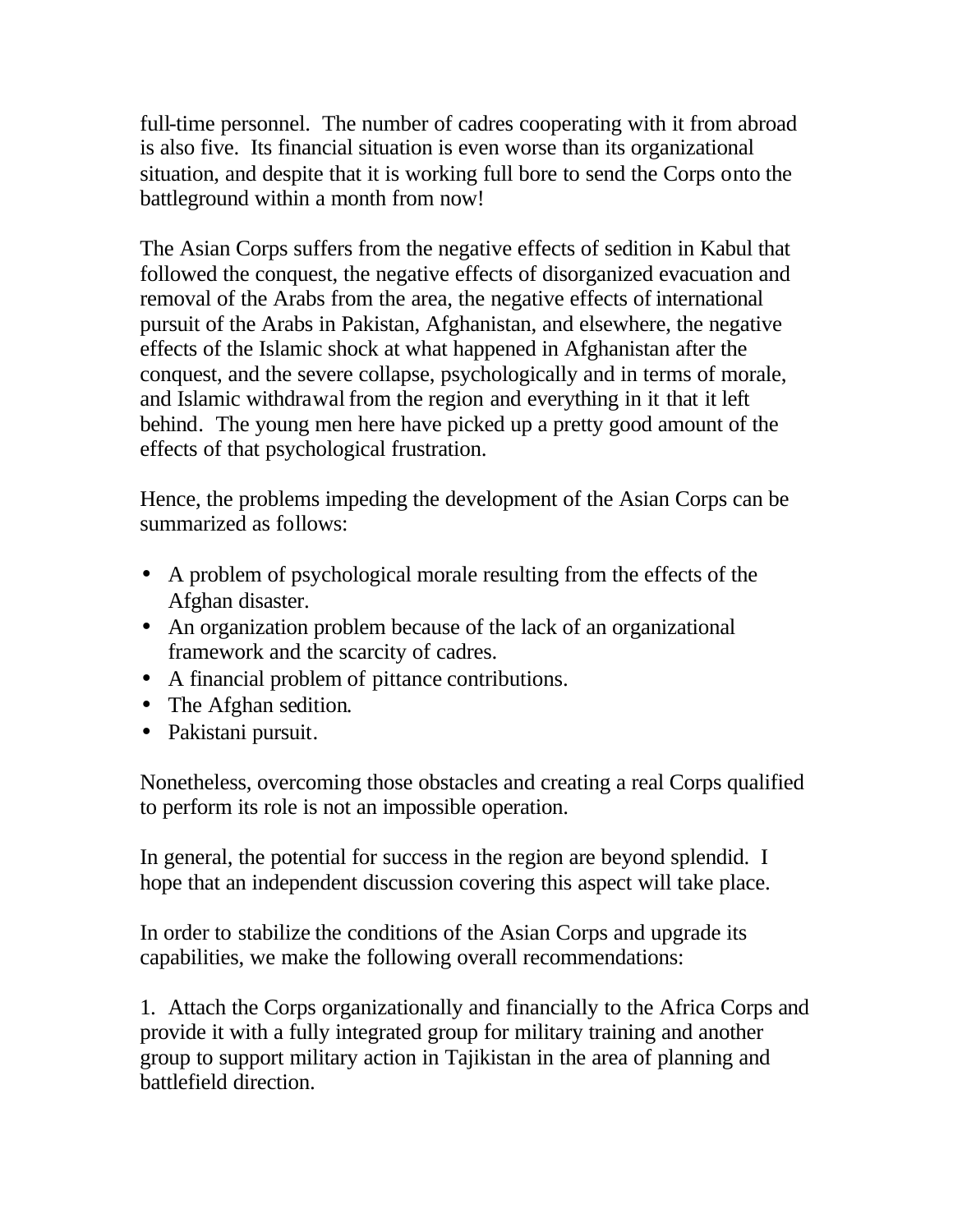2. The aforementioned support is the minimum, but it is sufficient under the current circumstances and perhaps for years ahead. This has several advantages:

- It keeps expenditures at the minimum.
- It reduces friction with the Pakistani and Afghan community to the minimum.

### \*Page 16 of 40

• It is simple to administer and control.

3. Both Corps must enjoy great ability to act individually in a flexible decentralized fashion committed to the application of general strategic objectives.

4. The leadership of each Corps must set out its own tactical plan and plans for developing action in its area.

Other advantages of the foregoing recommendations are as follows:

They bring about jihad action having a unified strategic vision on two geopolitically critical flanks: a) the eastern flank of the Islamic world in central Asia, and b) the southern flank of the Arab world.

Both flanks are distinctive for being relatively relaxed, capable of deep penetration, and providing scope for jihad and armed opposition unanticipated by the adversary yet able to greatly affect his balance and cohesiveness. Moreover, such action constitutes application of the indirect approach strategy that is more appropriate for us in our current situation. The ultimate goal is to bring about conditions that will lead to reconquest of the Arab region through simultaneous external and internal jihad action.

Second: The Southern Arabian Peninsula

In the last few days fighting has broken out in Yemen—north and south. [TC: May 1994] I can imagine the state of tension and awareness you are in. How I wish I could be with you taking part in those stimulating discussions as the winds of paradise blow and the swords of jihad clash. Wouldn't it be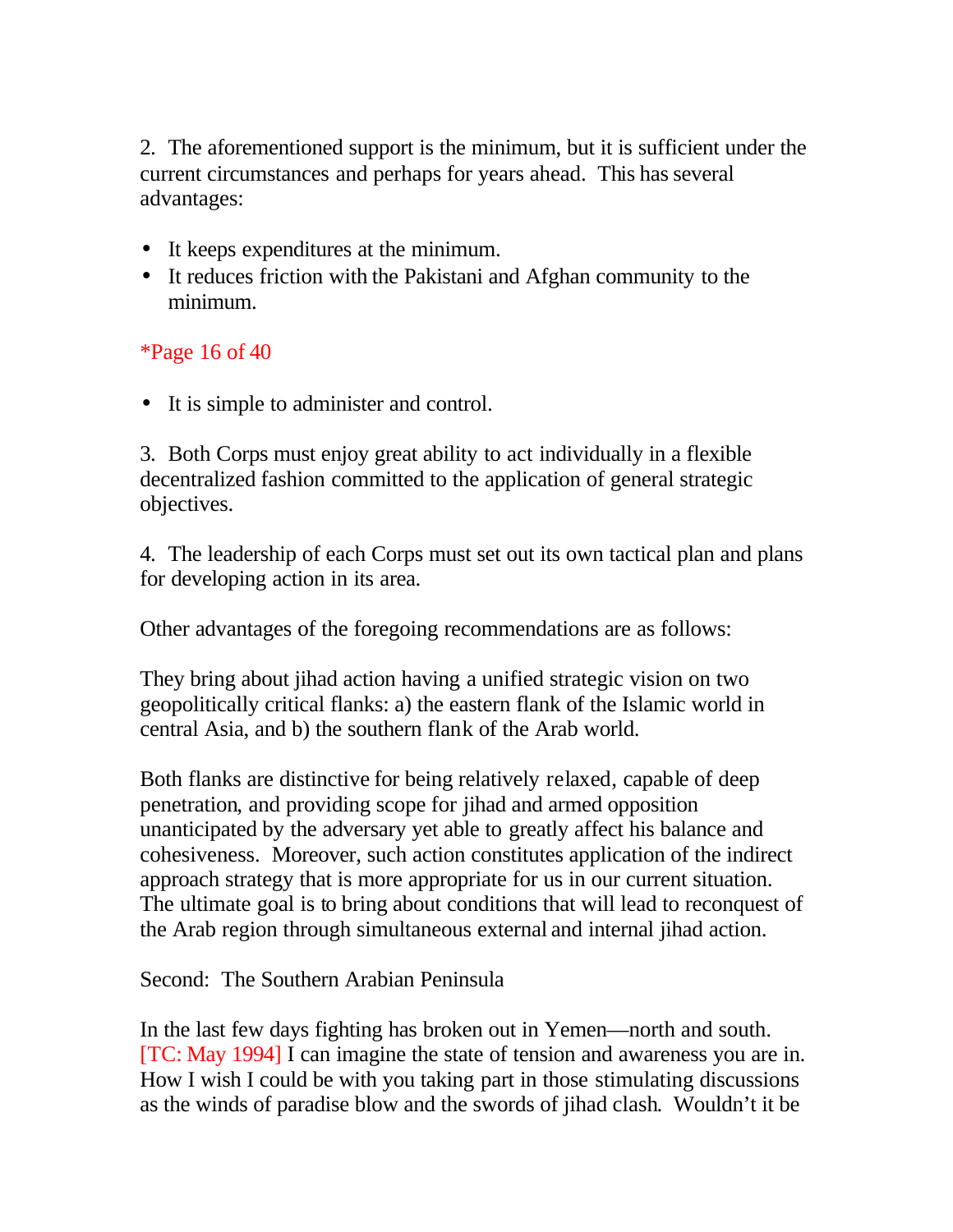great if that sacred melody were coming from the southern part of our Arabian peninsula?

Once again the Yemen file is being opened for jihad after a wait of several years following the passing of one opportunity that had seemed suitable. Now a new opportunity has appeared on the horizon. How suitable will it be for a new Islamic thrust, albeit limited in scope and results? It may not be possible for us to make Yemen leap from its present situation into a fullyintegrated Islamic status through military jihad action. I believe this is not possible, not in Yemen nor anywhere else. However, the alternative is not to stop the jihad but to carry out a phased advance through continuous jihad battles. As we push the enemy backward, we will gradually advance toward a position that presents us with a decisive and final battle at some time in the future.

There is nothing like the flanks, extremities, and fragile areas for accomplishing those jihad policies. Yemen is without doubt a fragile area, as is Afghanistan, central Asia, and other areas at the margins of the continents suffering from political, economic, and ideological disintegration.

I am imagining myself among you, inciting you towards Yemen. Why?

Let us at least scare the Jews and America and inflict real fright on them such as they have not seen this century. Is this exaggerated? I do not think so for the following reasons:

From the American perspective the Arabian Peninsula is a region of vital interests, namely petroleum. There can be no doubt that America and the West are prepared to enter into a war on behalf of oil.

From the Jewish-Crusader perspective the Arabian Peninsula is the center of Islamic threat. They are prepared to enter into a war should an Islamic threat appear in the Peninsula.

What would happen if we posed both an Islamic threat and a petroleum threat? Can this be done on the basis of the Yemeni fighting currently taking place?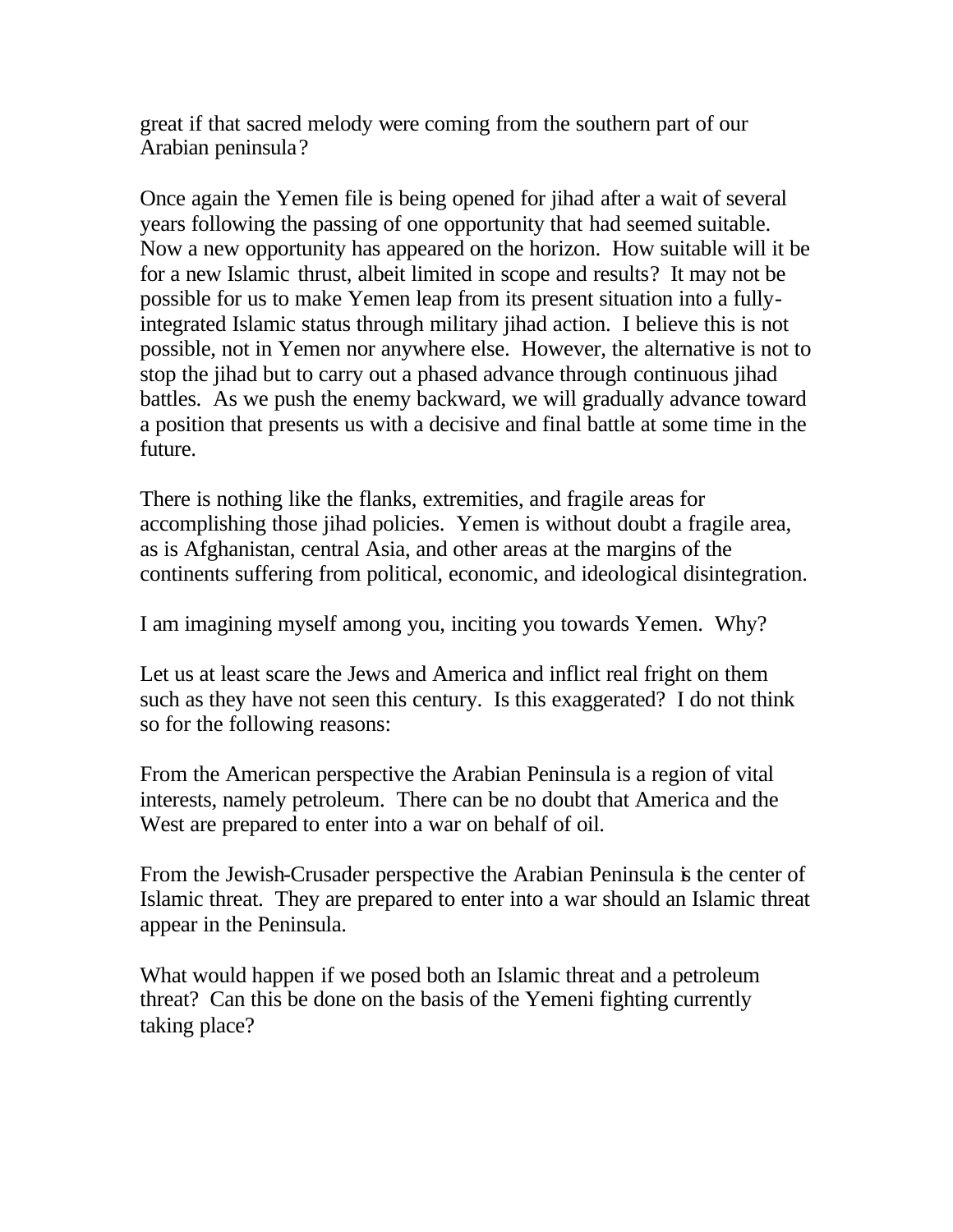I believe that with God's help and with a bit of effort it can. We have nothing to lose because the Peninsula is in their hands, petroleum is in their hands, Palestine is in their hands, and the entire world is in their hands.

## \*Page 17 of 40

Any attack we make against them can only carry gains for Islam, God willing. We cannot lose anymore than we have already actually lost.

Islam is surrounded and pursued in the Arabian Peninsula itself. Its riches have been plundered and no one can demand them back.

If we take advantage of them, the events in Yemen:

- Can restore a feeling of pride in Islam to the population of the Peninsula.
- Can crystallize new objectives for Islamic action for the population of the Peninsula.
- Can be the beginning of an Islamic jihad program with excellent opportunities for progress on the shaky soil of Yemen. Any Islamic progress in Yemen is certain to be a serious threat to the Jews and the Crusaders in the entire Peninsula and in Greater Syria, i.e. in the Islamic heartland.

The events in Yemen provide an auspicious opportunity for declaring jihad in the Arabian Peninsula. The time may be right to announce an "Islamic Jihad Grouping" with these objectives:

- To rid the Peninsula of Jewish and Crusader influence.
- To rid the Peninsula of communism, secularism, and atheism.
- To restore God's rule to the Peninsula and make it a purely Islamic place once again: "Let no two religions come together in the Arabian Peninsula." [TC: Statement attributed to the Prophet Muhammad]

This "Islamic Grouping" would announce itself and begin its operations on Yemeni soil by declaring a jihad against communism and atheism in Yemen to purify it and restore it to God's path.

This Grouping would begin a concentrated propaganda attack over its radio stations in Yemen and Somalia against the Jewish-Crusader presence on the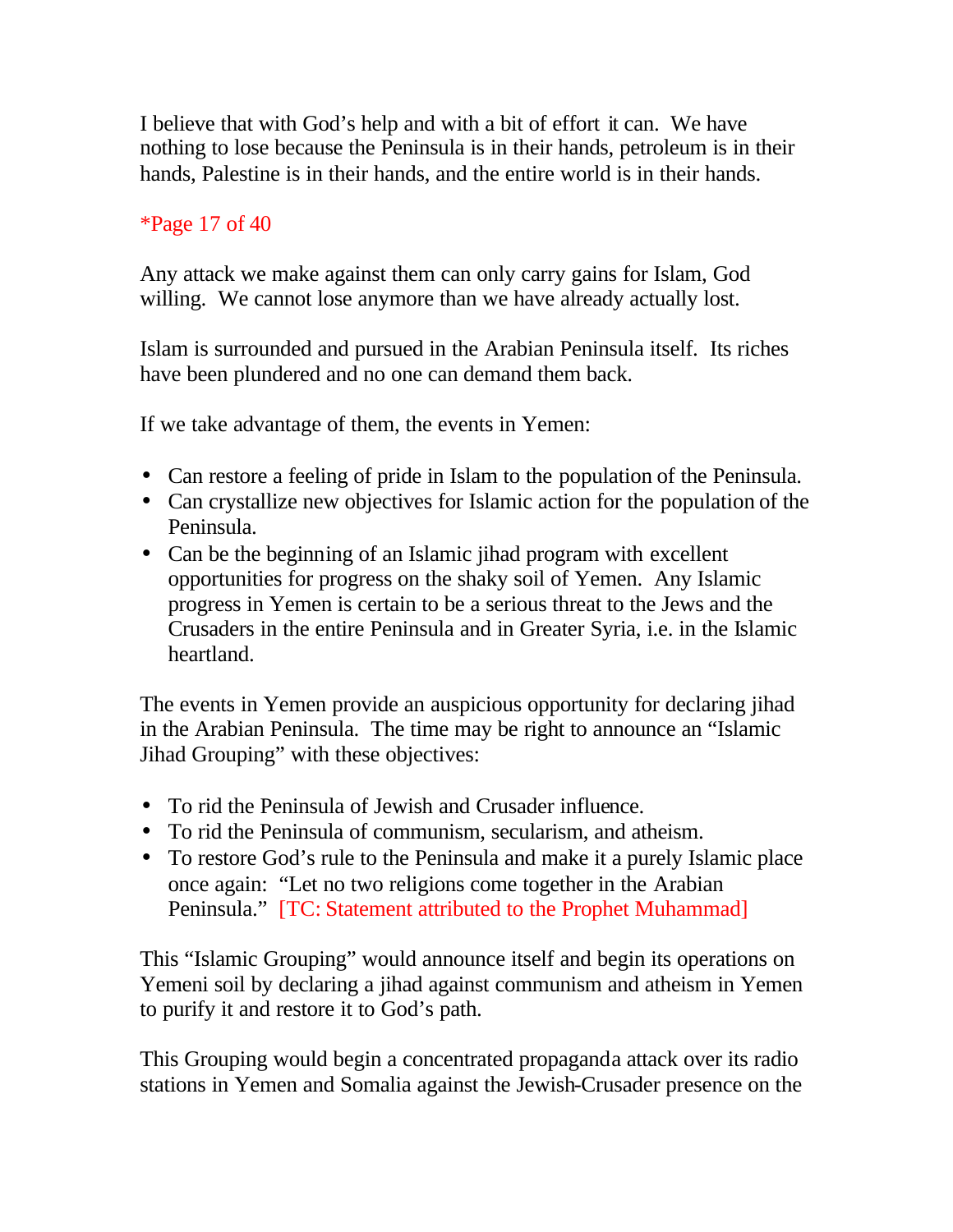soil of the Arabian Peninsula, whether military, economic, or political. The population of the Peninsula would demand to carry out their legal duty to combat this presence, cleanse the soil of the Peninsula, and restore God's path throughout all parts of it.

Over the radio the Grouping would demand:

- The evacuation of all Crusader and Jewish infidel forces from Peninsula soil.
- Restoration of the Peninsula to a life of simplicity and a boycott of the life of opulence and the Western lifestyle as an essential step towards breaking off economic dependency on the infidel states in the West.
- Destruction of the churches and Jewish and Buddhist temples throughout the Peninsula.
- Warn all those who defend the infidel presence in the Peninsula that they will be treated as apostates.
- Restoration of the wealth and property of Muslims, petroleum first and foremost, and its disposition in accordance with the provisions of Islamic law.
- Halt all transactions involving interest and recovery of balances from Western banks for investment in Muslim countries.

The events in Yemen could be the true beginning of infusing a spirit of jihad in the Arabian Peninsula and confrontation of the Jewish project in the region with an Islamic project flowing from the cradle of Islam. We do not expect sudden decisive changes; such knowledge is God's alone. We are seeking to revive that spirit of the call and combat together in the Yemeni arena, which has human, geographic, and political advantages unhidden to anyone.

Were we able, using Muslim youth in the Peninsula, to direct deterrent blows through martyrdom operations against Jews and Christians in the Peninsula, that would certainly be an important introduction to the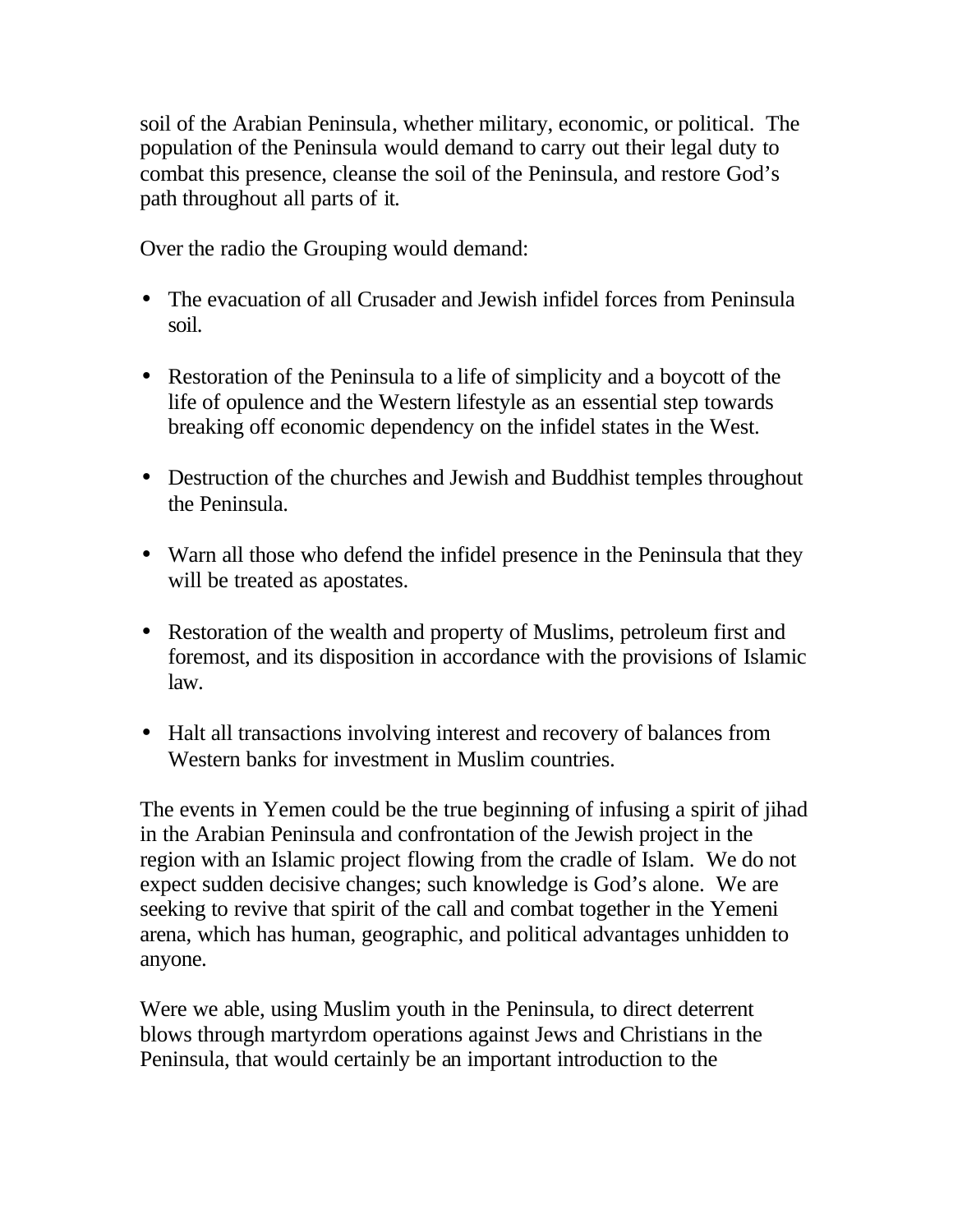transformation of the course of Islamic jihad and Islamic trends for the Arabs in the Peninsula.

Jihad radio stations operating in Yemen and Somalia will have a more powerful effect on them than nuclear bombs. Jihad operations in Yemen against communism will give jihad action in the Peninsula credibility and effectiveness.

# \*Page 18 of 40

Martyrdom operations on the soil of the Peninsula against Christians and Jews will arouse the Arab Islamic spirit the world knows and history keeps in its records of the past.

In my estimation, just several dozen young men like Shafiq and Sakhri would be more than enough to make matters right and discipline or expunge most of the Jewish, Christian, and apostate braggadocio from the soil of the Peninsula.

During the jihad in Yemen, such people can be prepared through training camps and expertise gained in battles.

Combat in Yemen must not be left to become simply tribal fighting or the settling of political scores between those competing to rule. The Islamic Grouping we seek must raise the banner of jihad. It must work using military and religious means to drive out the cultural and political presence of communism in Yemen. That effort on Yemeni soil will prepare the Peninsula and awake it militarily and religiously to throw the Crusader-Jewish incubus and their beliefs out of that land.

The situation in the rest of the Peninsula will heat up over the fires of jihad in Yemen. The longer there is a confrontation in Yemen and the more successful it is for the Muslims, the higher the Islamic temperature in the rest of the Peninsula will be and the more jihad battles will break out.

As the fragile southern end of the Arabian Peninsula, Yemen provides an excellent location for establishing Islamic jihad positions in the mountains to threaten the heartland and arouse terror in the hearts of the Jews and Christians in the fear that Islam is coming from the soil of the Peninsula, the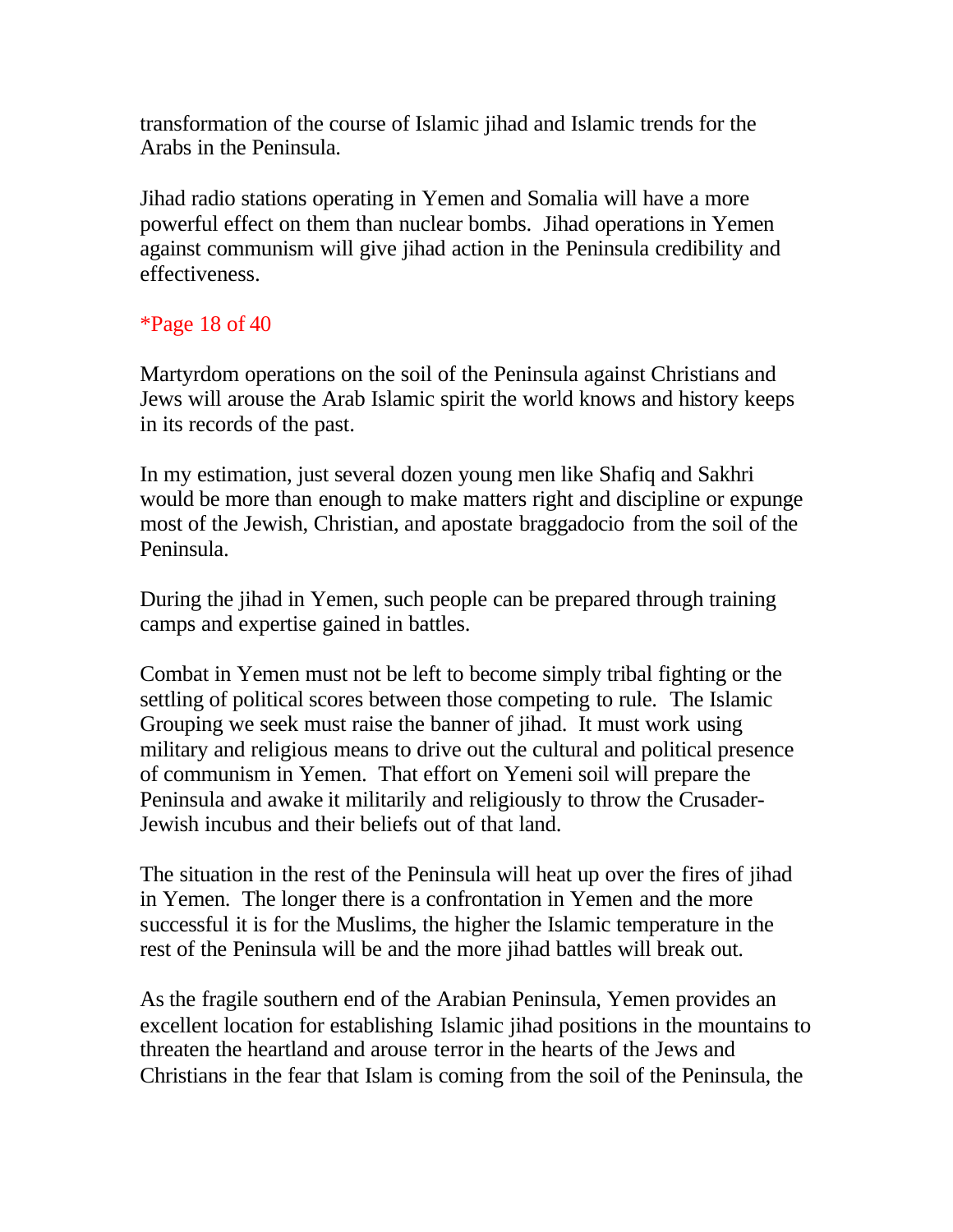cradle of Islam, and out of concern for petroleum, the lifeline, wealth, and strength of the Christian West.

[TC: The text of the above letter is broken at this point, but resumes after the closing of the letter below.]

Letter Regarding the Tajikistani Negotiations

A letter of inquiry sent to the ambassador of the Furqan Project in Kunduz, Abu al-Hussein al-Misri, following the negotiations that recently took place between the Nahdha Party and the Dushanbe government.

Dear brother Abu al-Hussein,

Peace upon you and the mercy and blessings of God. After praising God and seeking prayer and peace for the Messenger of God, we pray God that you and all the brothers with you are well and healthy. To save time, we wish to say that we have a complete picture of the position of the Nahdha Party regarding the negotiations between Teheran and Moscow over a political settlement. Generally speaking, the firm position of the party was as follows:

They are demanding that Russian forces be kept in Tajikistan in cooperation with United Nations forces to oversee the procedures for a political settlement within the country. These procedures include:

- 1. Disarming both disputing parties—Nahdha and the Dushanbe government.
- 2. A general referendum to establish the country's system of government.
- 3. Prior to that, of course, supervision of the return of the émigrés.
- 4. Election of a parliament; establishing a constitution; selection of a head of state.

We have also learned that the negotiations failed because of procedural conflicts related to the level of official representation in the negotiations, especially from the side of the Dushanbe government, which sent two negotiators below the level appropriate to the delegation sent by Nahdha.

The stance of the Dushanbe government was as follows: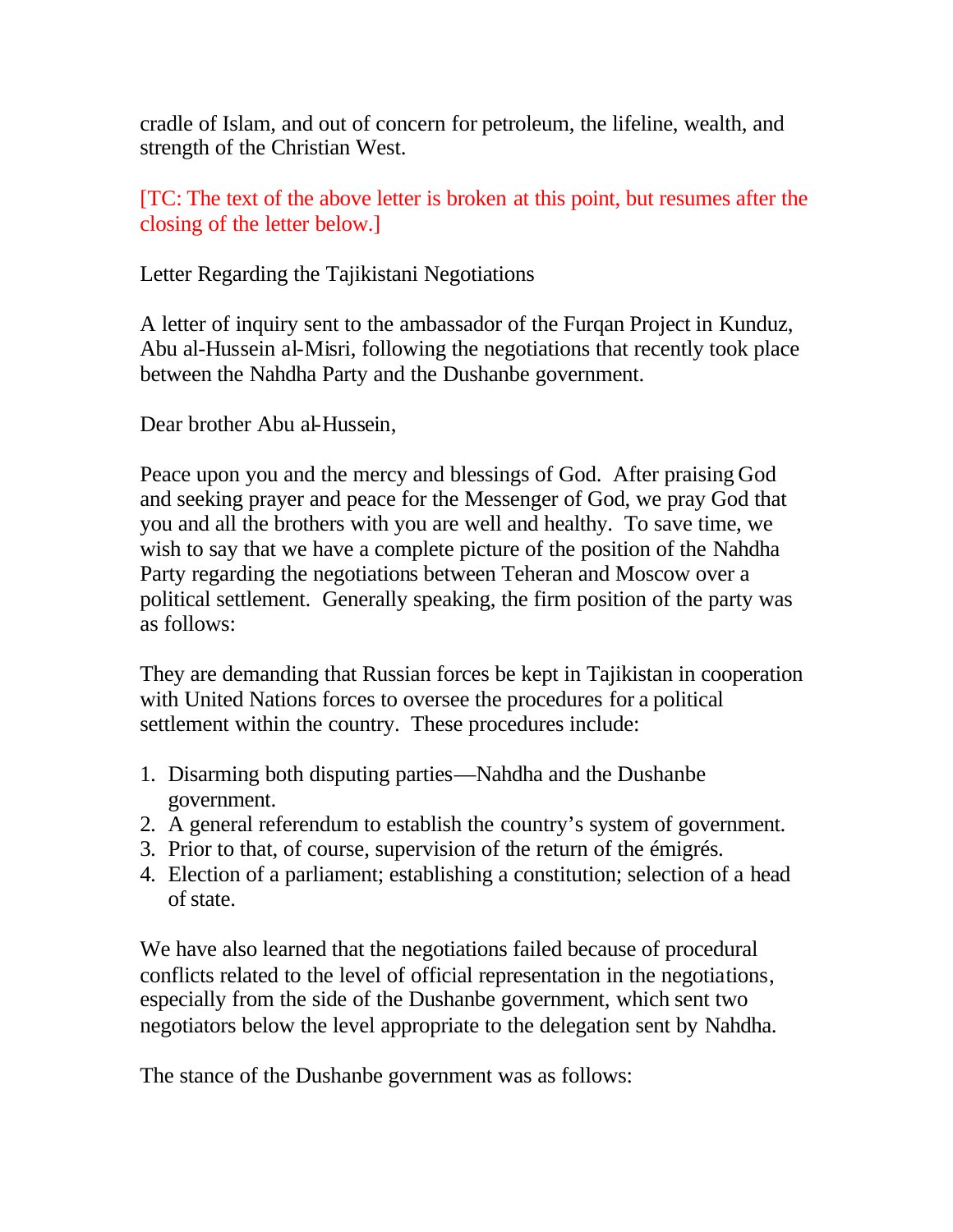- 1. Not to touch the system of government.
- 2. Work to have the émigrés return to their homes.
- 3. General amnesty for those involved in bearing arms against the state.

#### \*Page 19 of 40

Despite the fact that the negotiations failed, or more correctly never began since each party only presented its point of view, we have heard that a committee was formed consisting of the Nahdha Party, the Dushanbe government, and the United Nations with the goal of conducting a census of the Tajikistani émigrés. This is the only practical measure that we have heard about in preparation for the proposals for a settlement which are unknown.

This is a summary of what we have learned about the political progress toward a settlement. We have a few comments in this regard:

First: The Nahdha Party has relinquished the Islamic identity of the Tajikistani cause and has converted it to merely a dispute over power between the opposition and the government.

The Nahdha Party has thereby relinquished its most powerful weapon and receiving nothing in exchange. It can now be said that the Nahdha Party lost the war in Tajikistan, even if some of their leaders were to receive some seats in any future parliament or government. Moreover, at the end of the day any military confrontation by Nahdha will be doomed to failure.

Second: Nahdha has recognized the legitimacy of the Russian presence on Tajikistani territory. This is a position that is not acceptable in either Islamic or nationalist terms.

Third: Nahdha has recognized the Russian right to military oversight of the organization of the future political situation in Tajikistan. As a consequence, this situation will be unable to escape the framework of serving Russian interests and total affiliation with Russia.

Fourth: It has requested United Nations intervention and to have the Russian forces operate under its banner. This is another gift from Nahdha to the Russians. Thus Russia's army of occupation represents "international legitimacy," thereby weakening the position of the mujahedeen politically.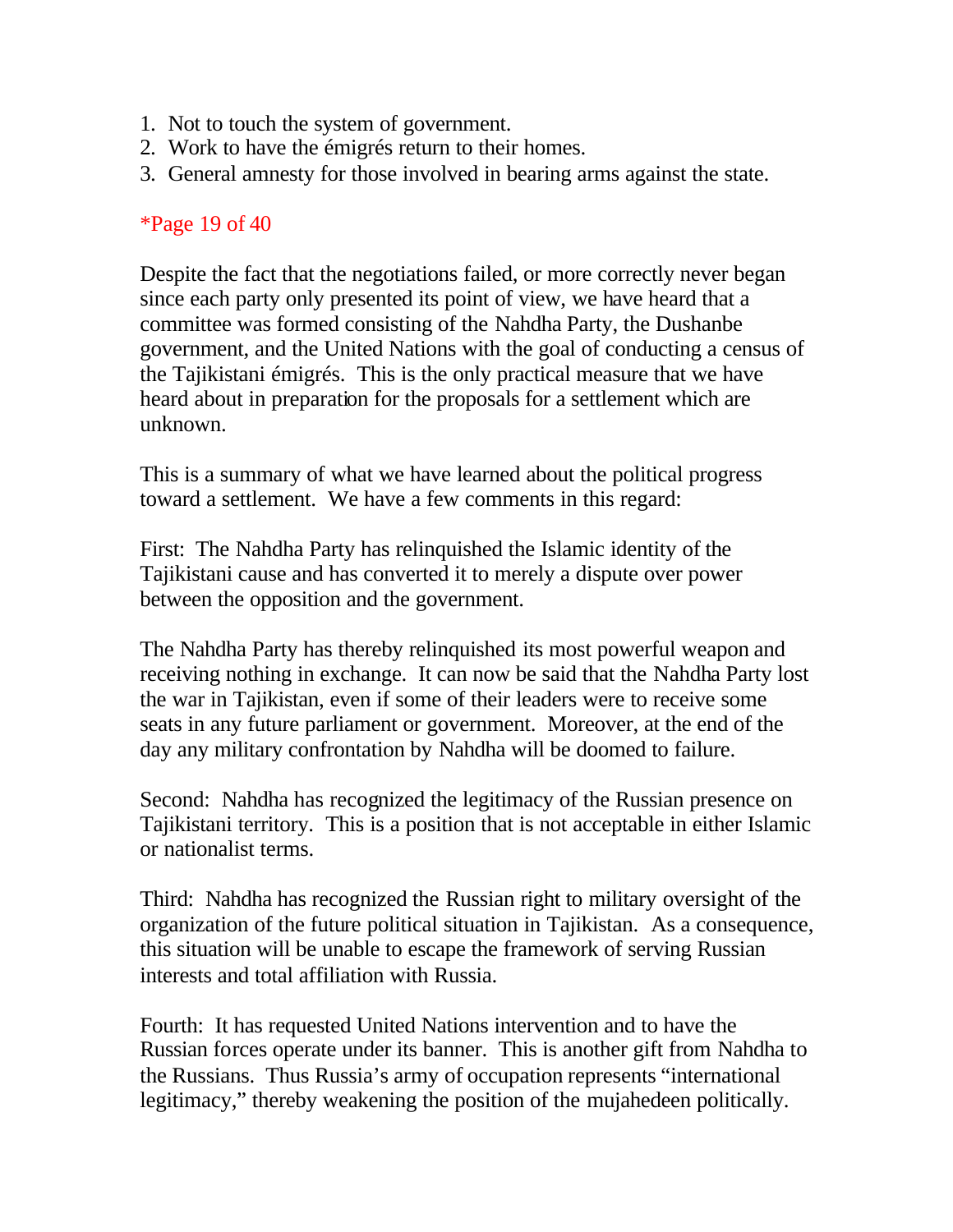Fifth: Nahdha placed its Islamic association in doubt when it demanded a referendum on the type of system of government. At the same time the Dushanbe government proudly established its communist identity for once and for all when it refused even to discuss a change in the type of regime.

Thus, while Nahdha relinquished its ideological identity, the Communists held on to theirs.

Sixth: The agreement to surrender weapons to the Russian Army is a positive admission of the relinquishment of Islamic identity, affirms the legitimacy of the Russian occupation of the country, and affirms the legitimacy of Russian guardianship and hegemony over the land and people of Tajikistan, to say nothing of its betrayal of jihad and the mujahedeen.

Seventh: Surrender of weapons by both parties, Nahdha and the Dushanbe government, leaves just one party in Tajikistan armed, organized, and capable of imposing its will fully and unopposed, namely the Russians.

Eighth: The Nahdha vision of the future political situation in the country can be summarized as merely offering an Islamic face to rule the country in Russia's interest, instead of its old and no longer desirable communist face.

Ninth: Formation of a committee to conduct a census of the émigrés means that the government's vision of a settlement is on its way to implementation. The practical steps with respect to the émigrés conform to the government's view that the essential nature of the regime is not open to discussion.

However, Nahdha should have insisted on changing the regime before making the effort to resolve the problem of the émigrés or even to discuss it.

Tenth: Nahdha has ignored the fact that the United Nations is an organization that expresses the interests of the colonial West, headed by the United States, that it is an original party in the West's battles against Islam, that the Jews control most of its operating agencies, and that the basic mission of that organization in the current international situation is to lay traps for Islam and the Muslims.

Eleventh: As with all failed negotiations, the enemy has benefited and had its legitimacy confirmed, whereas Nahdha has given up its legitimacy and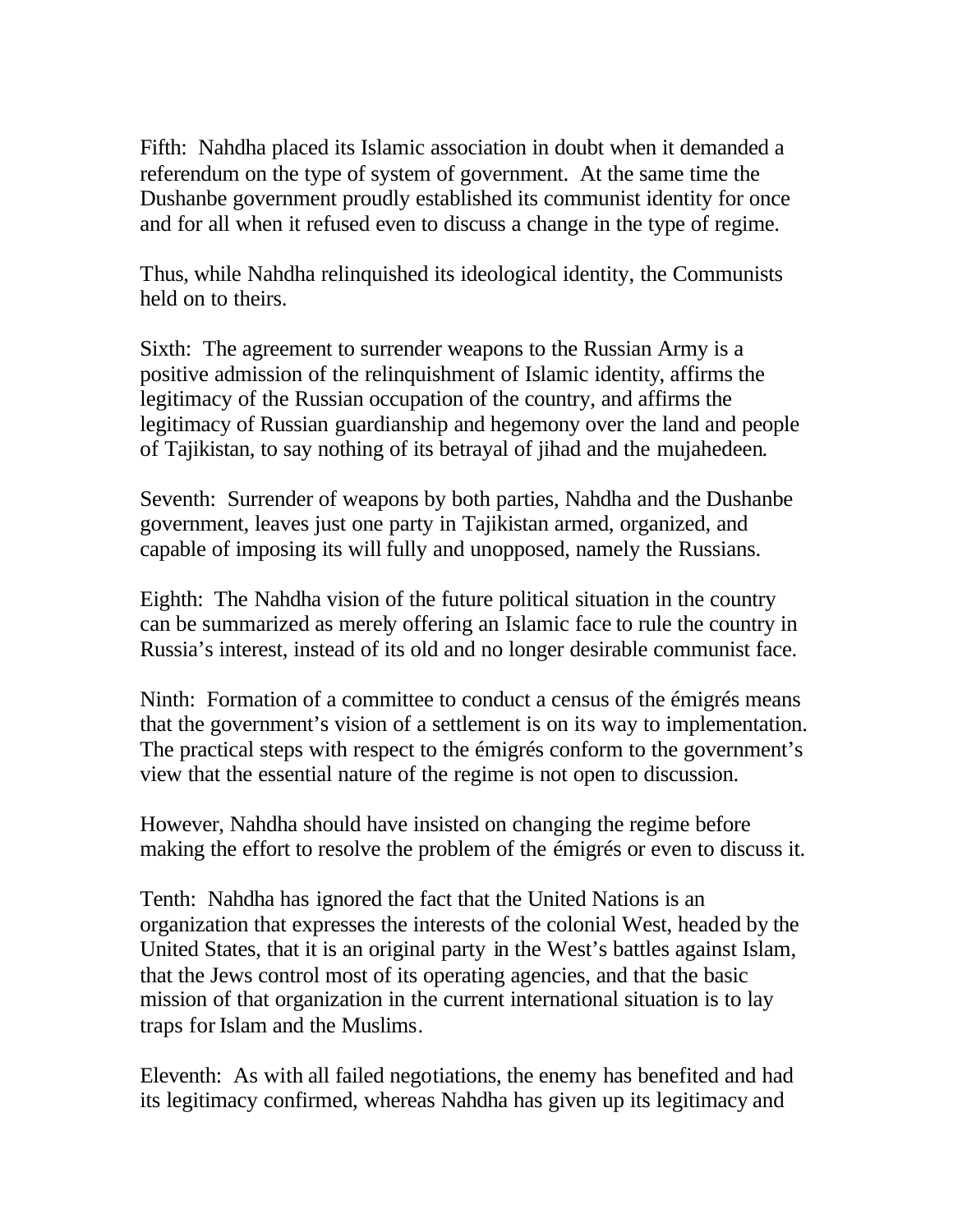lost its credibility. It is going to suffer from internal division and perhaps an organizational split. This is how the enemy achieved through politics what it would have found impossible to achieve through war. This is what they call "victory without war."

# \*Page 20 of 40

Nahdha abandoned in advance its primary and singular weapon, which is its ideological weapon. What was the result? Naturally, the communists did not pay the price of the goods they were given by the foe. They made no concession to the Nahdha Party which conceded everything when it relinquished its Islamic identity. Now that Nahdha realizes the predicament into which it has fallen having relinquished everything for nothing, it has again come back demanding jihad and raising weapons. What does this mean?

What it means is that Nahdha, like any opportunistic political grouping, is attempting to exploit the Islamic card to make minor gains by threatening its foe with the sword of Islamic jihad, as Saddam did when he became enmeshed in the Kuwait war. Such Islamic tendencies are not so much an expression of true adherence to Islam as they are taking political advantage of Islam and exploiting the enthusiasm and sacrifice of Muslims to obtain a few seats in a government or parliament.

Nahdha's latest political experiment has caused it to lose its credibility in terms of Islam and jihad, and its ideological concessions do not allow Muslim to fight on its side.

If Nahdha continues in this manner, it can only be defeated. Without Islam, weapons are of no use. On the heels of such damage, the march is difficult to fix but not impossible. The process of repair will require strength and determination in an amount equal to the gravity of the deviance that occurred. I believe that the following measures will accomplish what is required:

- 1. An official declaration of a halt to all political contacts.
- 2. Retraction of all proposals Nahdha submitted during previous contacts.
- 3. An announcement of the Islamic identity of the movement and the Islamic future of the country.
- 4. A demand for the immediate withdrawal of Russian forces.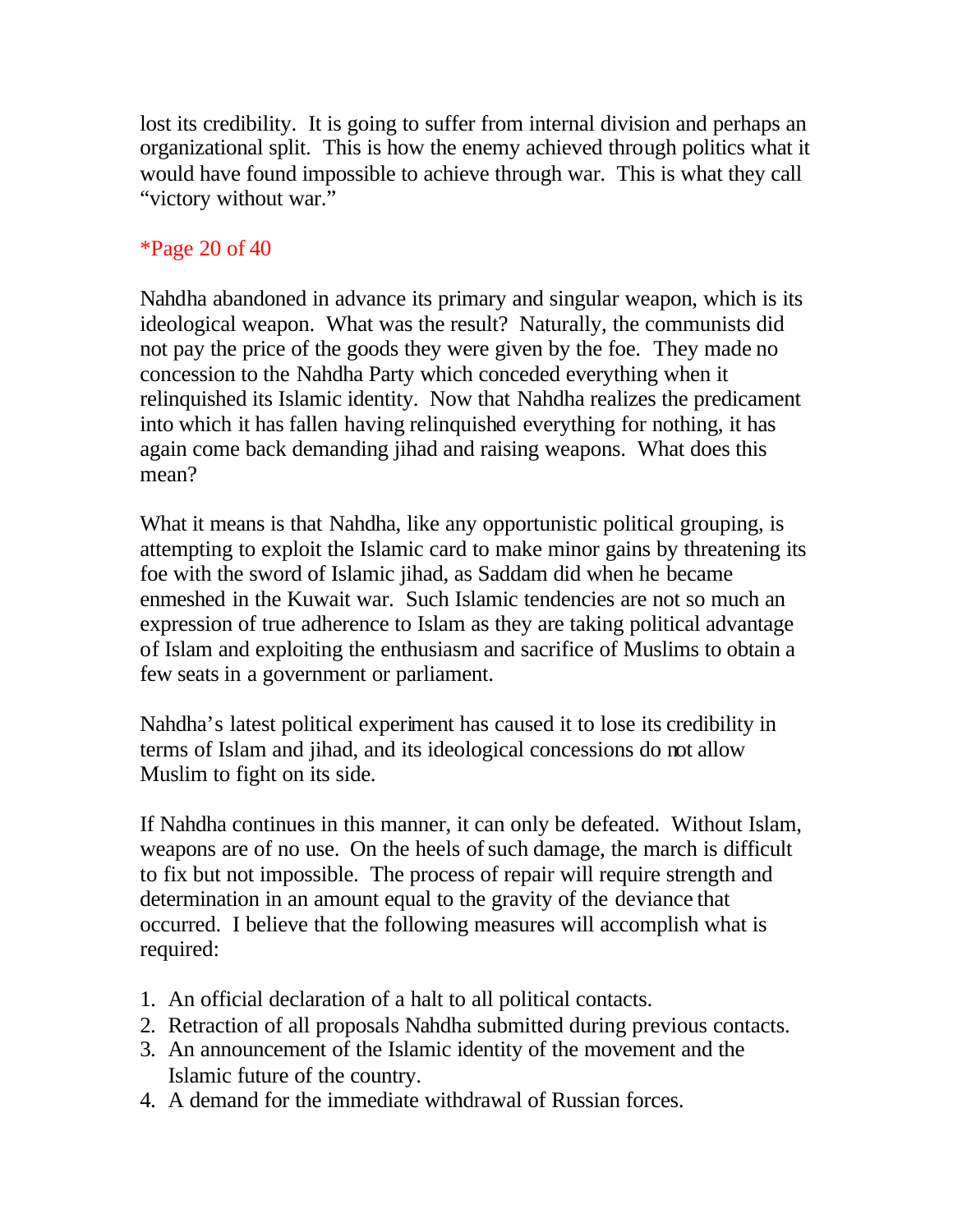- 5. An announcement that any foreign forces on Tajikistani soil shall be considered hostile forces, regardless of their source.
- 6. Isolation of the members of the previous negotiating delegation or assigning them to marginal tasks.
- 7. Appointment of a foreign relations official—Minister of Foreign Affairs—and an official spokesman for the movement who is a wellknown warrior.
- 8. Rejection of the return of the émigrés until the current regime has been overthrown and replaced by a regime with an Islamic tendency.
- 9. Entry of first line leadership onto the battleground and initiation of their tasks from there.
- 10. Declaration of the material and moral protection and defense of Tajik émigrés in every possible way against any attempt to force them to return to their country against their will in light of the current communist regime.
- 11. Cutting off any cooperation with the United Nations or allowing them to participate in determining the political future of the country.
- 12. Considering the issue of émigrés to be a secondary issue that can only be resolved at its roots by overthrowing the communist regime, the original cause of the tragedy inflicted upon the émigrés and the entire Tajikistani people.

The brothers here are of the opinion that cooperation can not be continued with the Nahdha movement in view of its current deviance which is a violation of Islam. However, once this defect in the march has been corrected and the march has returned to the truth, we will not delay in carrying out our Islamic duty of jihad on God's behalf.

Therefore we ask you to look deeply into the matter with Mr. Abdullah Nuri and inform him of that letter or discuss it with him. We appeal to God to give you, us, and all Muslims success in that which is loved and satisfying to Him, so that we become aware that He hears and answers prayers. Peace be upon you and God's mercy and blessings.

Your brother Abu al-Walid

Date: [Text garbled]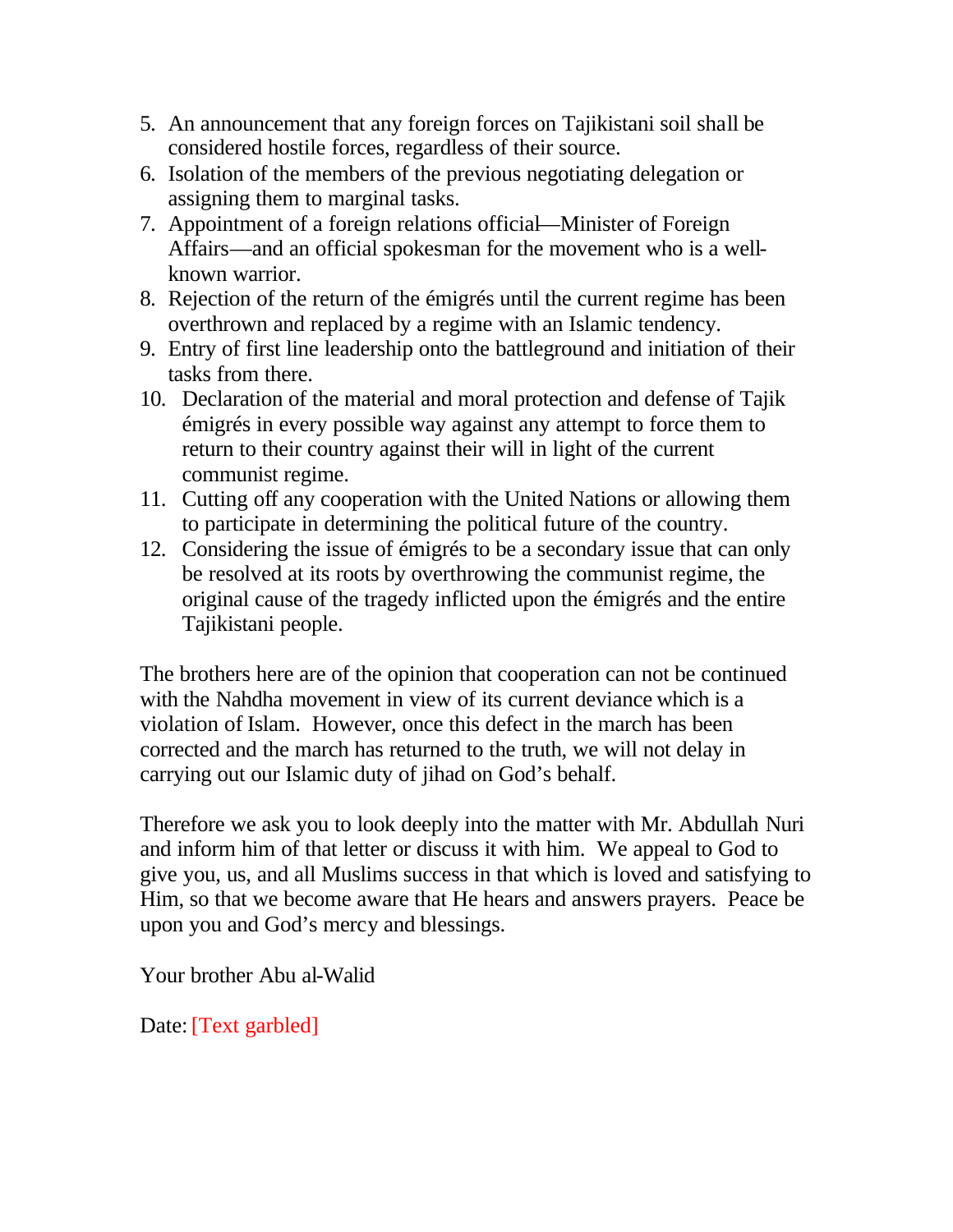\*Page 21 of 40

[TC: The text that follows is a continuation of the letter interrupted at page 34.]

Third: Tajikistan

Perhaps you have read the accompanying letter full of questions which explains the current predicament between us and the Nahdha Party, indeed the internal predicament within Nahdha as an organization. [TC: Presumably he is referring to the immediately preceding letter.] Perhaps also, from our earlier letters several months ago, you are aware of our view of the Nahdha Party and that it is unsuited for the mission facing it, or in which it is bogged down, in terms of leadership, organization, and thought. So there is no need to repeat it.

In earlier letters we also explained to you that the basic danger to Islam in central Asia comes from Kabul, not from Moscow or Washington because Afghan political forces—the parties—are the spearhead striking at Islam in the region and reinforcing central Asia against Islamic jihad action at the direction of Washington and with support from Moscow.

Accordingly, we understand that fighting in Kabul is one in a series of steps following that course. The effects of that war led to [TC. Text garbled] and harm to the Tajikistani émigrés—aircraft and artillery shelling—in addition to the pressures of Rabbani and others on the Tajikistani leadership to stop the fighting and seek a political solution conforming to the international outlook of America.

Iran, Pakistan, Saudi Arabia, Turkey, etc. also applied pressure. Nor do we forget, of course, the Islamic group, Pakistan, and the international Muslim Brotherhood, for they had a distinguished role in that effort. The results of the negotiations were as is clear from the letter full of questions: a disaster, as we understand it. The Nahdha negotiators maneuvered inside the forbidden zone, the area of beliefs and religious association, thereby framing the issue within a narrow and despicable circle as a political dispute between the government and the opposition.

• They exchanged recognition of legitimacy with the communist government in Dushanbe!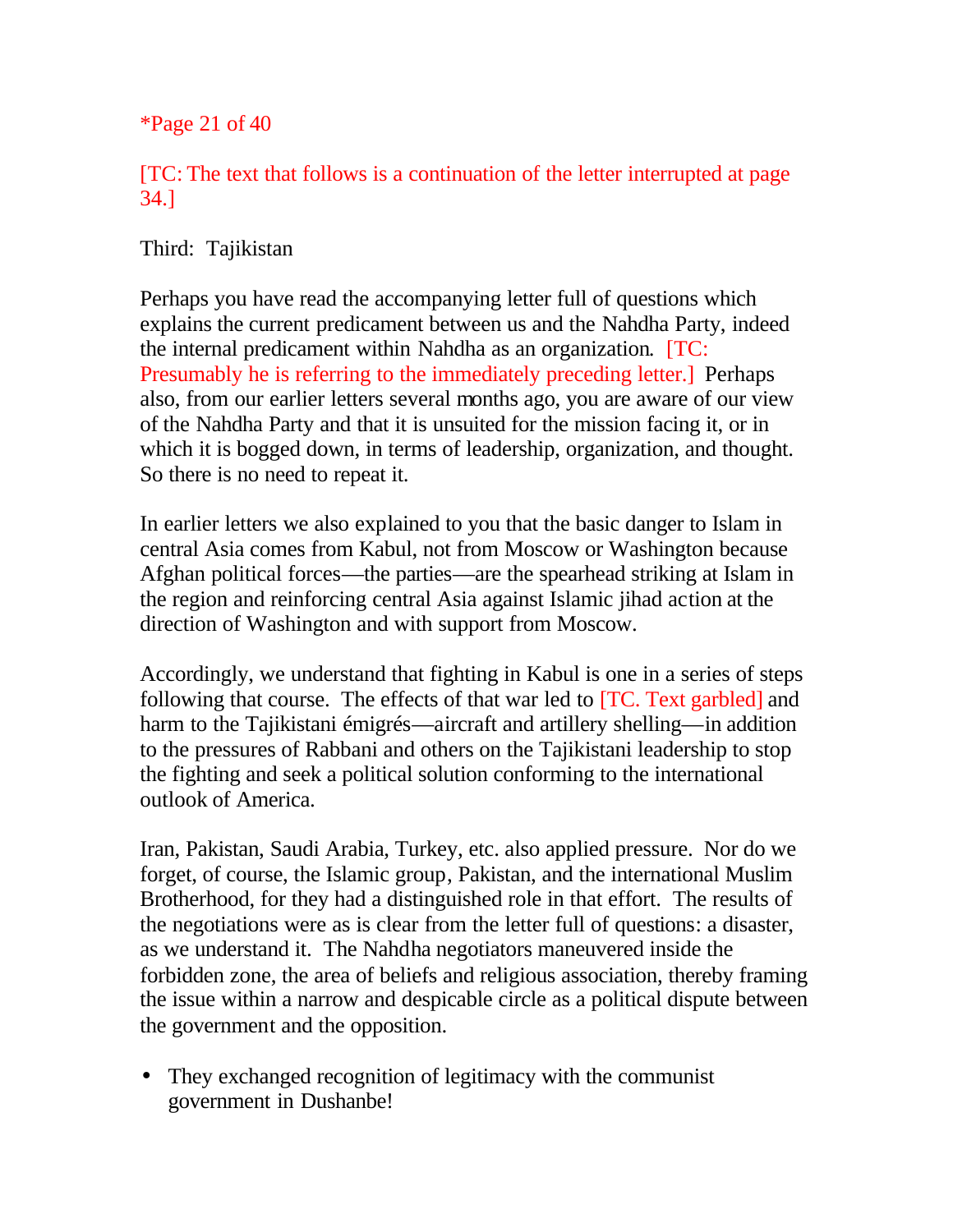- They recognized the legitimacy of the Russian occupation of the country, indeed, they made it one of their demands; which is also a demand of the communist government, and they approved of a mutual surrender of weapons to the Russians!
- They demanded military intervention by the United Nations, and that Russian forces be one of its components.

By the way, this means that the international organization would have to be responsible for the costs of the Russian occupation of the country, which currently costs [text missing] million dollars per year. The evil Boutros has so far rejected this, claiming a lack of resources. But when necessary, King Fahd may volunteer to cover Boutros's shortfall and Moscow's problem and finance the international Russian forces to strike at Islam in central Asia. His Majesty might just do that.

In short, rather than negotiate, the Nahdha delegation prostrated itself, with the result that the Dushanbe regime is now taking a hard line and refusing to respond or even to send a reasonable delegation to complete the farce. This is the logical result, of course, because now that the foe—Nahdha—has surrendered and given up its weapons in advance, why should it receive compensation? This is exactly what Kissinger told Sadat after the latter expelled the Soviet advisers from Egypt and then went to ask for compensation from America. The Americans said to him: "We received the goods in advance; why should we have to pay for them?" The logic of the Jews!

Nahdha now says "come to jihad" after the enemy has kicked it.

But the honor of political parties is not like a matchstick. Instead, it is like a lighter that can be lit thousands of times.

The problem of confidence has now begun between us and Nahdha, within the ranks of Nahdha itself, between the religious scholars—figuratively speaking—and the politicians, and among the hawks, the doves, the Islamists, the democrats, etc. The foe has succeeded in transferring the battle to within the ranks of Nahdha with just a simple political maneuver.

He may have won the entire battle and is now preparing militarily to affirm his political victory.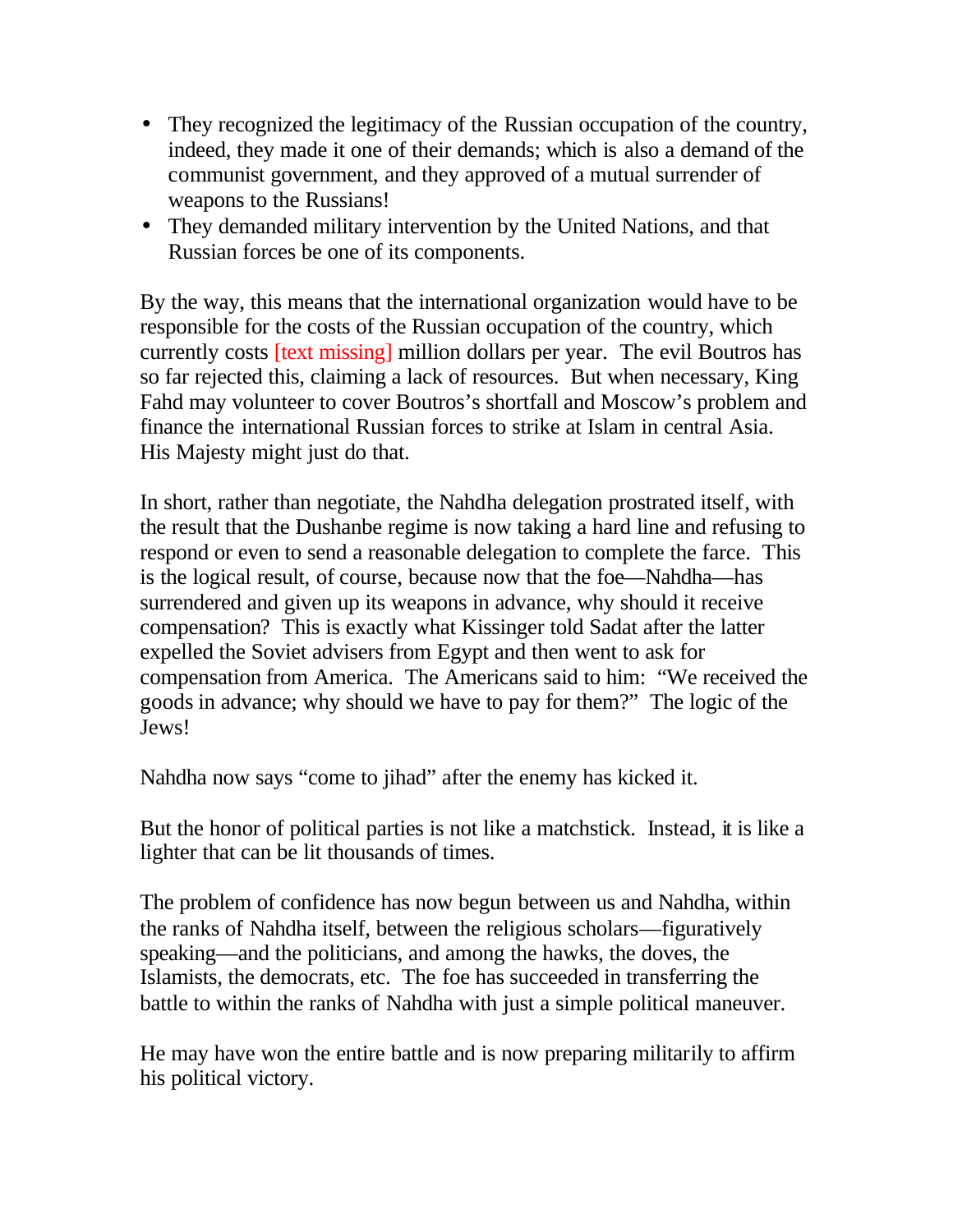What do we do now?

### \*Page 22 of 40

The battles are supposed to begin and gradually intensify starting this month. We were supposed to participate in this effort through however much of the al-Furqan project we were able to accomplish—approximately [text missing] of the original plan.

It should be noted that the Nahdha party is compelled to fight to pressure the regime to accept negotiations on the former basis. There may be the possibility of further concessions from Nahdha's side because we only mentioned their initial proposals, i.e., from Nahdha's perspective the war aims at obtaining a limited number of seats in the municipal councils, or perhaps in the coffeehouses. For Nahdha to get signs of approval from Dushanbe, especially if the mujahedeen on the fronts get lucky, it is most likely to leave the battle and sit in those seats from where it will attack fundamentalism, the extremists, and the Afghan Arabs.

Nevertheless, the Asian Corps staff so far continue to support the notion of completing the steps of the project to the greatest degree possible, i.e., completing the paragraph regarding military participation. This is for the following reasons:

1. Despite the Corps' weak resources, it is one of the distinctive elements in the Tajikistani question. The leadership views the Corps as the best source of serious training and equipping of cadres. They cannot be compared to its original cadres. Radio Moscow speaks of Arab exercises in intense guerrilla warfare for the Tajikistani mujahedeen.

The amount of weapons and ammunition that were transported through the Corps' efforts were considerable and cannot be ignored relative to what they received from other richer and more powerful parties: Mas'oud, certain Afghan parties, Iran.

2. The religious, behavioral, and intellectual impact relayed to young Tajikistani men through the training camp is tremendous by the admission of Tajikistani leaders and the Arabs themselves.

The Corps hawks believe the contact should continue, whether regarding training or operations, regardless of the political results due to leadership weakness. This will lead to the rise and strengthening of a jihad trend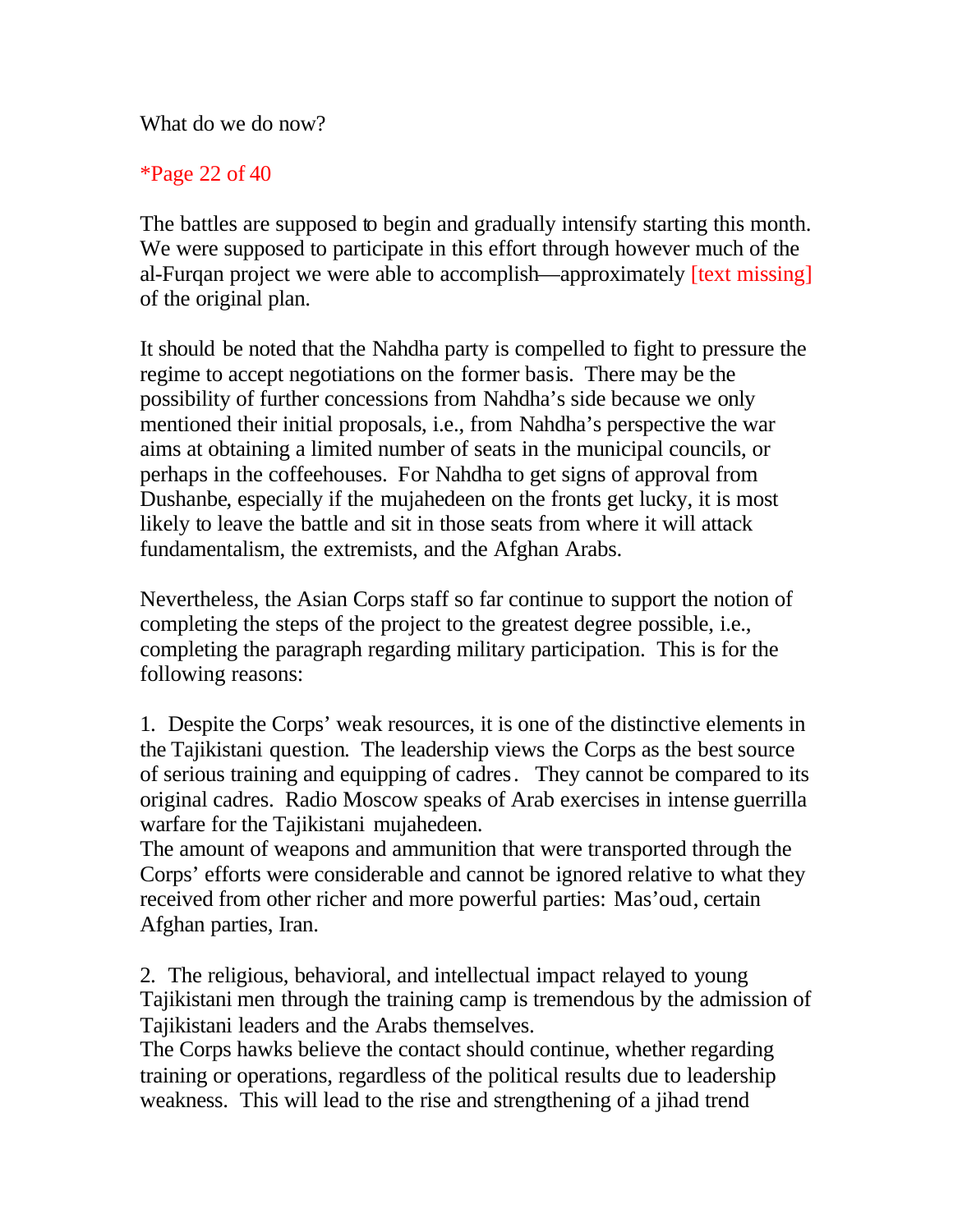among young men that could change the course of events in Tajikistan and the region.

3. The Corps' training activity has become almost legendary thanks to the traditional exaggeration of the peoples of the region. The movements arising in the area around Tajikistan have begun to try to take advantage of that training effort, whether directly through bringing in trainers, or indirectly by sending elements of the graduates from their places. Training activity is likely to embark on unexpected horizons this year. Accordingly, the Asian Corps' hawks are demanding we continue our role here, and indeed escalate it to take advantage of the element of time to create a new fait accompli to control the course of events militarily and politically, not just in Tajikistan, but in the entire area, especially in Uzbekistan. However, as yet we have taken no final decisions while we await the arrival of our resident emissary with Nahdha so that we can crystallize a final visualization of the future for action and how it can be carried out.

# **The Action Program**

If the situation between us and Nahdha does not explode, and if the decision is to escalate our military participation in all the resources available to us, the general features of the action program may be as follows:

1. Resume and upgrade military training in terms of the training programs and the nationalities benefiting from the training within the borders of central Asia and the Caucasus.

2. Ready the Tajikistani portion of the Pamir plateau as a solid base for unending guerrilla warfare in the area as the resources gradually becomes available.

3. Seek an appropriate strategy in the field for military action and carry it out.

# \*Page 23 of 40

4. Arrange suitable land passages with Uzbekistan, activate the jihad situation there, and provide it with appropriate forms of assistance.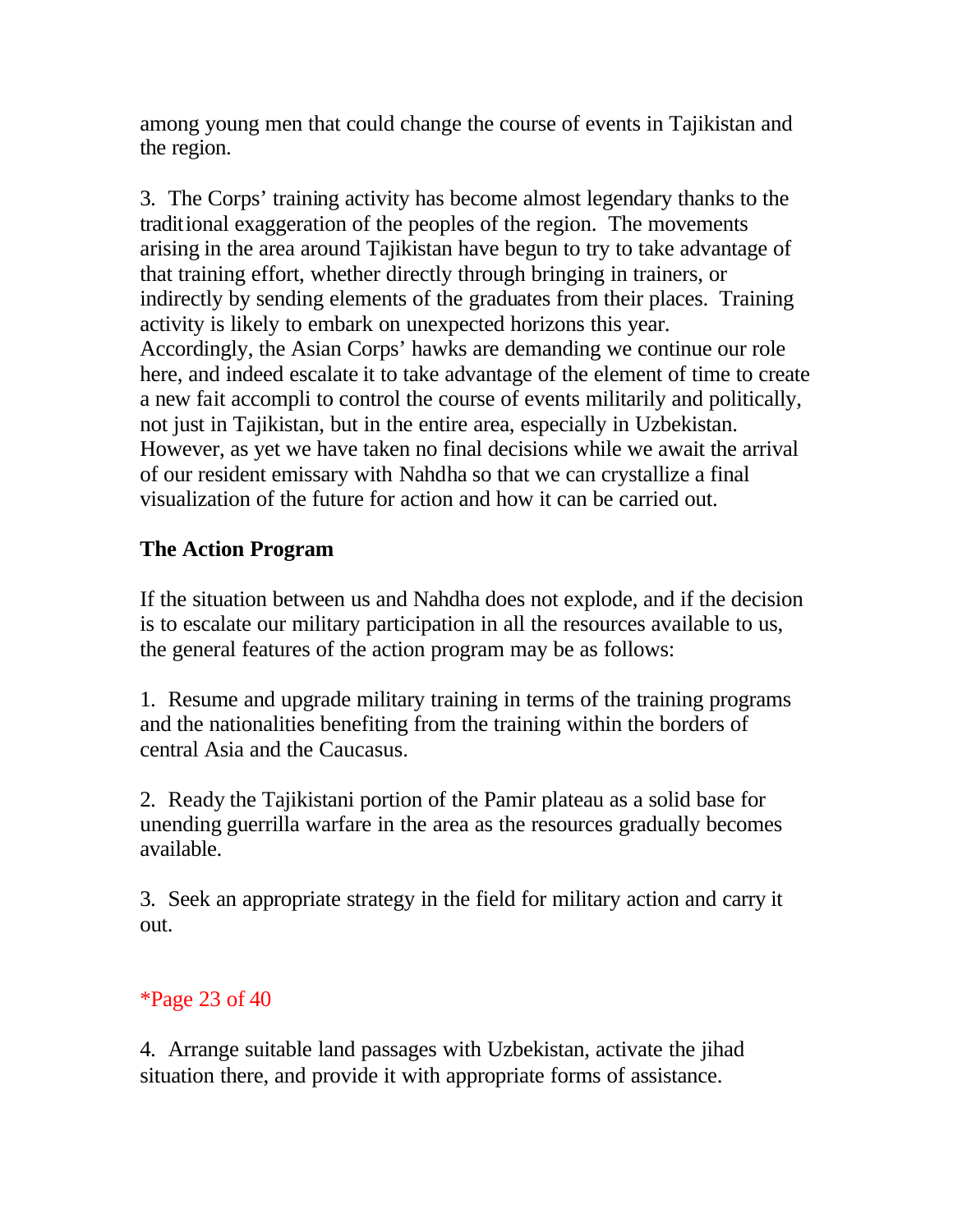At the same time one must note that the paucity of human and financial resources leaves the rate of accomplishment extremely modest. In addition to this there is a lack of full agreement between us and Nahdha, and there are other problems, both Afghani and central Asian. Yet even slow achievement has benefits, as we have seen recently. Not least is the local Islamic element's need for a slow pace of change that allows it to absorb deeply and become knowledgeable about doctrinal issues, especially behavioral and intellectual issues which generally take a long time. This can not be accomplished rapidly no matter how many material resources are available.

As the Prophet, God's prayers and peace be upon him, said: "It is not poverty that I fear for you."

# **Fourth: The Situation of Nahdha**

Season's greetings on the occasion of the blessed feast of sacrifice. Saturday, [text missing]. Approximately two days earlier we received an answer from the Nahdha Party to our aforementioned letter. Brother Abu HUssein arrived with verbal details he relayed from the leadership to explain its position regarding the negotiations and answers to the contents of our letter to them. Here is a summary.

- Nahdha leadership is of the view that it has benefited greatly from the experience of entering into negotiations and that the result has been to isolate the Dushanbe regime and enable Nahdha to appear as a primary party on the political stage with others confident of its political and military capabilities.
- Nahdha's military preparations are proceeding apace and have not been affected by the negotiation process.
- Nahdha says that our letter to them failed to contain an important condition of Nahdha. That condition demands the resignation of the Dushanbe government, with governance of the country to be turned over to a neutral government for a two-year period. Nahdha also says that condition contains its strategy regarding the entire negotiation process. It thinks as follows:

"We must offer harsh terms. If the enemy accepts them, this will lead to his political downfall. If he rejects them, this will give us adequate justification to continue to fight."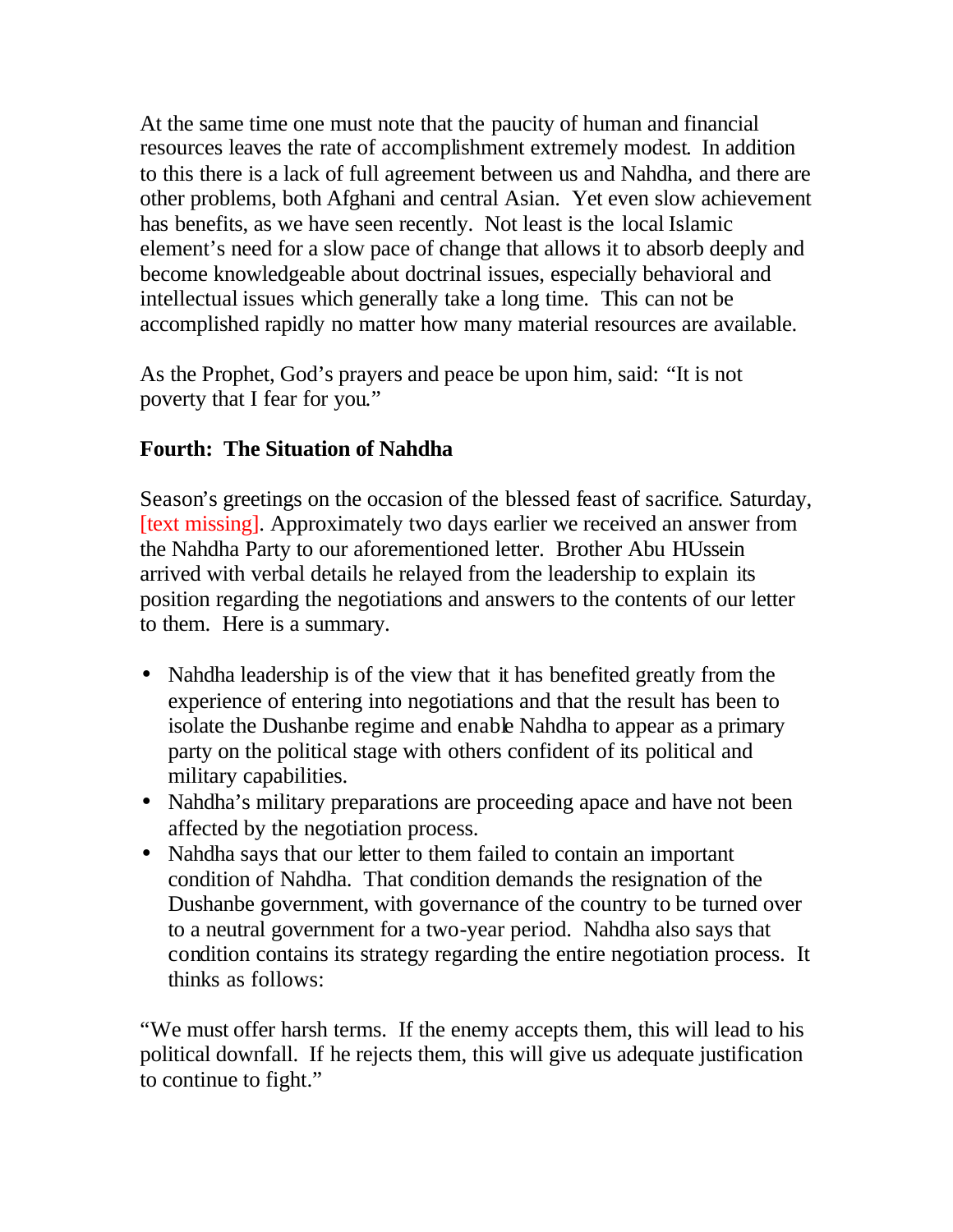Nahdha leadership was certain it would be impossible for the Dushanbe government to accept this condition, which is what actually happened. In practical terms this led to the failure of the negotiation process after Nahdha had already accomplished important objectives, including:

According to the testimony of the parties overseeing the negotiations, the Dushanbe government bears responsibility for the failure of the negotiations.

With the exception of Pravda, even the Russian newspapers have put the blame on the Dushanbe government and praised Nahdha's flexibility.

The malleable conditions that Nahdha offered once it was certain that it would be impossible for the Dushanbe government to accept the principle of resignation put the lie to the accusation of extremism and violence. Indeed, it was the Dushanbe government that came to be accused of extremism and rejecting reconciliation and peace.

In response, Nahdha leadership says that it has certain specific procedures it does not wish to reveal that in practical terms would make the surrender of weapons meaningless.

The response states that Nahdha has not so far included its representatives at any level in the negotiation process because the Dushanbe government has not sent any representatives at an appropriate level. Thus the two Nahdha representatives, Hammat Zadeh and Turjan Zadeh, merely conducted a dialogue in Moscow with the Russian Minister of Foreign Affairs. The Teheran-Moscow negotiations, meanwhile, were carried out by certain opposition factions allied with Nahdha.

### \*Page 24 of 40

"We say this gave Nahdha an excellent opportunity to abandon any future negotiation process on any terms that do not suit it."

Based on this, the Nahdha leadership says it offered no political concession impinging on the Islamic identity of Nahdha or the Tajikistani people. Nahdha believes that out of the negotiation process it has won recognition of its existence and legitimacy from all parties that participated in or oversaw the negotiation process.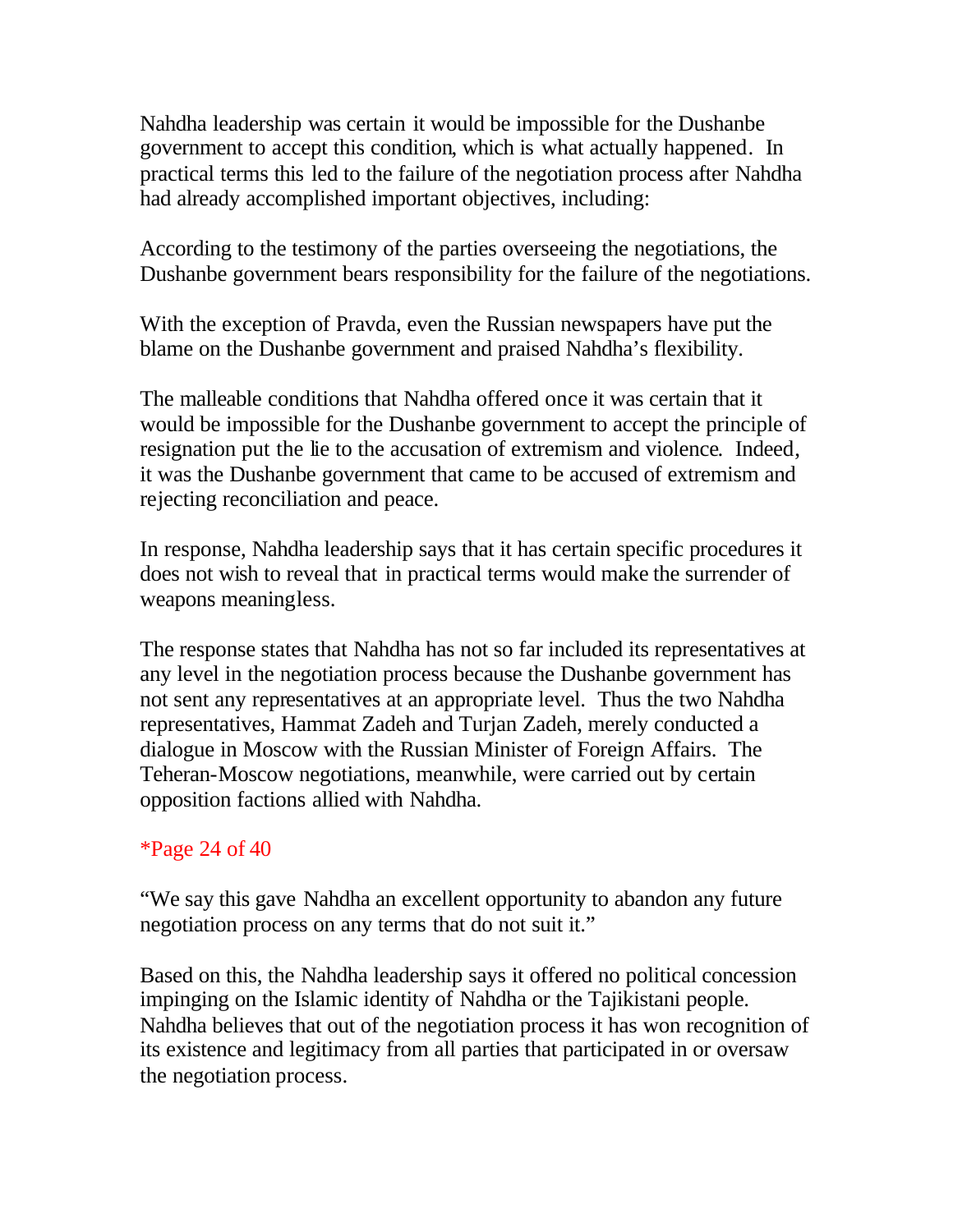Nahdha also believes that politically it has driven a wedge into the Moscow-Dushanbe relationship. Differences in the positions of the two parties regarding events in Tajikistan have arisen and are still there.

There are also disagreements within the communist wing in the country. There are now four or five differing movements, all of which, with the exception of the movement in power, are secretly negotiating with Nahdha over the political future of the country, from Nahdha's perspective. This alone is large disintegrating factor in the structure of the current regime.

As for creating a committee to do a census of the émigrés, its objective is to strike at the legitimacy of the current regime and point out that any elections conducted under its authority would not be serious for the reason that about one million Tajikistani émigrés are outside the country in the commonwealth states and Afghanistan. This represents about [text missing] of those entitled to vote in the country. Thus there can be no true elections until they return to take part in the balloting. We also say that this Nahdha position has validity because the emigration process (escape) from the country is linked to the current political situation in which the communists took over the government as a result of mass slaughters carried out by armed communist militias supervised and armed by the American ambassador in Dushanbe in the fall of [text missing] AD. Consequently, a census of the émigrés and arranging for their return would automatically require a change in the current regime in Dushanbe. Tajikistani émigrés stressed this to United Nations representatives in Afghanistan when the latter, through a combination of deceit and pressure, attempted to return them to their country by offering cosmetic guarantees for their safety. However, the Dushanbe government killed young émigrés and detained old men and women. As a result, the project to have them emigrate back failed, and the émigrés stuck with Nahdha leadership and a change of regime in Dushanbe.

Finally, Nahdha leadership says that Russian statistics show that their forces in Tajikistan were subjected to about [text missing] attacks in the years [text missing]. During the first two months of the year *[text missing]* they were subjected to about [text missing] attacks.

This is why Nahdha leadership believes the Russians are under military pressure, agreed to sit down to negotiate with it, and that without jihad there will not be any response to any Nahdha demand.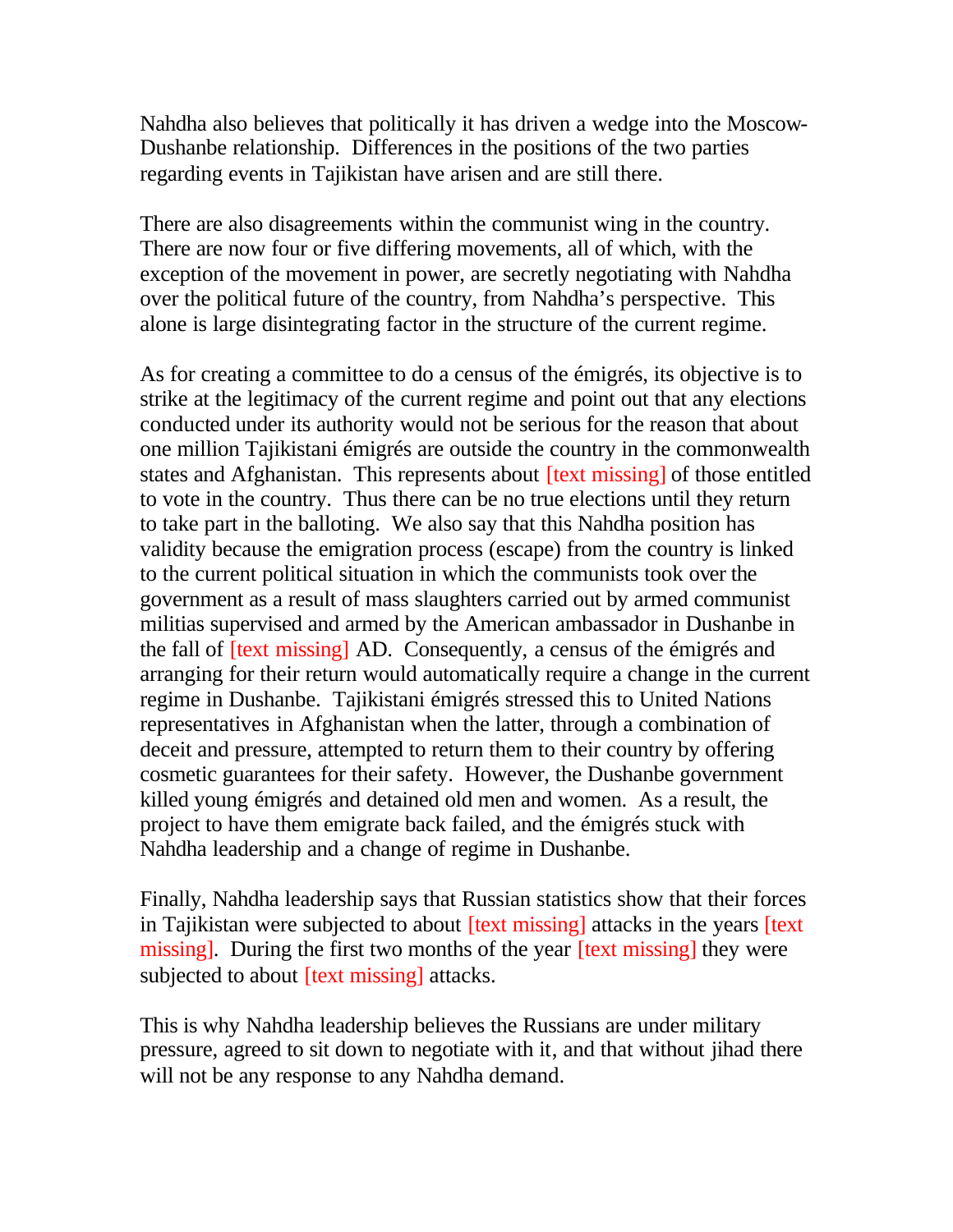This is a summary of the Nahdha movement's position regarding the recent negotiation processes. Our position in regard thereto is as follows:

Nahdha is moving politically within a framework that on the whole is integrated, correct, and well-suited to its extremely difficult circumstances.

Nahdha has made relative progress in the political area proportional to and reinforcing of the relative progress of the military action it carried out last year.

We have determined that there has been no splintering or division within Nahdha as a result of the recent negotiation processes, which we had feared.

Based on the information available to us the internal situation in Tajikistan is about to collapse and conditions are gradually slipping away from the Dushanbe government.

Meanwhile, the situation in Moscow is gloomy and depressing. Any widescale military adventure in Tajikistan could lead to a disaster on a scale known only to God.

# \*Page 25 of 40

We therefore made the unanimous decision to complete the steps of the program, move to the front, take whatever steps are possible there, and engage in greater coordination with Nahdha leadership regarding this year's program and future action in general in Tajikistan and the remainder of the area.

In fact, this was the view of all the brothers even before the Nahdha response arrived and making the worst-case assumptions we explained in our letter. This group decision was motivated by the positive results achieved at al-Faruq camp despite all the obstacles.

The change in the trainees was noticeable and so effective that it convinced the brothers of the importance of the mission the Arabs are undertaking in this region. It is much deeper than simply using weapons or training on them.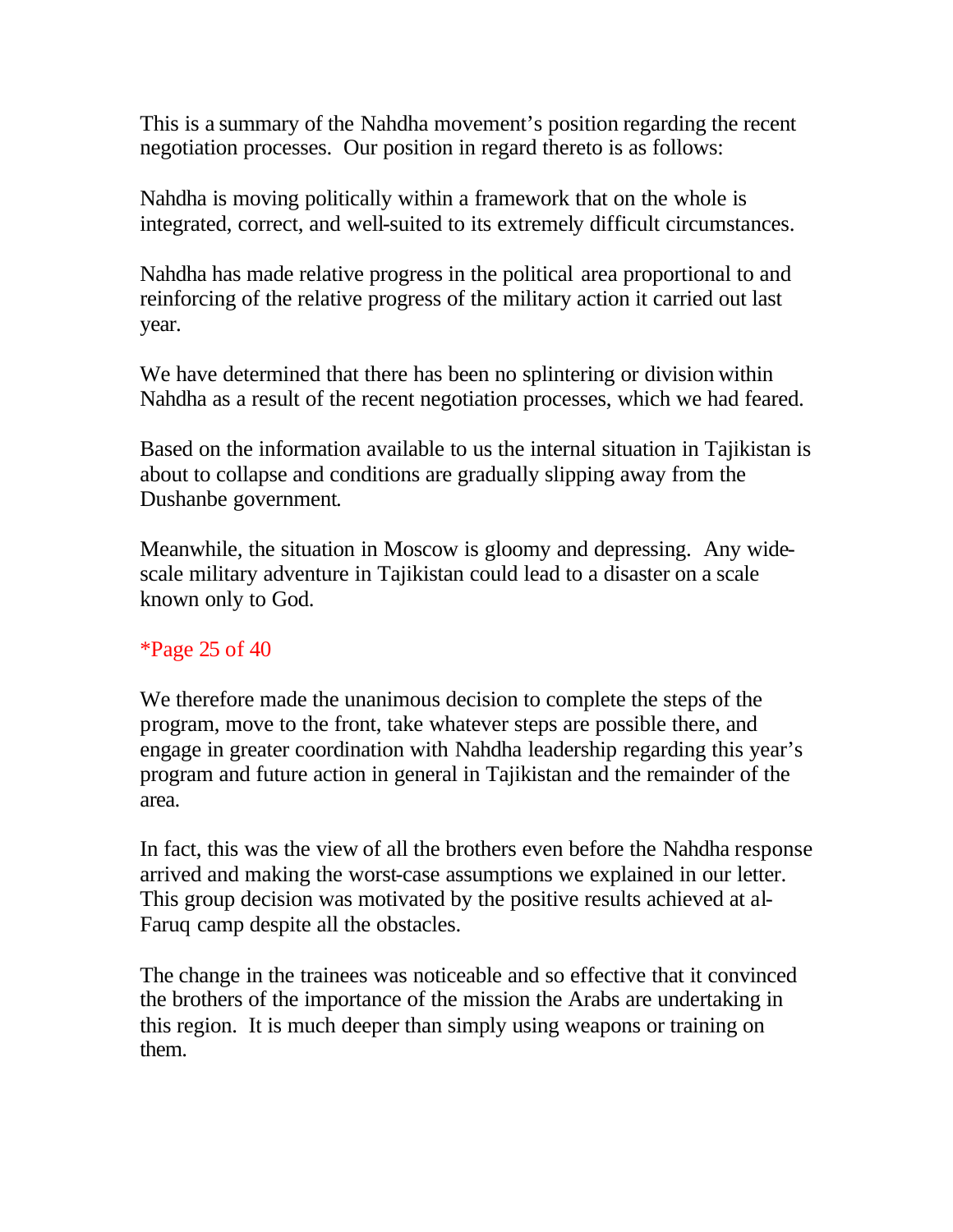The presence of Arab mujahedeen here assists with the reformation and recasting of the Islamic personality in the region. This is occurring in the best missionary environment, which is the jihad environment.

In short, this is our mission here, one that we hope to be able to perform in the best possible manner despite the shortage in funds, personnel, and accomplishments.

Peace, mercy and blessings of Allah upon you

Your brother,

Hassan

24 May 1994 A.D.

# **P.S.:**

One excellent development recently is the noticeable and unexpected improvement in Nahdha's situation with respect to domestic Afghanistan policy in spite of the severe turmoil within Afghanistan which seemed to us to be a sure danger to the jihad movement in Tajikistan.

The story began on the eighth of last Ramadan when we sent a delegation from our side to Haqqani in Kabul, in his capacity as the head of the intermediary delegation. During the mediation we asked to include the topic of transfer of weapons and ammunition to the Tajikistani mujahedeen from the south of the country to the north under a guarantee by the contending parties. Haqqani's direct comment was: "This is the most impossible thing to do in Afghanistan at the present time." Hikmatyar happened to enter at the very same moment and surprisingly, he immediately agreed to the detailed proposals in the letter and the offer of land, air, and barter facilities!

Nahdha leadership was terrified over how Mas'oud would react, but once the transport operations started, which were by land only, Mas'oud did not object to the presence of his adversary at the other end of the operation.

Summarizing what has happened since then up to the writing of this letter, Nahdha has gained a political position putting it at the forefront of the contending parties and perhaps the object of internal auctioneering amongst them that included Abu Jahl al-Afghani! [TC: This appears to be a derisive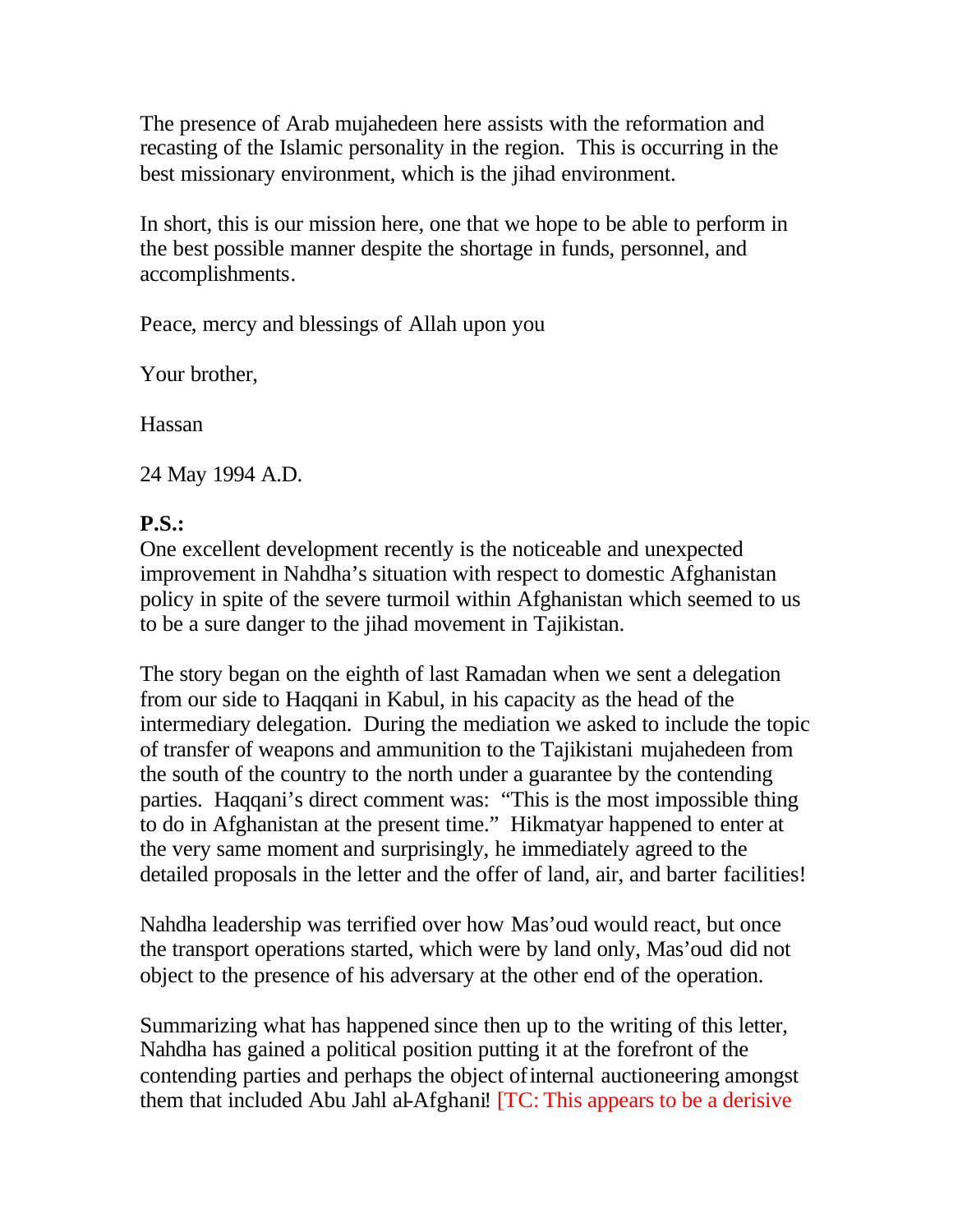term for someone, probably one of the warlords, rather than a nom de guerre].

(EC: I believe he is referring to the Afghani president. Addressing him as Abu Jahl, Prophet Mohammed uncle, who died not believing in his nephew's message).

Nahdha movements have become possible by land and air for arms, supplies, Tajik personnel, and Arab collaborators and are guaranteed by all!

Nahdha leadership may be able to play the role of accepted mediator among the warring parties in Afghanistan. This may be of limited benefit to the Afghan situation, but it is of immense benefit to the Tajikistani jihad situation within Afghanistan itself.

Is this not a marvel, indeed a miracle?

Politics is fickle, yet serious. Afghan politicians are even greater heathens and hypocrites. We ask God for the help, success, and accuracy of his mujahedeen worshipers, even in the area of politics. We pray to God saying: "Even when you throw, you have not thrown: God has thrown."

Peace, mercy and blessings of Allah upon you

\*Page 26 of 40

Your brother,

Hassan

24 May 1994 A.D.

In the name of God, the Merciful, the Compassionate

The Fourth Letter about Jihad in the Caucasus

Brother Abu `Abdullah and brothers Abu Hafs and Abu `Ubayda

Peace, mercy and blessings of Allah upon you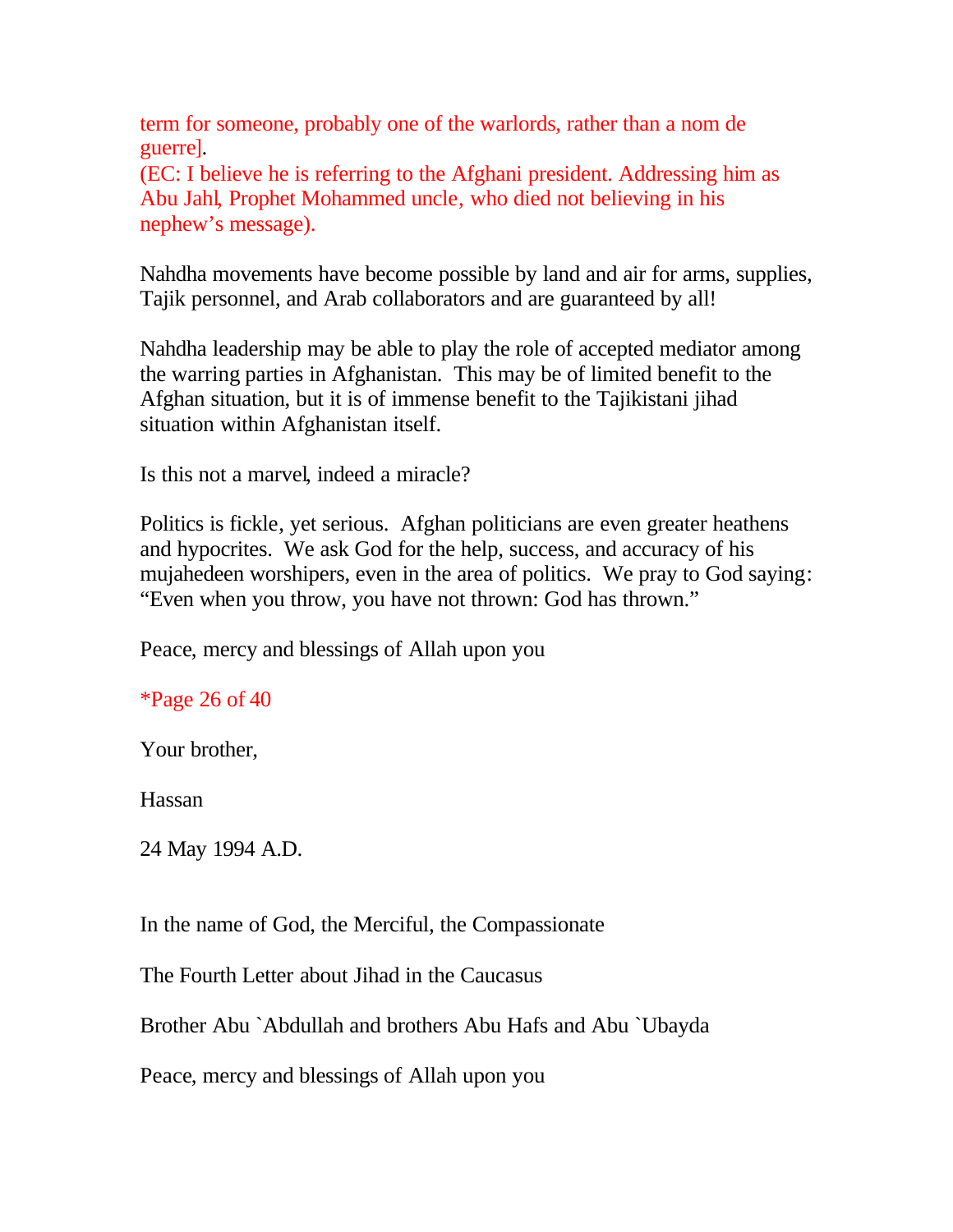We have the honor of bothering you once again with one of our lengthy letters that does more to raise more concern and apprehension than it does to inspire delight and joy. But, that is the state we are in, and in God is our help.

After our letter number *[text missing]* to the African Corps we went to North Afghanistan to meet with the leadership of the Nahdha Party and then continue our movement northward over the Jayhun River accompanied by that portion of the al-Furqan force that we were able to train. According to the original plan the Nahdha movement reviewed and approved as a whole and in detail, it was supposed to consist of a fully-armed brigade. However, the number trained did not exceed one third of the number scheduled, the reason being the failure of Nahdha to respond adequately by sending trainees to the camp. In terms of weapons, last Ramadan we began moving respectable amounts of ammunition and weapons to Nahdha headquarters in Taloqan. This was done with the knowledge and approval of all of the contending factions in Kabul. This was truly amazing, to us at least. It was a success granted by God, most High, that is inexplicable in the world of causes. The entire amount of arms and ammunition, and all the trainees, arrived with almost no problems.

We then met with the leader of Nahdha, Mr. `Abdullah Nuri. He asked us about our program. We were a bit surprised at his question because for the past two years we had discussed nothing but the al-Furqan Program project. Nonetheless, I gave him another brief review of the broad outlines of the project and its importance for them and the region.

We again received a full and comprehensive approval of the project. The only thing remaining is to move northward and cross the Jayhun River to begin operations in the Tajikistani region of Badakhshan as agreed. But as it turned out a short time later, all of those earlier and subsequent approvals were just a skillful maneuver on the part of Nahdha, directed by Mas'oud. Mas'oud's plan was to draw us in and show approval to us so that he could extract all the arms and ammunition we had. Until that was accomplished, his firm decision was that we could not participate in operations inside Tajikistan, neither the Arab personnel in our group, nor the force that had trained with us at al-Faruq camp. Abdullah Nuri was insistent that I stay at his side as a military advisor!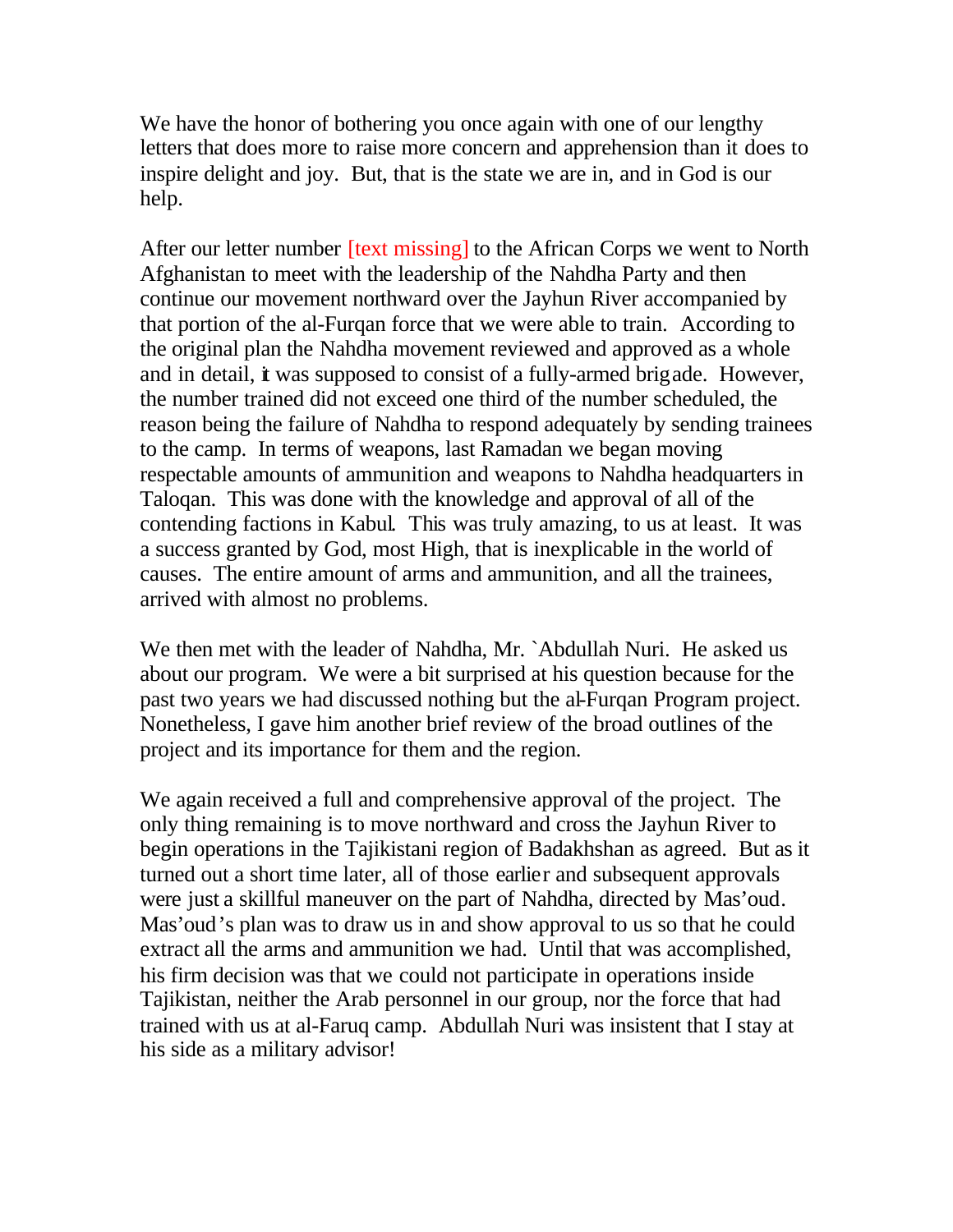The purpose of requesting us was to freeze us and keep us away from the front while ensuring the continued drawdown of our weapons and ammunition remaining at the rear lines in the south.

As for the al-Furqan force, Radwan used force and threat to call it back into submission, which was a camp at Taloqan run by Radwan, Nahdha's Minister of Defense, with the assistance of a comical gang of scoundrels wearing American military dress and dark sunglasses.

# \*Page 27 of 40

This gang of scoundrels terrorized the ranks of the poor Tajikistani mujahideen and raided their homes on the pretext of sending them into training camps and jihad. All of this was done with the support of Mas'oud's forces in the region.

Once Radwan had directed enough curses, rebuke, and charges against force personnel, most of which were directed at the Arabs and at us indirectly, every person or two went off in different directions. The result was that the majority of the young men snuck away and went back looking for work with their old area commanders.

`Abdullah Nuri offered an excuse uglier than sin to justify what happened. He said that Marshal Radwan had acted in accordance with decrees of the Shura Council to avoid a split within the Nahdha movement, because this force had trained, been armed, and would operate in the field under the supervision of the Arabs. Soon afterwards we received threats through a prominent member of the Shura Council that we would be killed by Radwan.

At this point we decided to return so the situation would not deteriorate any further. We did not want to suddenly cut off all lines as of the first visit or attempt to work through Nahdha in a region beyond the river.

From this brief violent experience, and on the basis of previous and later information, we developed a picture of the situation within the Nahdha movement, which is as follows:

1. Mas'oud so controls the Nahdha Party that it can be considered a natural extension of Shourai Nazar. [TC: Mas'oud's political party]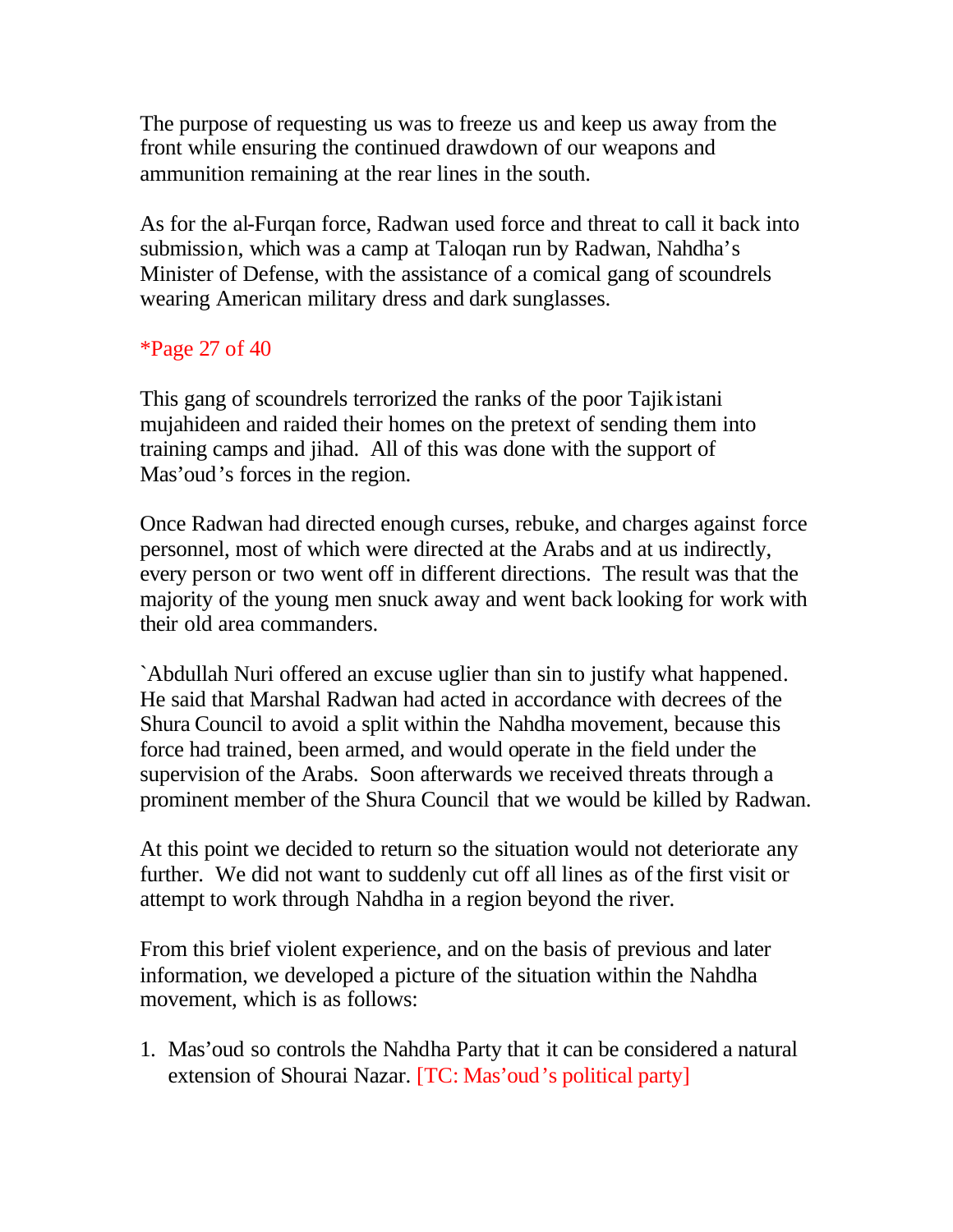- 2. Nahdha's Minister of Defense Radwan is Mas'oud's number one man in Nahdha. He is the only decision-maker in Nahdha.
- 3. The role of `Abdullah Nuri within the Nahdha movement is only that of official spokesman in Radwan's name and the legal show window behind which he operates.
- 4. There are powerful signs of a coming split in Nahdha's ranks within the fronts and the politicians in exile opposed to the deteriorating situation of Nahdha as reported above.

Accordingly, we have decided to freeze our activities with Nahdha until developments within Nahdha and the fronts become clearer. We expect Hikmatyar's Hezb-e Islami to have a role in supporting the anticipated split inside Nahdha. It could develop into a situation where there is more than one split. There may also be a role for both Iran and Saudi Arabia. Our relations with Nahdha deteriorated further following our return. We received news from the Hikmatyar group that the ammunition we sent had reached Mas'oud, while the [Nahdha] party group was spreading the news in a distorted fashion saying that Al-Qa'eda is sending weapons and ammunition to Mas'oud. They spread this among the Arab fighters with the [Nahdha] party. Our relations here with the party's thieves in the area were tense from the outset, making relations even worse. We received confirmation from Muhammad Rasul, Nahdha's former Minister of Defense currently opposing the Nahdha farces, that our ammunition was making its way to Mas'oud.

We are now trying to contain the crisis with the party, but our relations with Nahdha are about to reach the point of no return. We are working very hard to prevent this from happening by simply taking a stance of wait and see in order to determine other means for acting beyond the river. Before we go on to the point related to how we envision action in the region in the future, we would like to add some finishing touches to the picture we have painted for you so that certain important aspects are clear.

What Nahdha did to us was not a mistake in behavior; it was a masterful scheme. As we review their positions toward us over the last year, we are certain of that.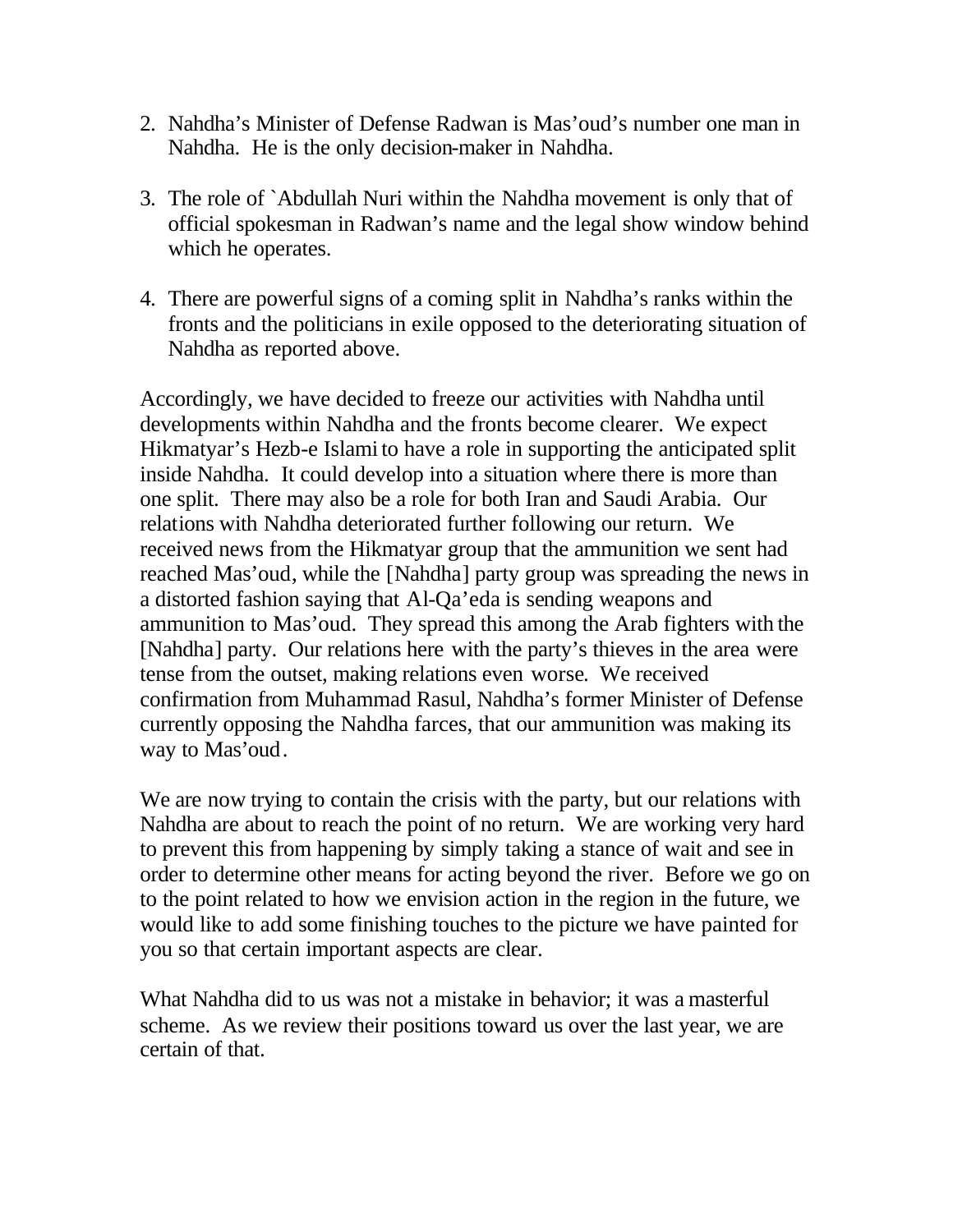Their overall position toward us can be summarized by their reckless attempts to receive the largest amount of weapons and ammunition, while sending the smallest possible number of trainees and filling us with large amounts of praise. They were bent on putting an end to the drawdown of weapons before we should arrive with the force to operate, whereupon everything would be exposed.

# \*Page 28 of 40

They were actually able to draw respectable amounts, and they are currently trying to restore relations with the goal of continuing the attrition, particularly now that there is no room for operating on the front this year. They have more than enough time to steal the remaining weapons and ammunition we have, while they hint to us that our project could be restored next year. In other words, they are readying another poisonous opportunity for us from the same pit and with the same viper.

In July [text missing] `Abdullah Nuri visited Kabul for the first time, where he heard Mas'oud's decision and plan regarding working with us. From that time on the weapons requests grew, and they nearly stopped sending trainees. As you learned, at the same time we received threats from Sayyaf about closing the camp, relayed to me in particular. We also received news of the movement of our brothers against us and against the project from the state in Kabul, including Sayyaf, Mas'oud, and finally, Mr. `Abdullah Nuri. Some time earlier we had received the Mas'oud decision banning the Arabs from entering the Tajikistani arena militarily without his approval and planning. At the time we did not believe that; we believed the leaders of Nahdha who said they made their decisions independently.

A few days after we arrived in Taloqan we heard a news report on the radio about a security treaty for extradition of criminals between Tajikistan and Egypt having been signed. During the same period, Israel's Foreign Minister visited Uzbekistan where he signed security treaties to combat Islamic fundamentalism, in addition to economic and other agreements.

America has signed agreements to establish American military bases with a number of Islamic republics, including Kyrgyzstan, which neighbors Tajikistan.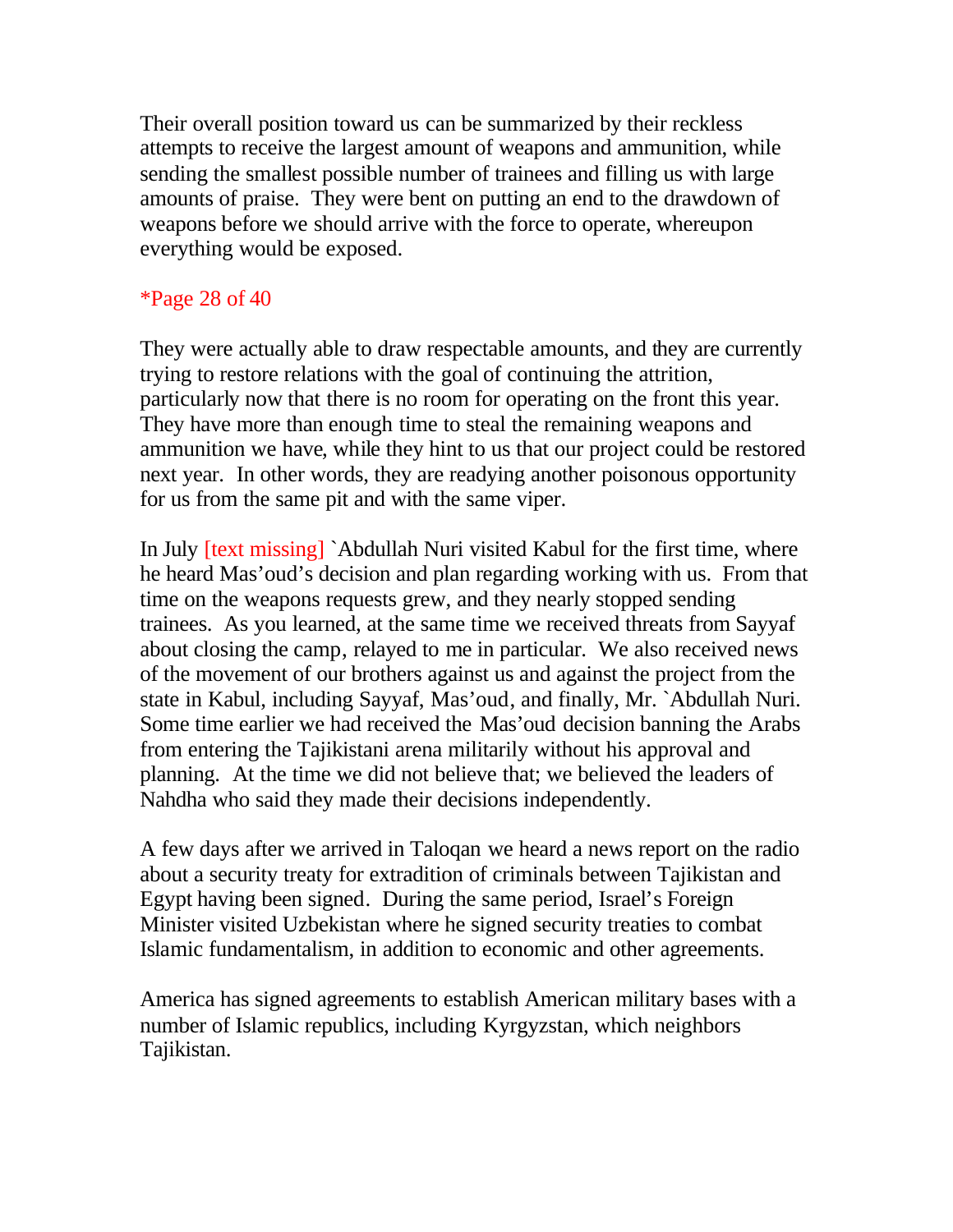Mas'oud is able to exploit the Tajikistani resistance card to reinforce his position when haggling with the Russians and the Dushanbe government. To a large degree he is dependent on petroleum supplies, especially for aircraft and many foodstuffs come to him over the Tajikistani borders. While we were there, Dostum's air force shelled one of these convoys while it was still inside Tajikistan and hit Russian border guard positions.

In view of the current situation in the north, it is almost impossible for the Arabs to operate without cover from Mas'oud through Nahdha. Even when such cover exists, the loathing of Mas'oud's commandants is obvious, but their enmity is concealed. The Tajikistani leadership has been affected, as have most of the mujahedeen, by Mas'oud's attitude toward the Arabs.

It is no secret to you that the position of the Arabs in Pakistan is going from bad to worse. Hostile language and provocations increase as the Arab presence weakens and the number of mujahedeen falls. Now there is nothing worthy of mention in Peshawar with respect to the jihad capabilities that at one time had built up there. Even the attitude of the Pathan Afghans, in particular, is bad in Peshawar. The Arabs have become subject to crude police harassment. The former communists, however, have occupied most of Hayatabad, where their conditions are good, as is their economic situation and financial resources. House rents have doubled because these lords from Kabul are able to pay any amount of money to rent any house. They usually assist the police by spying on Arabs and reporting them.

You can conclude that our situation here is one of being besieged. The Pakistani borders and even the Indian Ocean are officially off limits to us. Another blockade begins in Kabul where the duo of Rabbani and Mas'oud extends to the frontiers of central Asia.

All we have is the beleaguered space between our camp and Kabul in which to move with relative freedom. The process of pursuing the Arabs left over from the remains of the jihad phase continues. Based on news we have received, Egypt's Minister of Defense Tantawi came to Islamabad on a police mission. He rebuked the government for its dereliction in not eliminating the Arabs. He brought with him a list of those wanted and their addresses in Peshawar, and demanded that a Pakistani force be placed at his disposal to attack and arrest them!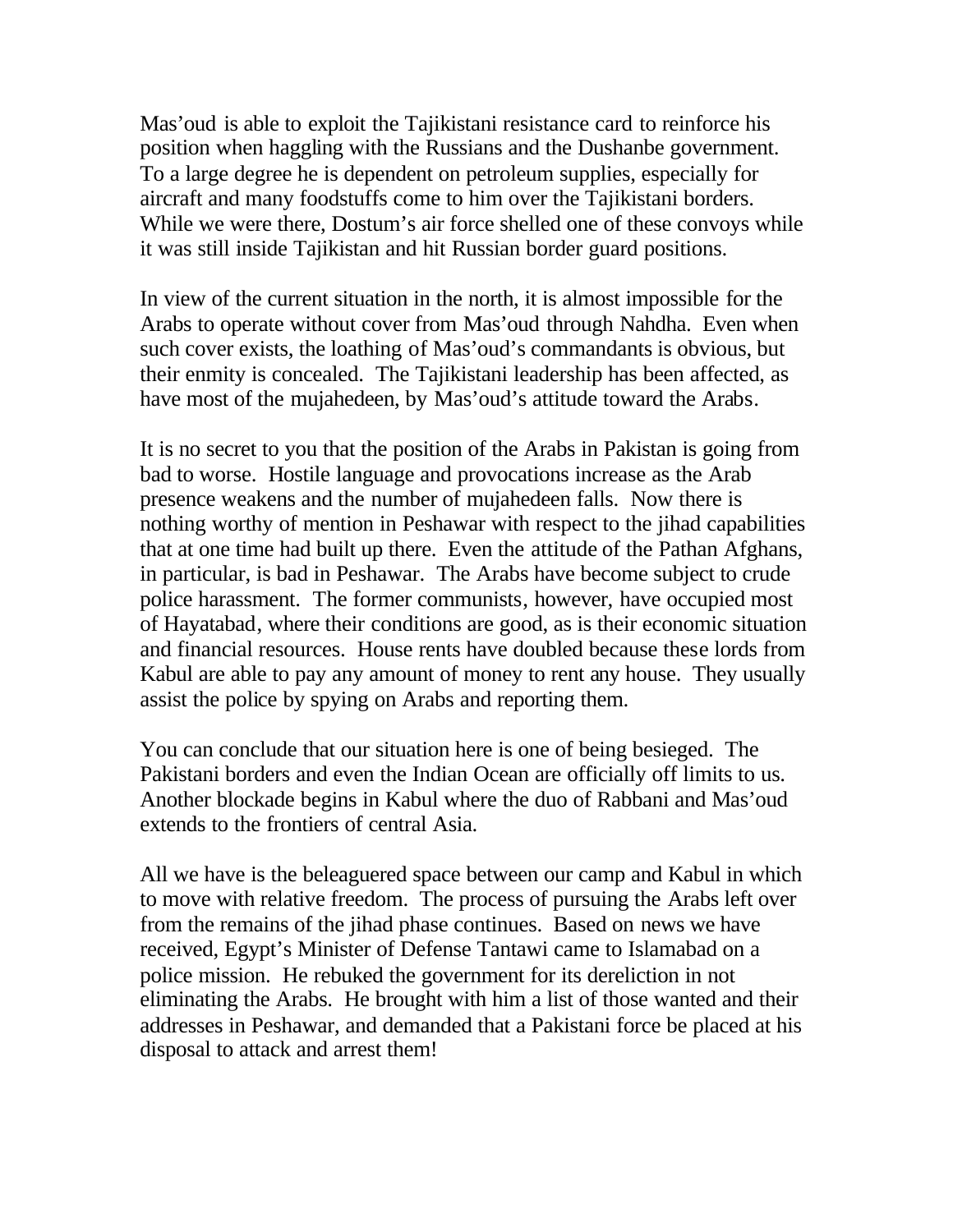#### \*Page 29 of 40

The American chief of staff had visited the country just a few days before Tantawi, and there are joint military projects and exercises for cooperation between the armies of the three countries. This means the possibility of their conducting a military action against the Arab camps in Afghanistan cannot be dismissed.

The Pakistani government is using relatively new methods to destroy the Arabs here, such as fabricating charges of narcotics possession. In his most recent speech before the Parliament, the Minister of Interior went further than any Arab Minister of Interior. He accused the Arab mujahedeen of sexual perversion and wife-swapping. This, together with the required elements of slander, was published in all Pakistani newspapers in all languages amidst a disgusting campaign against the Arab mujahedeen, which is not strange coming from a government headed by a prostitute.

There are no political forces to oppose this American policy invading the Pakistani state. The anti-Arab campaign is just a deceitful manifestation of the collapse of the historical truce between the state apparatus in Pakistan and Islam as a folkloric practice. Combating Islam is now both state motto and policy.

However, the anti-Islamic measures in Pakistan are proceeding in accordance with a patient, well-studied, and phased American plan. The first phase or trial balloon was the elimination or distortion of the Arab, and then Afghani, jihad presence. Elimination of the Pakistanis and the Kashmiris will be next, followed by naturalization of relations with India and Israel, and then the employment of Pakistan human and military forces in combat on behalf of America throughout the world in general, and in Islamic areas in particular. The Pakistani people will then be impoverished, starved, and embroiled in a struggle for a bite to eat instead of a struggle on behalf of religion, even if only a folkloric religion, as is the situation in Pakistan.

With respect to Russia, the state there has not yet recovered its balance. Chaos rages in all aspects of life. The Jews have used that situation to their advantage at all levels. They have succeeded in exploiting the Soviet collapse and total Russian chaos on behalf of the historic Jewish project. They bought Russia for a most trivial price in about one year. The most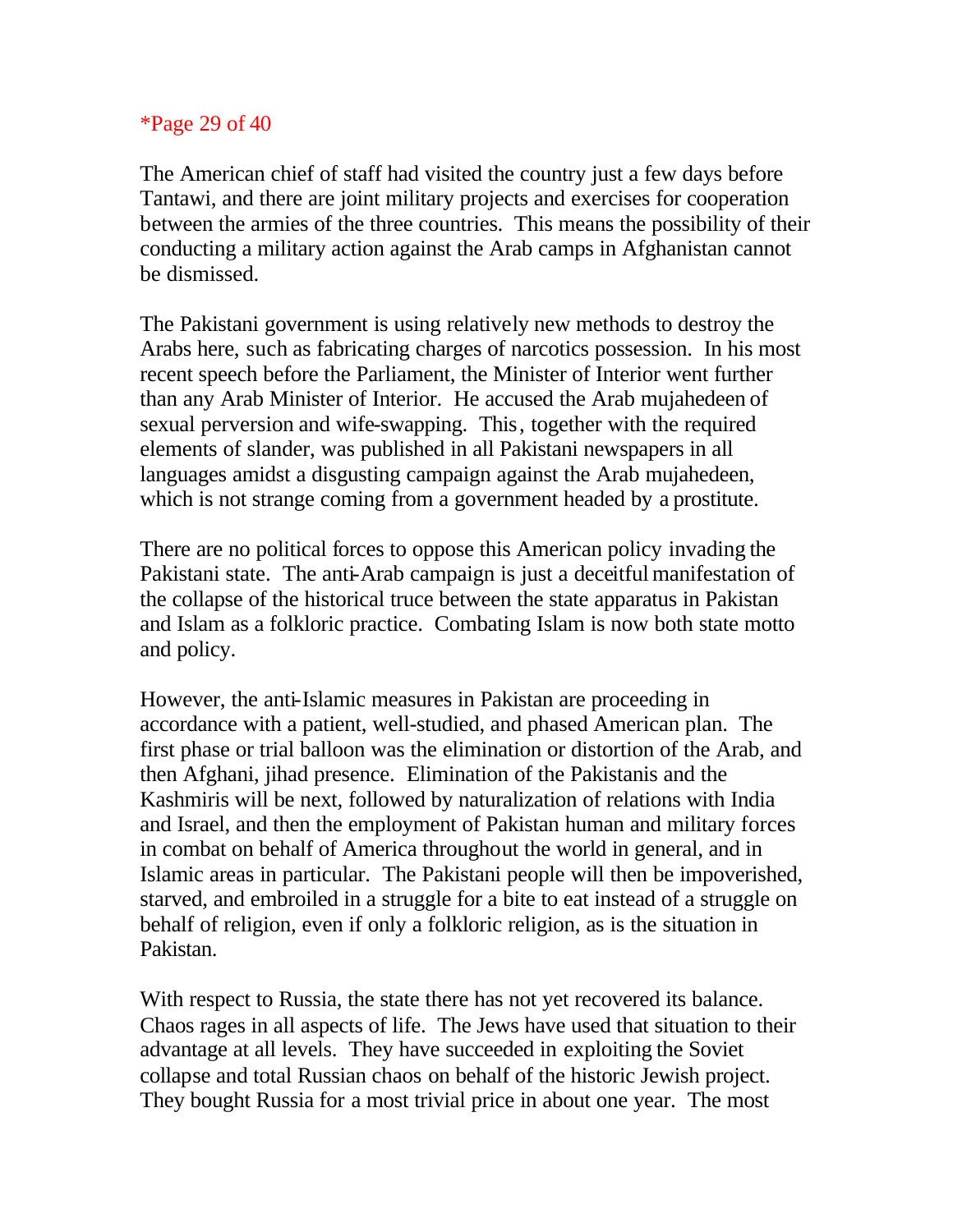significant sites and buildings in Moscow are now in their hands: industries, projects, even the politicians and the parties. The economic plunder of Russia is occurring under the supervision and with the cooperation of the Russian regime, as it does in our Arabistan with the participation of the West. [TC: Writer is referring derisively to the Arab world in general, not Iran's Arabistan.] There is a systematic plundering of everything, from gold to weapons to radioactive material. I believe the Jews are planning for nuclear weapons to become weapons of the people, just like Molotov cocktails, by smuggling nuclear bomb components to all parts of the world at the cheapest prices. So, I do not dismiss the possibility that if we stay in our position here for another ten years, that during this time we will introduce courses in the manufacture and tactical use of nuclear bombs into our training programs in the camps.

We have to realize that the Jews' need of the West to implement their historical program ended once they controlled what they needed for their episode with respect to Greater Israel. In the new phase that is about to begin, or has actually already begun, Israel needs Armageddon, that nuclear holocaust that will wipe out Western civilization in its entirety and prepare the way for King Anti-Christ to descend to rule the world from Jerusalem. For this reason the Jews have built several roads leading to nuclear warfare, including the smuggling of radioactive materials.

That's enough for the finishing touches. I think the picture is now sufficiently clear that we can discuss our future program in central Asia. We can not discuss a detailed program, of course. That is impossible at this stage, characterized as it is by flux and the failure to have reached a stable structure to serve as the basis for planning. This is true with respect to our special position as a group cut off in the hills in a state of semi-siege, and it is also true regarding the general situation of Afghanistan with respect to central Asia. Indeed, one could say that the general international situation is still in the labor pain phase and has not reached its ultimate picture.

Hence we will discuss a general framework for an action program based on the current facts of the general situation around us, which are subject to change without prior notice. The starting point remains firm and unchanging, namely the need to continue jihad action beyond the river and advance it in the direction of Moscow as an intermediate objective.

\*Page 30 of 40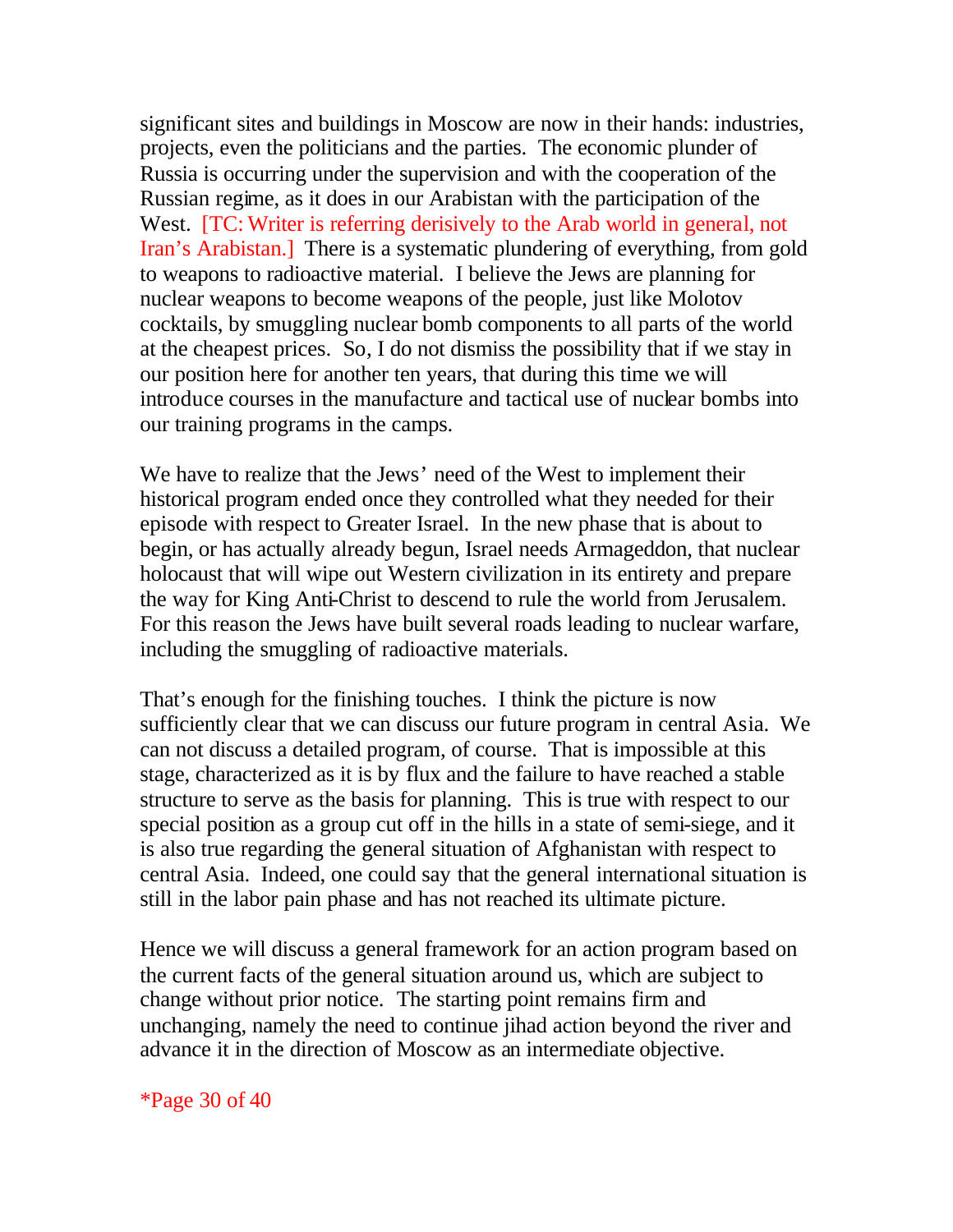The ultimate objective is Jerusalem with the army of the Mahdi, which the armies of Khorasan will pledge allegiance to and choose. The prevailing thought is that both the intermediate and the ultimate objective may come after Armageddon which will be touched off by the Jews. This allows us to understand realistically the features of the battles of the end of time as contained in prophetic tradition, in which the implements of war will be swords and horses.

With respect to the framework for our current action:

1. Work with the Nahdha organization is extremely difficult in its present state. Failing a radical change at the senior leadership level, it will be impossible to work with them.

2. If political or front splits occur, we may be able to work with the loyal movements inside the fronts, including a number we know about, within the limits of our resources.

3. In its basic form, the Furqan Project can not be implemented for an indefinite period of time.

4. Direct Arab participation in combat inside Tajikistan will remain very restricted and limited. Mas'oud may be able to end it or completely marginalize it. As far as we are concerned, it will be even more difficult now that we are infamous within Nahdha and with its master Mas'oud.

5. Uzbekistan continues to be the decisive word in central Asia; Tajikistan continues to be the bridgehead for Uzbekistan and the region in terms of jihad action. Afghanistan continues to be the essential rear base for all of that action.

As is clear, this is a very complicated equation in our current circumstances, but the preceding phrase makes it imperative that we have a framework for action that we cannot abandon. This framework is:

A-We must plan carefully from now to begin jihad action in Uzbekistan. B-We must not abandon the Tajikistani arena, regardless of the cost, because it is the transit point for all vital areas of Uzbekistan.

C-We must continue the war for survival in Afghanistan, while improving the terms of such survival, i.e., gradually emerging from the state of siege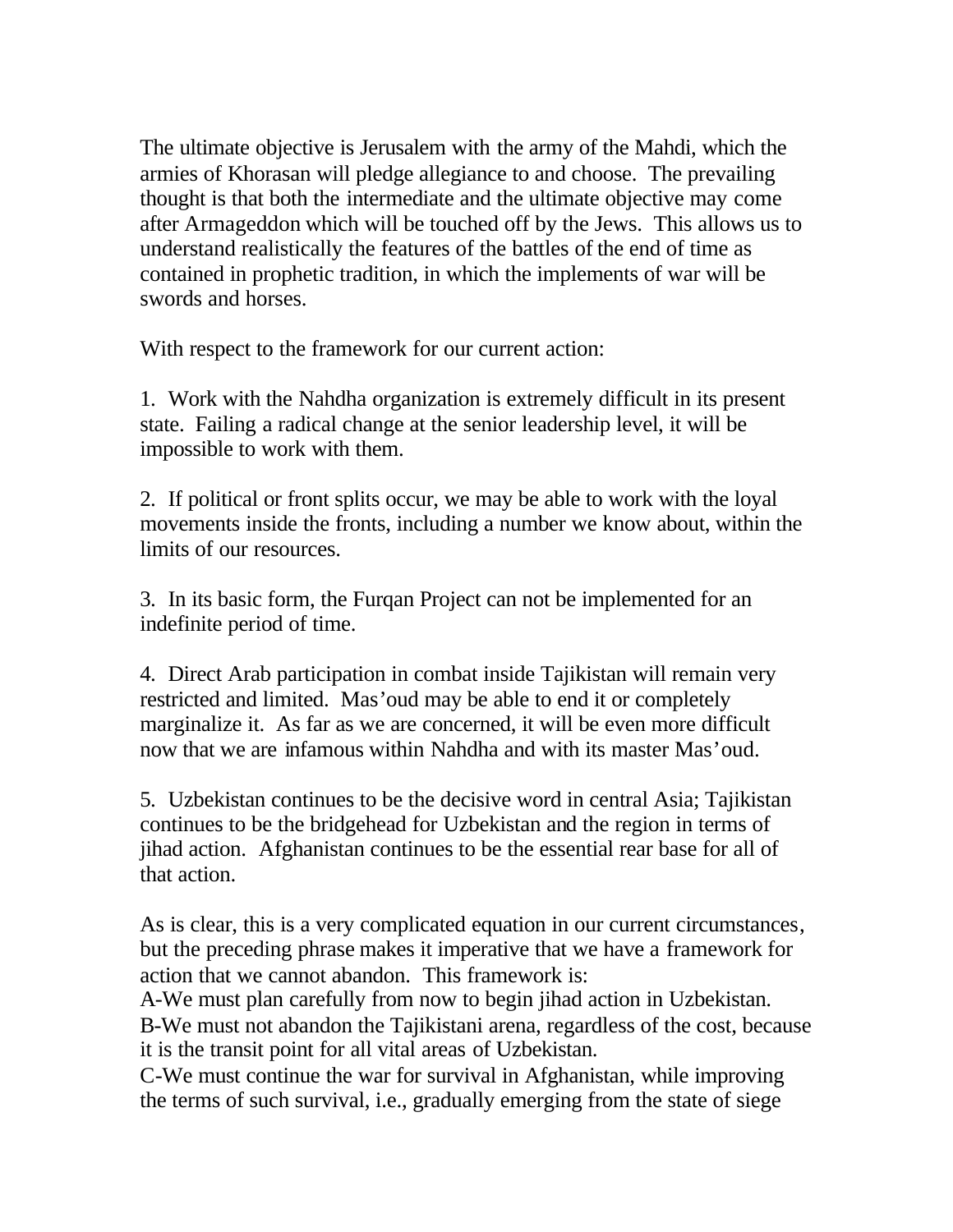imposed upon us whenever the chance arises, whether in the northern direction toward the Jayhun River or to the south toward the Indian Ocean.

6. The previous paragraph leads us to the fact that the Turkish and Uzbek elements are the key to the entire area from Eastern Turkistan in China to the Anatolian plateau, the Mediterranean Sea, and the Black Sea. As a consequence, placing the weapons of jihad in the hands of Uzbekistan's Muslims is an Islamic act of extreme sensitivity for initiating a new, long, and historic struggle against Western civilization and atheism, and in preparation for the emergence of the inevitable caliphal state in this region.

7. We now have in our hands powerful strings for manipulating the jihad in Uzbekistan through Uzbek elements that are politically and militarily active and effective in the Tajikistani and Uzbek arenas. Of course their military activity is only in Tajikistan as of now.

8. One of the most important contributions that can be made to jihad in Uzbekistan is to prepare military cadres. This is one of our most important successes in our experience with Nahdha. We have discovered the importance of these cadres by working with them in the past period. We believe that focusing on the religious and military preparation of the cadres through our camps is work that has no equal. No other Islamic body talks about it with the exception of some superficial jesting that the brothers are always engaging in, as usual.

Agreement has been reached with the Uzbek jihad leadership to adopt the al-Faruq Camp as the basic and sole agency for preparing those cadres, both those being prepared for Uzbekistan itself and those currently engaged in combat action in Tajikistan who lack comprehensive training.

9. Regarding the arms resources that we still possess, the best use of them under our current circumstances is to send them to the two Uzbek groups just mentioned, but this must be kept well out of Nahdha channels.

# \*Page 31 of 40

10. There is no other Islamic alternative here in the region that can undertake the critical and ambitious mission we have assumed because of the difficult and immense nature of the mission and the complicated nature of our circumstances as terrorists confronted with international pursuit. We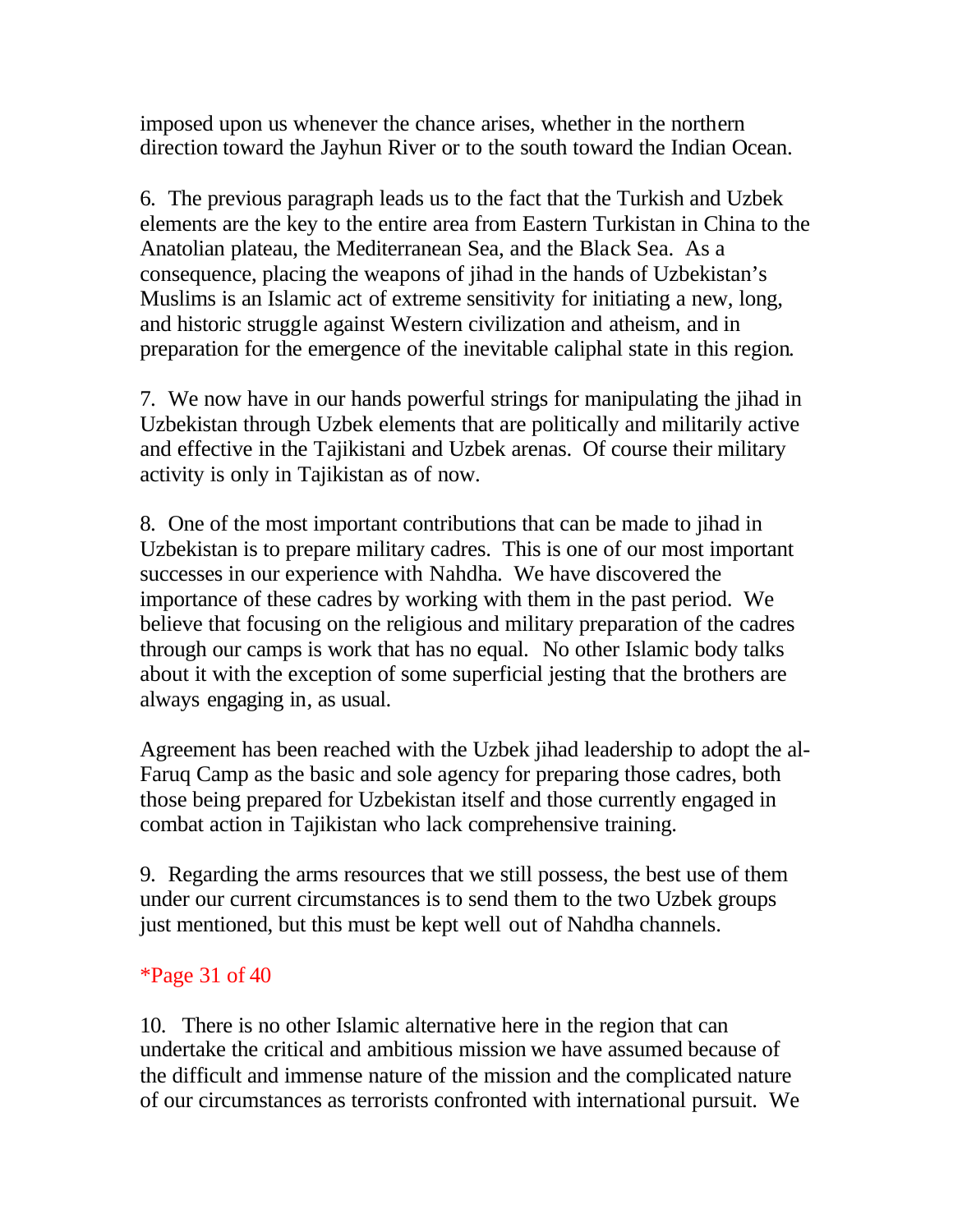here need to reorganize our entire situation so that we will be able to continue to perform our tasks efficiently and successfully. We have appealed constantly to you for very humble human and financial support, but it fell on deaf ears. Worse than that, you are about to withdraw the few cadres you have here. There is no doubt that this will be a fatal blow to the entire program. What the region needs is that we commit to:

- A. A permanent human presence in terms of training cadres
- B. A known and specific annual budget. We are now proceeding along an amazingly contrived route with no assistance but that of God and the prayers of our parents.

As the untouchables being pursued, we have no state or universal movement in the world of causes to care for our projects. The region is too critical to be left so simply after the oppressive price we have paid, while we remain the price of that presence.

As long as we remain in our mountainous exile, threatened by dangers, we will be unable to find an appropriate solution to this problem. What we expect from you, in your relatively better situation with respect to movement, resources, and communications, is to assist with resolving the two parts of this problem—human and financial—on a permanent and systematic basis. The cost of work here is insignificant and has a tremendous impact. These advantages rarely exist. We ask that you freeze your decision to withdraw the cadres temporarily until you have the chance to discuss the entire matter one more time with a representative who will come to you specifically for this purpose.

We would like to direct your attention to two points:

First: America's intention to blockade Islam in central Asia. Second: Al-Qa'eda's trend toward shrinking regionally, then nationally.

On the first issue, it is well-known that America wants to encircle central Asia with an iron fence of secular governments hostile to Islam in Turkey, Iran, and Pakistan. It has been completely successful in the first and the third, but in the second—Iran—more time is needed in order to exchange the regime there for a purely western government or to split Iran into a series of small states.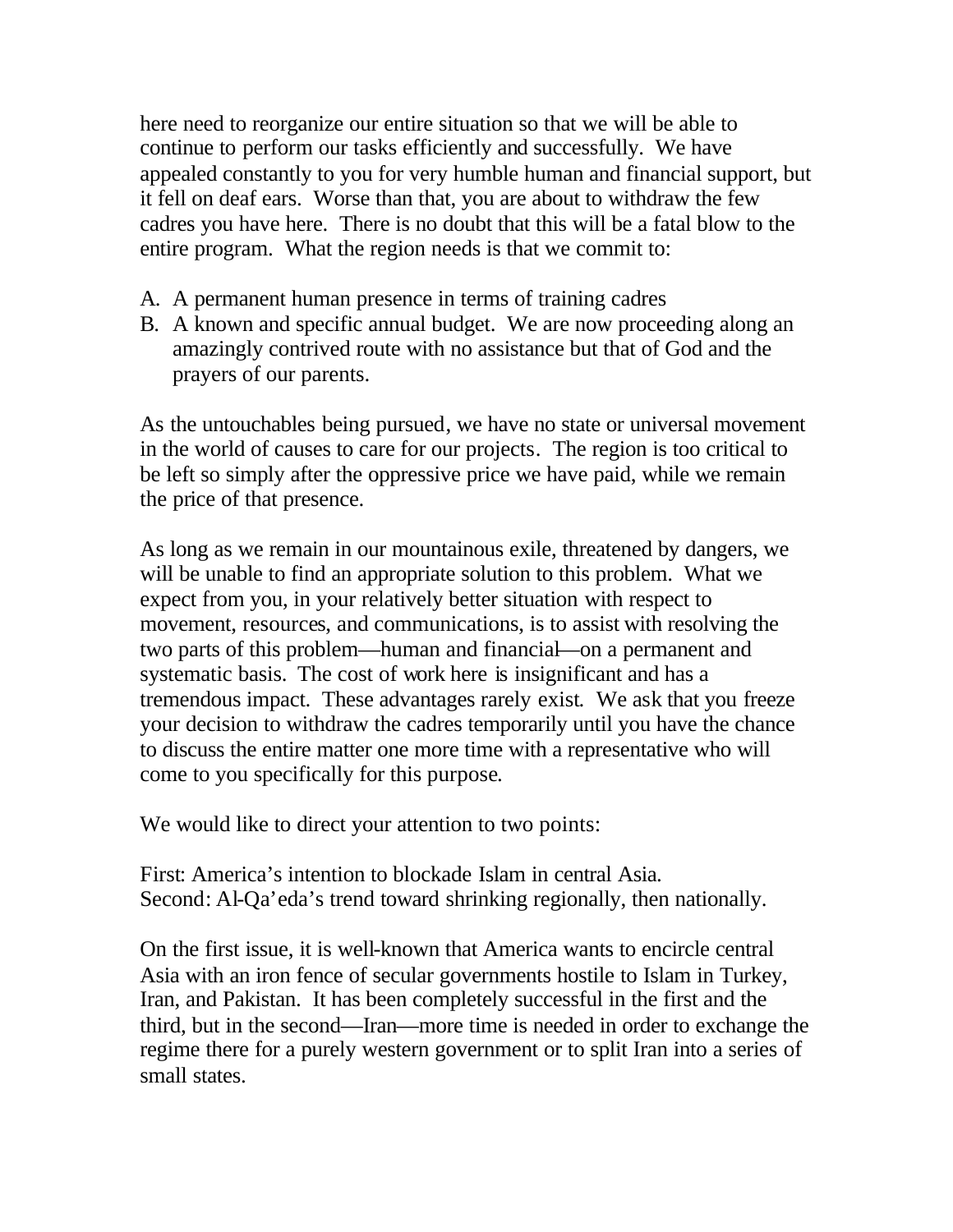America's objective in the project to blockade central Asia is to weaken the Islamic spirit and isolate it from the impact of Afghanistan, which goes well beyond juridical purity. The type of Islam America is pushing in central Asia is the Islam of al-Azhar [TC: University in Cairo and center of Islamic orthodoxy for 1000 years] and Saudi Islam. Iranian Islam, on the other hand, is deemed undesirable by America except for the extent to which it causes confusion, turmoil, and perhaps even fighting within developing and weak Islamic ranks.

The significance of Afghanistan as a jumping off point and strategic rear base for the forward progress of jihad beyond the river is the basic issue behind America's directing the civil war in Kabul and kindling hatred among the tribes and ethnic groups. While the Afghan jihad parties have the primary role, it is well-known that America leaves its agents in the region to play various roles in kindling that war.

The second point regarding Al-Qa'eda's losing ground was demonstrated when it completely washed its hands of the central Asian region, indeed condemned or despised work there. This is a total contradiction of the charter that established Al-Qa'eda and its adoption of the motto of universal jihad. Despite my opposition to this motto because it goes beyond Al-Qa'eda's actual capabilities, Al-Qa'eda stuck with it, indeed took steps to implement it. It is dangerous for any group or organization to abandon the objectives for which it was established or to bypass those objectives and mottoes. This means the beginning of the end for action.

Al-Qa'eda has shrunk from engaging in universal action to regional action in the Arab region. I believe it is in the process of shrinking even further in the direction of national action in the Arabian Peninsula. I fear that if it continues on this path that it will be converted like some of our venerable Egyptian organizations to greater specialization in action in certain parts of the nation.

### \*Page 31 of 40

What happened to us in Egypt is that organizations for Upper Egypt and others for Lower Egypt came into existence. I even heard about specific organizations for neighborhoods. These organizations would start out around a "fatwa section," i.e. some person of genius suffering from juridical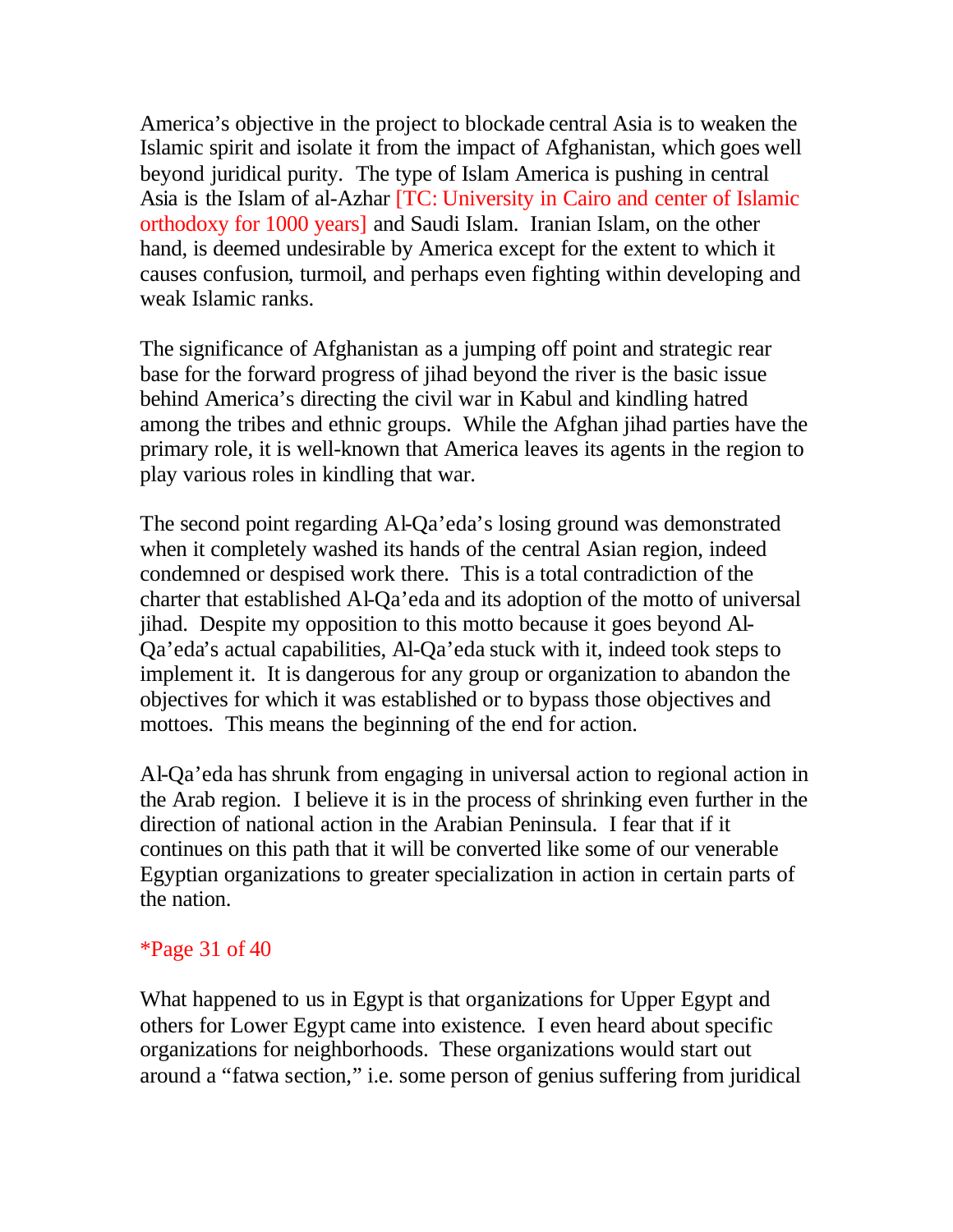diarrhea who deems himself capable of resolving any issue in heaven or earth.

This is from the perspective of principle, but in practical terms it is useful, or perhaps essential given the prevailing adverse circumstances, for Al-Qa'eda to have a rear line for emergencies. Rapid and sudden international changes may turn front lines into rear lines and vice versa. Rear lines may be transformed into front lines. The Carlos incident and his extradition to France has led me to think further about the situation of Sudan with respect to its position in the overall Islamic situation, in particular those miserable wretches, the people of the Sunnah and the Jamaa`a. I used to think of Sudan as a small old boat bobbing on the surface of a raging sea, after the waves had swallowed up a huge ship—the Islamic world. Hundreds were struggling to get to the poor little boat, where they jammed into it and far exceeded its carrying capacity in a dark and gloomy sea of swells as high as mountains. The boat just might sink with all on board, so a diligent captain will have the passengers draw lots to see who he must throw overboard into the water. He must choose the least important passengers, those who weigh the most, or those who are the largest to lighten the boat and save the lives of whatever passengers he can.

In short, my dear friends, the story of Carlos's extradition brought this image into my mind. As I see it, Carlos was the first victim. The nature of the sea of international politics is far more brutal than that of the natural seas, which are among God's worshippers who never disobey Him, because the political sea is based on unbelief, warring against God, competing with God here on earth, and engaging God in a discussion of His divinity. For this reason, the political sea will not be satisfied with having just one or two victims thrown overboard. Rather its appetite and greed boil with rage and demand more. They will not stop until the sea has chewed up and swallowed the timbers of the boat, if it can.

Dear brothers, the island of mountainous horrors here in Afghanistan is much easier than the murky and malodorous interior of the sea of international politics, which never hides its insatiable desire to swallow us all, if it can.

Thus, I believe it is a matter of reason and wisdom that we hold on to the island we relatively own in Afghanistan and that we keep a hut there, a rifle for use against the beast of politics, and men to protect it and be based there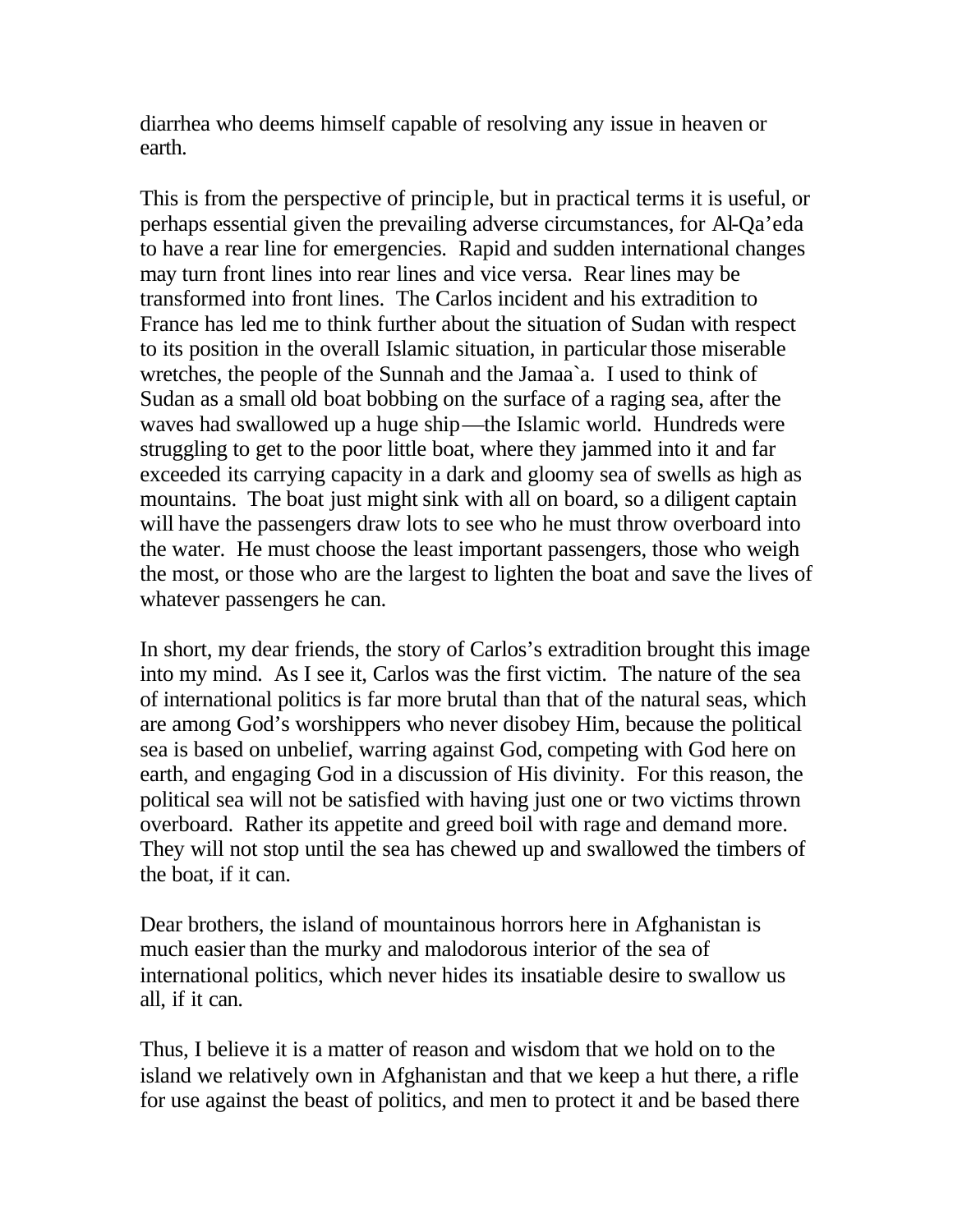for their jihad and missionary campaigns in central Asia, as well perhaps as other parts of the world. One day you may feel the boat is beginning to list and groan from your weight, and you will still have the ability to swim or fly back to your beloved mountainous island to fight from its fortresses until God judges righteously between us, the infidels, and the apostates, for He is the wisest of judges. So ends the practical aspect of this unentertaining letter. The personal aspect remains, which is that I hope to transfer with my family to Sudan and retire there for the few days or hours remaining of this long life. Half a century of my life on this earth is over. It will be just a few days until I am beside the beloved Nile catching fish in its blessed waters, reading many books, and doing a little writing. I'll be able to engage in endless Byzantine discussions with you, since we rarely agree on anything, regarding minutiae of no value. How beautiful were those Afghan days—a dream I cannot believe passed that way and produced such fruit, most of which had the bitter taste of colocynth, but some of which was blessed and is the fruit of paradise.

What I hope is that my entire family with gather in an Arab country. The only place we have is Sudan, even though that weak boat is endangered by the international waves of unbelief. I feel bored in this life away from home under the harsh circumstances in which we find ourselves. This does not mean I am making a blanket call to abandon the entire region, for the fateful appointment with the armies of Khorasan is not very far away. We are waiting.

Peace, mercy and blessings of Allah upon you

Your brother Hassan

# \*Page 33 of 40

In the name of God, the Merciful, the Compassionate

# **The Fifth Letter to the Africa Corps**

Concerning Jihad in the Caucasus

As this report is being written, the battles for Grozny, the Chechen capital, are taking place, recording a new fight on behalf of the Islamic awakening at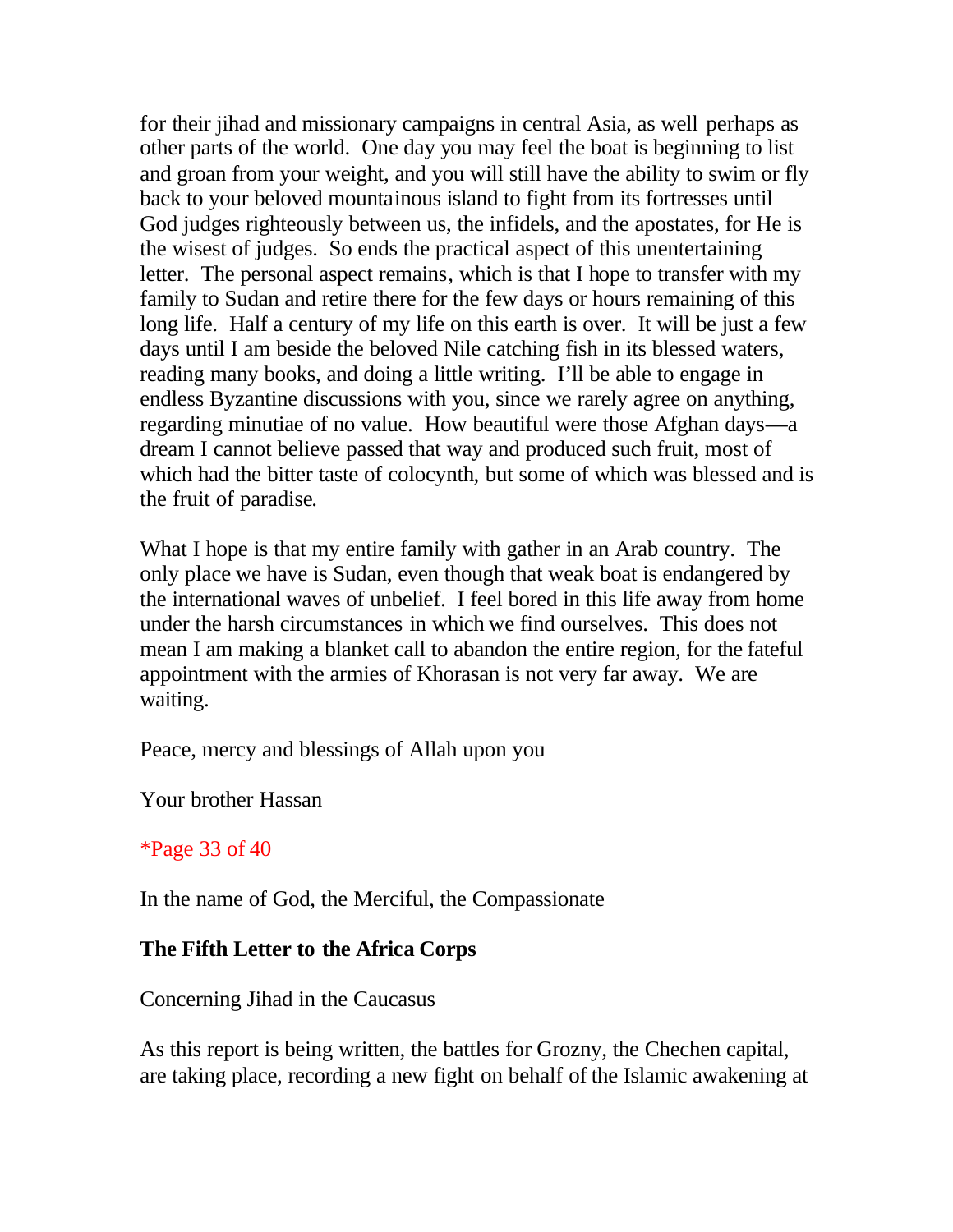the end of this century and offering the promise that the coming century is certain to be the century of Islam.

Ever since Afghanistan, and perhaps under the impact of that fight, Islamic battles and signs of a jihad renaissance have appeared successively in prominent locations, the most important being Algeria in the Arab world, Palestine, Somalia, and Yemen. Each brings with it undeniably new characteristics and progress in the level of jihad action.

Here I will now take a quick look at what is happening in Chechnya in order to point out the areas of assistance available to us to reinforce the jihad of that Muslim people. It is essential that we spotlight the international and regional situation surrounding that struggle before discussing our role there.

# **First: The International Situation**

The Soviet empire collapsed as a direct result of the war in Afghanistan, leaving the United States in control as the number one power overseeing world affairs. The U.S. tries to run the world in an autocratic manner by assigning absolute priority to its interests, followed by the interests of its allies in the West and then its Asian satellites, Japan in particular.

The cracks in the ranks of this fragile alliance are increasing with time. Warfare is an absolute certainty in the nature of the makeup of the capitalistic system. It cannot be avoided. Within one or two decades the nuclear weapon that in the past prevented a clash between the superpowers, while proxy wars became a way acceptable to them, will be a people's weapon. History will take new course when that happens. One researcher summarized the situation within the American-led alliance of the major powers as follows: "America against everyone; and everyone against the Muslims." This statement is absolutely true. We have to absorb it and use it to explain the massacres to which we are being subjected.

The Jews have succeeded in creating an international alliance against Islam under their leadership, essentially covering the Crusader powers. These are America and Russia, with their three churches: Orthodox, Protestant, and Catholic. They added the Hindu and Confucian Buddhist powers in India, China, and Japan to these. This is how everyone came to be against the Muslims.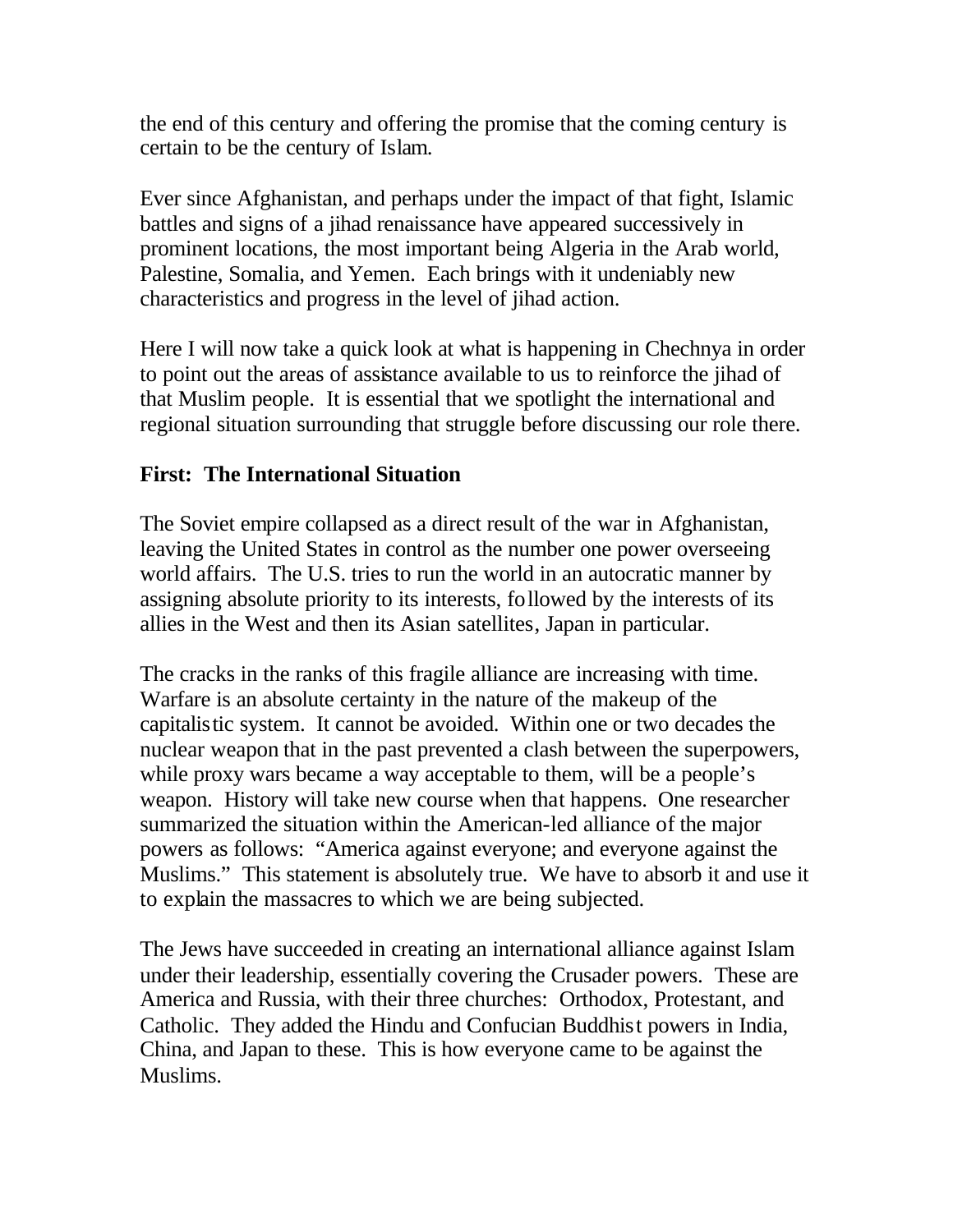Of course, there is no need for us to point out that the financial power of international Jewry is what made it possible for them to gain intellectual and political control of the world today. Nor should we forget that this compact front is full of cracks that we can use, indeed which we must use. "Strong is their fighting (spirit) amongst themselves." [TC. Koran, 59:14] Of course, we must never forget what happened during the Crusader wars of the  $11<sup>th</sup>$ and  $12<sup>th</sup>$  centuries when all the armies of Europe marched on Syria. The moment they stepped foot there, the internal struggle amongst them began for booty and spheres of influence. In the end this is what led to their destruction, as the spirit of Islam rose in the area and loyal leaders appeared.

This picture is unchanged except in form. This is exactly what is happening now in Islamic territory. Under current international conditions, the Russians appear to have been delegated internationally by Christians and Jews to wage war against Islam and defeat the Muslims in areas under the influence of the Orthodox Church in Europe, central Asia, and the Caucasus. Catholic France has similarly been delegated with respect to Algeria, Tunisia, and Lebanon. The biggest of all, the United States and its satellite Britain, constituting the Protestant axis, together with Israel as the political representative of international Judaism, have assumed responsibility for Syria, Egypt, the Arabian Peninsula, Iraq, Libya, and the Sudan. It is important to observe that Islam is the ideological foe of this unholy alliance containing the idols of the whole world, but the weight of Muslim armies poses no physical danger to those of the West.

### \*Page 34 of 40

However, the jihad forces in the Islamic world are sounding the alarm against the West, which has announced the formation of a material force that can compete in the area of beliefs. Hence, defeat of the jihad forces in the Islamic world is at the top of the list of priorities of the satanic international alliance.

Here, too, we must take a look at the philosophy of the Crusader West concerning preventive "spoiling" operations to strike at the Islamic danger, even in its fetal state, as yet unborn, undeveloped, and unequal to the battle. A look at what is happening from Tajikistan to the Caucasus to Bosnia and throughout the Arab world makes it clear that this is the prevailing course in the confrontation.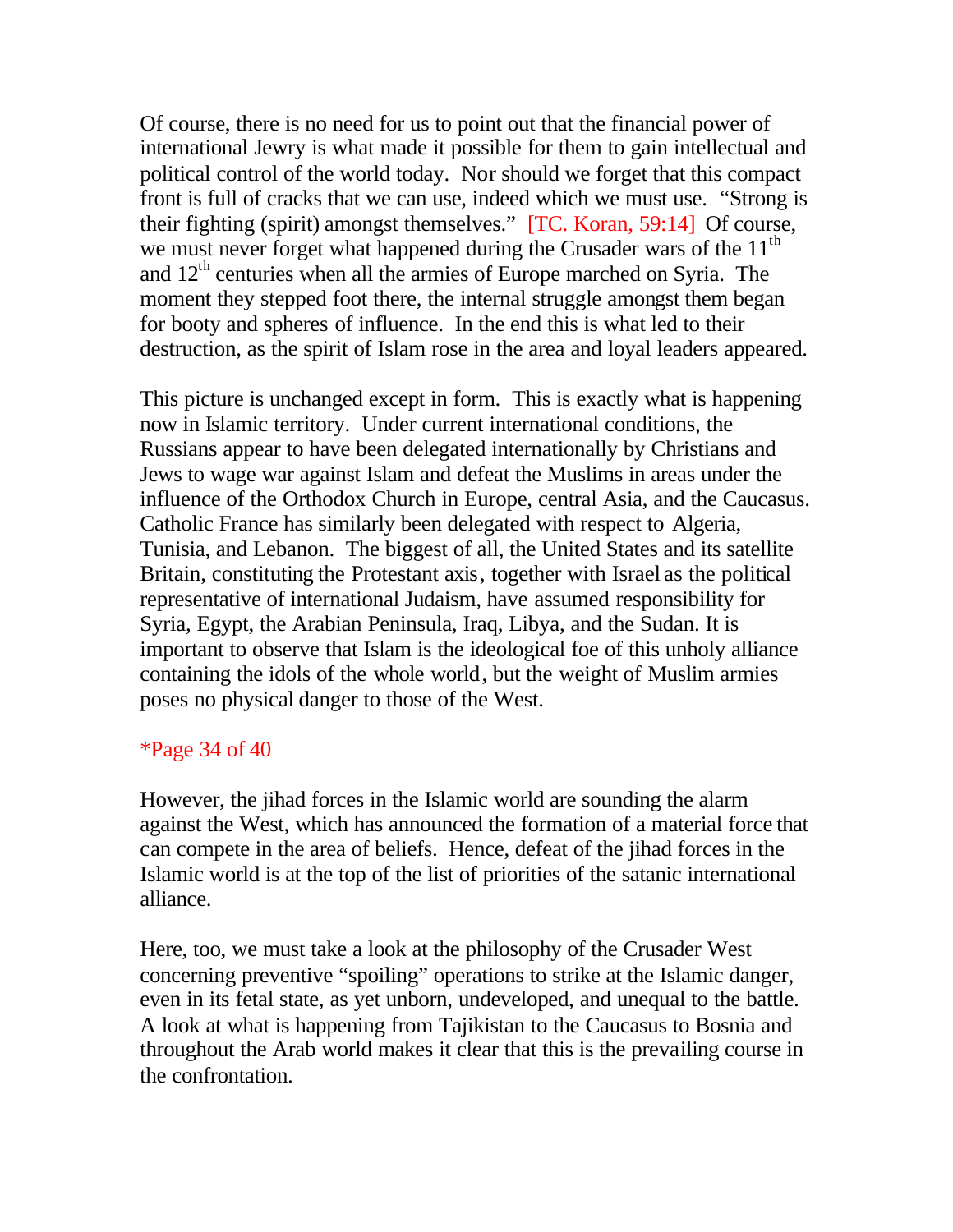The massacres are being directed by the West against the Muslims, whose relationship with their religion is simply one of historical ties and sentimental yearning. They have so far failed to reach the stage of full interaction with and practice of their religion and its rites.

# **Two: The Regional Situation**

The Muslims of the Caucasus are affected by four important spheres, which are:

- 1. The Russian sphere
- 2. The Islamic depth in central Asia
- 3. The Turkish-Iranian sphere
- 4. The Arab depth

# **First: The Russian Sphere**

Russia is suffering from a state of imbalance and loss of identity and direction. It has not yet recovered from the terrible shock of the loss of the Soviet empire.

The political leadership there does not know in which direction to proceed:

Should it reverse course and recover the lost empire, using the old communist umbrella?

Should it recover the colonies using a sacred nationalist orthodox banner as was the case in the Tsarist era?

Should it move forward by hanging onto the coattails of the West and becoming an inseparable part of it philosophically, economically, and politically?

How can this be done given the tremendous gap between the West's level of superiority and Russia's level of collapse?

Russia has not found itself. It has not stopped seeking a course; however it is doing so while rapidly falling into a bottomless abyss in all aspects of life.

The West could have stood by delighted at the downfall of a member of the Western Crusader gang because it would lead to the distribution of its estate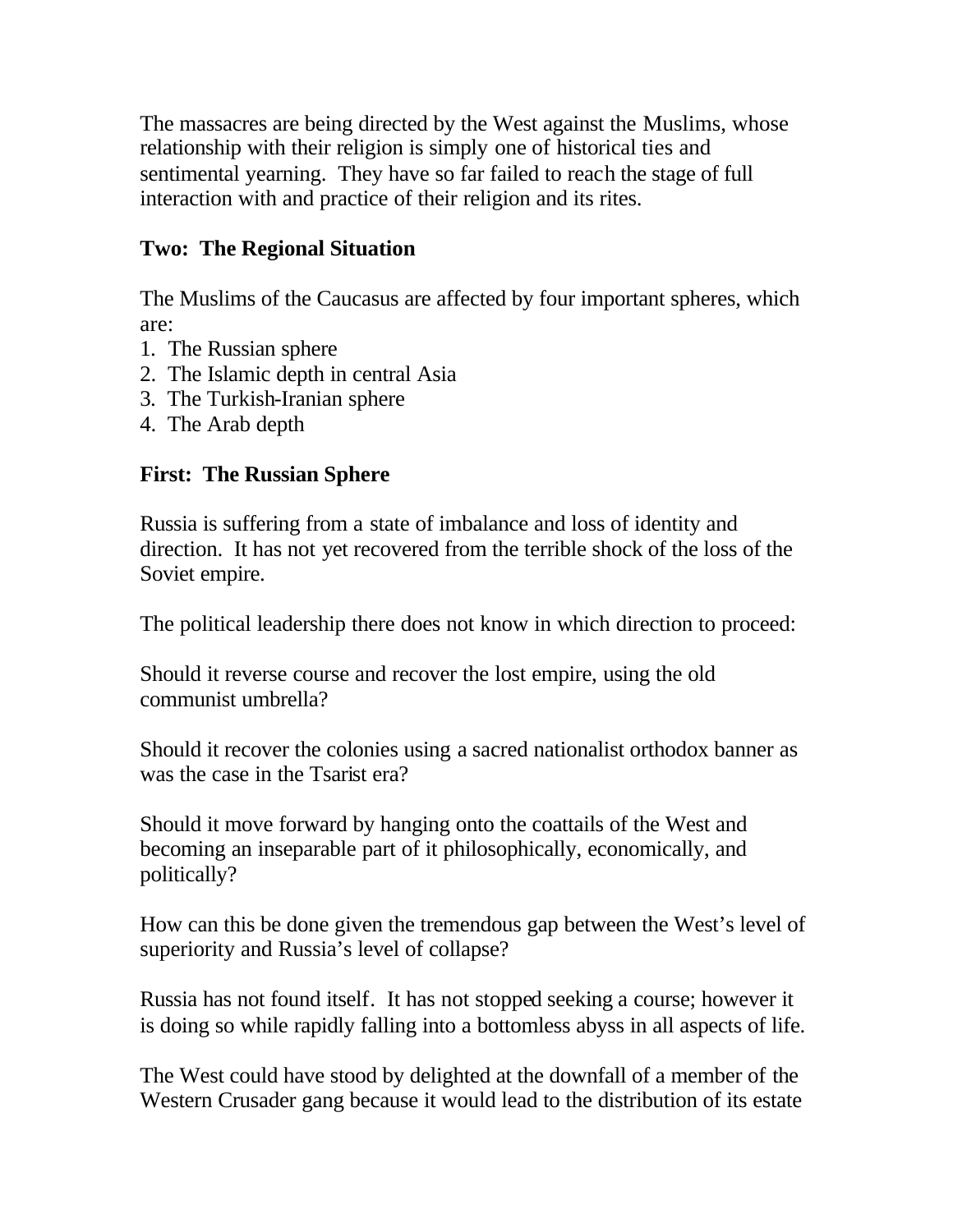to the rest of the thieves. However, the problem is that the Russian thief is armed to the teeth with nuclear weapons. What would happen were it to export the problems of its collapse to the European world via a war outside its borders? That is the traditional solution to which nations resort to get themselves out of historical predicaments of that type. Hitler and Mussolini did nothing more than that during World War II.

The war in the Caucasus initiated by the Russians on January 1 of this year is a war in the permitted zone, indeed in the internationally desired zone, because it is against the Muslims. This is an area of unanimous agreement among the parties in the international alliance. It is also a type of painkiller for the regime during its attempt to recover dignity and relieve the pressures of containment and domestic subjugation. But what would happen were this dose of painkiller insufficient, or were it to lead to even greater pain rather than relief?

The voracious Slavic dog might leap in any direction to tear peoples apart. In its desperation, it may be unconcerned for the consequences because it possesses nuclear weapons. What would happen were it to leap in the direction of the Gulf, where oil is located, or once again in the direction of the Indian Ocean, or towards central Europe to recover its lost possessions? Everything is possible and reasonable. The West has to be on its guard. The Muslims, on the other hand, have other calculations. It suffices that they have nothing to lose but disgrace and servitude to something other than God.

### \*Page 35 of 40

The worst possibilities in the eyes of the West mean only martyrdom and eternal paradise to the Muslims. "(So) which of the two parties has more right to be in security?" [TC: Koran, 6:81]

The pillars of the Russian nation are in a state of dissolution and collapse.

The army, the backbone of the nation, is suffering from a loss of discipline, the spread of corruption, theft, a shortage of financial resources, and the collapse of morale. Following the collapse of its former intelligence agency, the KGB, Russia has failed to create a similar agency. All the same, such an agency is a good candidate to grow once again given the police state that Russia is expected to become.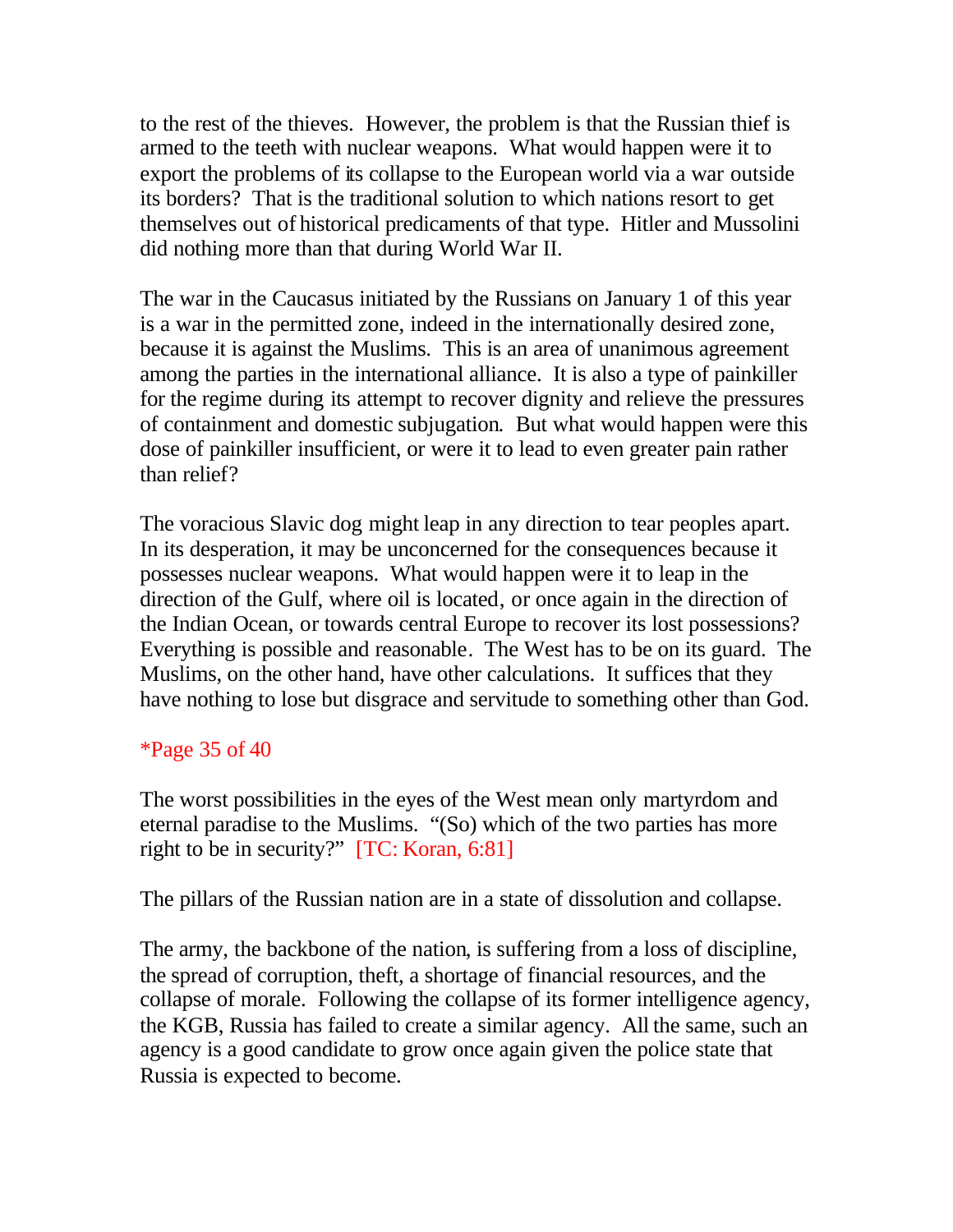- The internal security forces suffer just like their predecessors, but more so. They have become fertile ground for organized crime.
- The church has made relative progress, but it is far from becoming the leader of its flocks or a spiritual force directed at the people.
- The Russian economy needs no introduction. The nation is in a state of genuine bankruptcy, except for the injections made by the rich West from time to time to help it revive.
- The parties have no real power in the street. They get no consideration from the decision makers. Political authority is concentrated in the hands of the President and senior army, intelligence, and security officers. The parliament is window dressing of no consequence, as has been clear since Yeltsin shelled it in the year *[text missing]*.

Apart from political authority, the real power in the country is in the hands of the economic "whales." These are the bankers, the oil industry, and the arms industry. Their interests do not pass through the parties, as is the case in the democratic system of the West. Instead, they contact the President, his retinue, and senior state officials directly and use the techniques of bribery and behind the scenes struggles between the conflicting interests of those monopolies.

Some think that the arms and weapons monopolies are exerting pressure for continuation of the Chechen war.

In light of the above, we do not believe that the Western political model will be achieved in Russia. Instead, it will continue its historical march of bloody governing regimes that cannot live without bathing in the warm blood of its people and that of Muslims in particular. The more Russia's internal crises grow, the more furious are its blazes and bloody turmoil. Historically, Russian destroyed the weakest points around it, they being the Muslims. The Russians are once again repeating their bloody history and their unforgettable historic method. However, the situation on the Islamic front has changed. This time the Russian method, which the Crusader West and the Jews will encourage and back, may result in a disaster for the Russians and their allies. The Muslims may show them something they will hate and should be guarding against. "And that is not hard for Allah." [Koran, 35:17] This is our duty, but God knows best.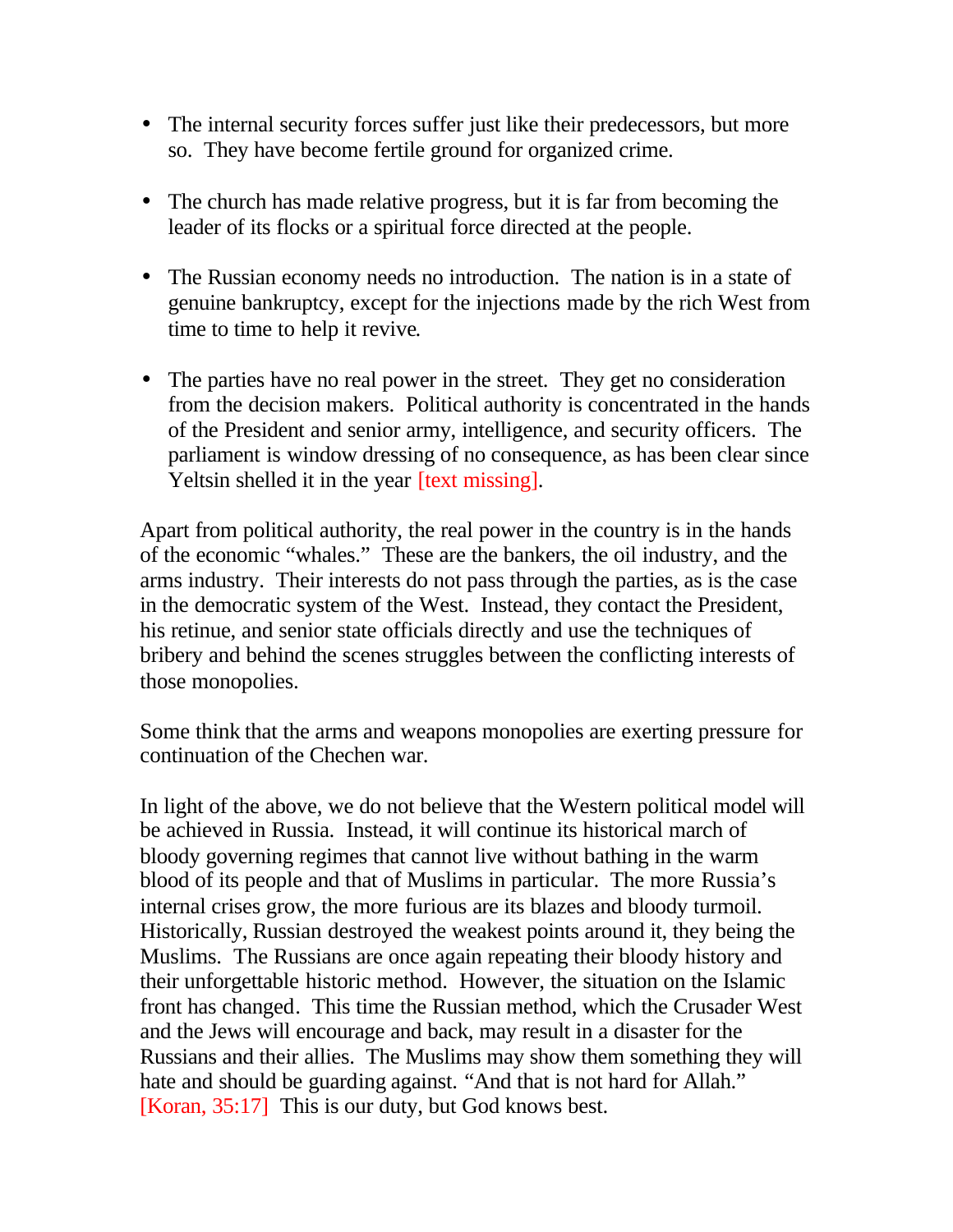With respect to the Russian sphere, we would point to the tight economic ties the Russians used to hobble their former colonies in central Asia and the Caucasus. Not a single one of those components can live independently of the Russian economy. Moreover, the ethnic and border problems the Russians carefully planted prevent those components from engaging in joint cooperation outside a Russian framework. In fact, just the opposite is true, because it is political, and perhaps military, struggle that constitutes the prevailing relationship. Everyone needs the Russians, their big sister, not just for food, but also to settle their internal disputes. Consequently, the road to independence for these satellite components will be extremely difficult. The road cannot be crossed without Islam, for it is the sole passageway through ethnic problems among the various nationalities and the gateway to a sound economic solution.

### **Second: Islamic Depth in Central Asia**

### \*Page 36 of 40

The Muslims of central Asia represent the primary weight of Muslims in the region demographically and economically. Those Muslims take various forms in five of the republics that received formal independence from the collapsed Soviet framework. However, they are politically, economically, and militarily dependent on the big sister in the north, as they used to call the Russian Federal Republic.

Those republics, or at least some of them, try to achieve some degree of independence in the fields of economics and politics. The most serious of those aspirations were those of Azerbaijan and Turkmenistan in the decade of massive petroleum agreements with America and the West. These agreements led to severe tension with the Russians and the Azerbaijani war—a petroleum war. In one of its aspects the current Chechen war is just one more step in the petroleum war in the central Asian region, where Chechnya is the primary crossing point into Russian territory and a strategic line of communications into its fields in Azerbaijan.

In view of the weight of the countries of central Asia and their great impact on the Russians, the latter gave top priority to addressing their problems and quieting matters there before turning to the Chechens. Although the specter of Dudayev had loomed into view one full year before the problem in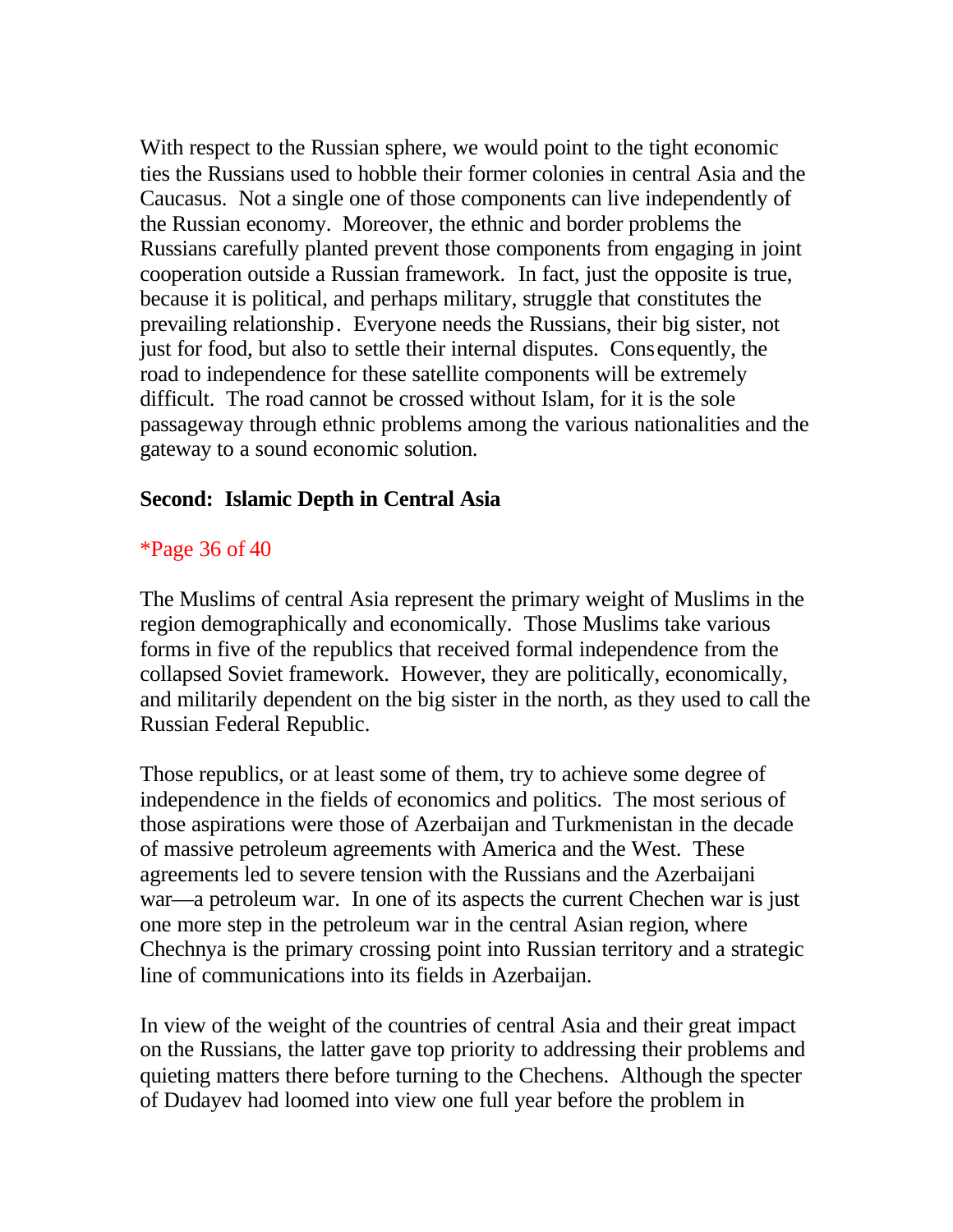Tajikistan, the Russians did not turn to Chechnya until they were satisfied that matters in the south were in good shape, thanks to the treachery of the Nahdha Party, brother Ahmad Shah Mas'oud, and leader Rabbani.

Hence, we stress that the most important Islamic support for the Chechen people and easing the brutal Russian attacks on them must come about by directing strikes against the Russians in Tajikistan, and if possible, in Uzbekistan as well. This must not be carried out under the concept of an emergency military assistance mission, but in implementation of a firm Islamic strategy based on the principle of attacking on two axes. One would be from the south—essentially Tajikistan and Uzbekistan—with the other from the Caucasus, led for the most part by Chechens. Both axes are directed toward Moscow as the ultimate meeting point, despite the distance of the march.

Here we would like to make an important observation related to the behavior of the contemporary Muslim with respect to the obligation of jihad. This obligation is usually not carried out on the basis of ideological conviction, but as a security necessity. We have witnessed this in Afghanistan, and even in Tajikistan, Bosnia, and Chechnya. In other words, the Muslim does not pick up his weapon and pronounce the word jihad unless he has tasted killing or felt the knife as it passed across his throat. This is why one of the advantages of the international Crusader war against Islam and the Muslims is the return of Muslims to their religion in an overall sense and to that absent obligation in particular. Hence, the supporters of the Arab mujahedeen must realize this point. They are an extension of that missionary in the first age of Islam who called for monotheistic practice as he brandished his sword against injustice. Polytheism is the greatest injustice of all, without a doubt.

That armed missionary must realize that he is moving amongst Muslims whose Islam exists in name only. He has to start his mission with them from zero and draw them to paradise gently. He must not be hasty in consigning them to hellfire with an uncivil message out of his own ignorance. We have a lesson in Afghanistan.

# **Third: The Turkish-Iranian Sphere**

The tsars were able to take over the Caucasus when they isolated the area from its Islamic depth in Turkey and Iran. Turkey was licking the wounds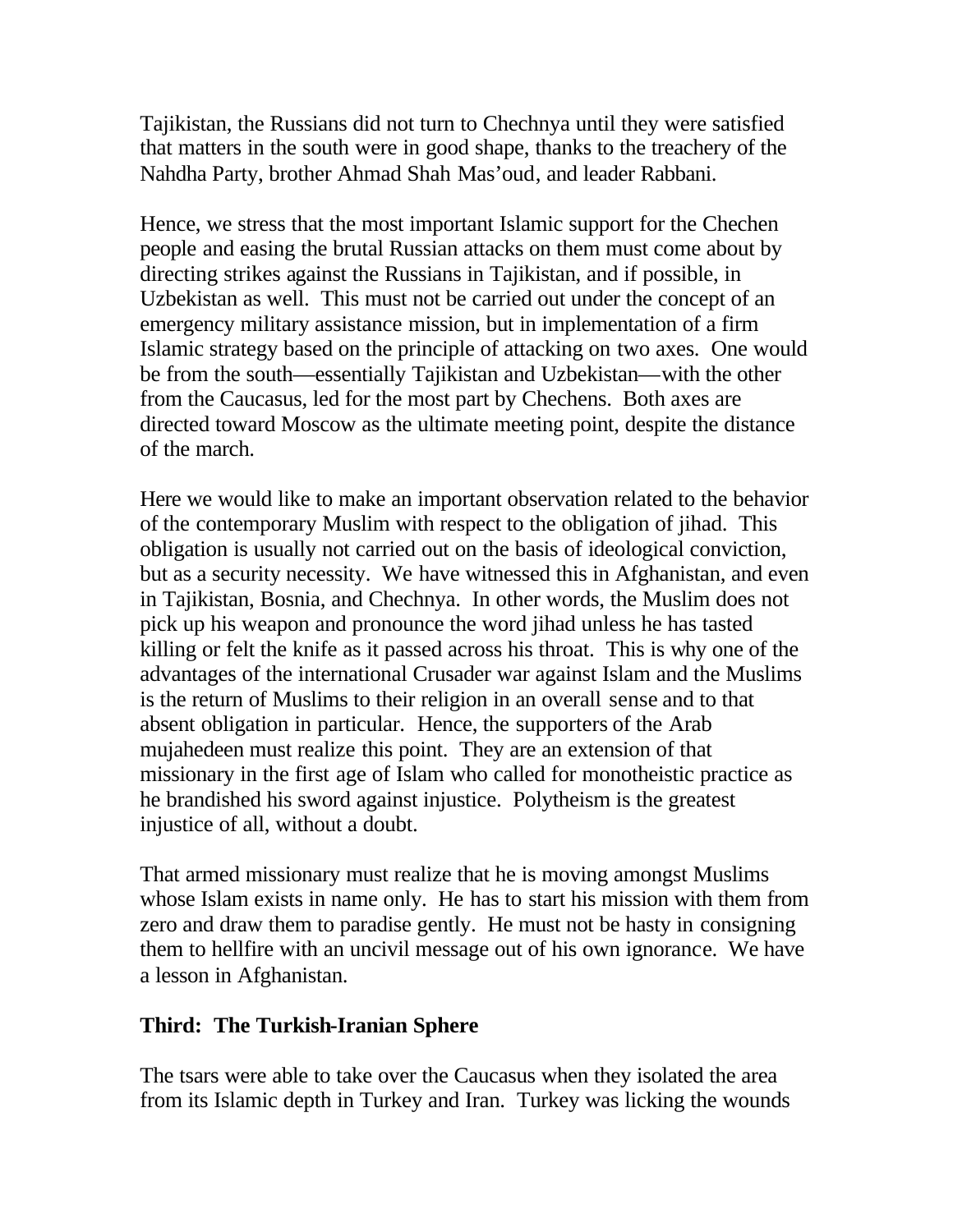of losing wars with the Russians and others. Iran received a financial bribe when the tsars forgave the debts it owed to Russia. History is now practically repeating itself as the Caucasus area remains blockaded from an Islamic perspective. Non-religious Turkey is powerfully chained to wheel of international Crusaderism. It is trying to spread its hapless model to the peoples of the region under the rotten banner of the Turkish race. Iran has taken a new bribe from the new tsars in the form of a deal. Iran is besieged, even threatened, on its Arab flank by America and its allies. The only Islamic depth it has is to the east, which is a Russian area of influence. To enter there, Iran must first remove its ideological shoes and deal economically with the region.

### \*Page 37 of 40

In exchange, Russia will get Iran as a strong ally on the Gulf so that it does not merely become an American lake and Israeli territory. Look at the nuclear reactor that Russia is building on the shore of the Gulf!

Iran is of course the entry point and one link in a chain of Russian arrangements to return to the Arab region—the Middle East. So far, this chain appears to include Iraq, Syria, and possibly Yemen. The completion of this wall is continuing, but it may not succeed in its entirety depending on resistance or approval from the remaining members of the crusader alliance, America and Israel in particular, the uncontested masters of the area.

A strategic problem is that Muslims of the Caucasus find themselves in a blockade that intertwines geography and politics. There is a geographic blockade north and south [sic] between two seas—the Black Sea and the Caspian Sea—and a political blockade between Turkey and Iran that block to the west. Only the eastern door stays open to the lava flow of the Slavic armies of the Russian Orthodox.

### **Fourth: The Arab Depth**

The Islamic armies carried the religion of Islam to the people of the Caucasus, who embraced it and defended it fiercely.

Jewish-Crusader planning is designed to isolate the Caucasus from the Arab Islamic depth and to cut off common interaction between those two regions. The Jews realize that the Caucasus is the crossing point for the Islamic army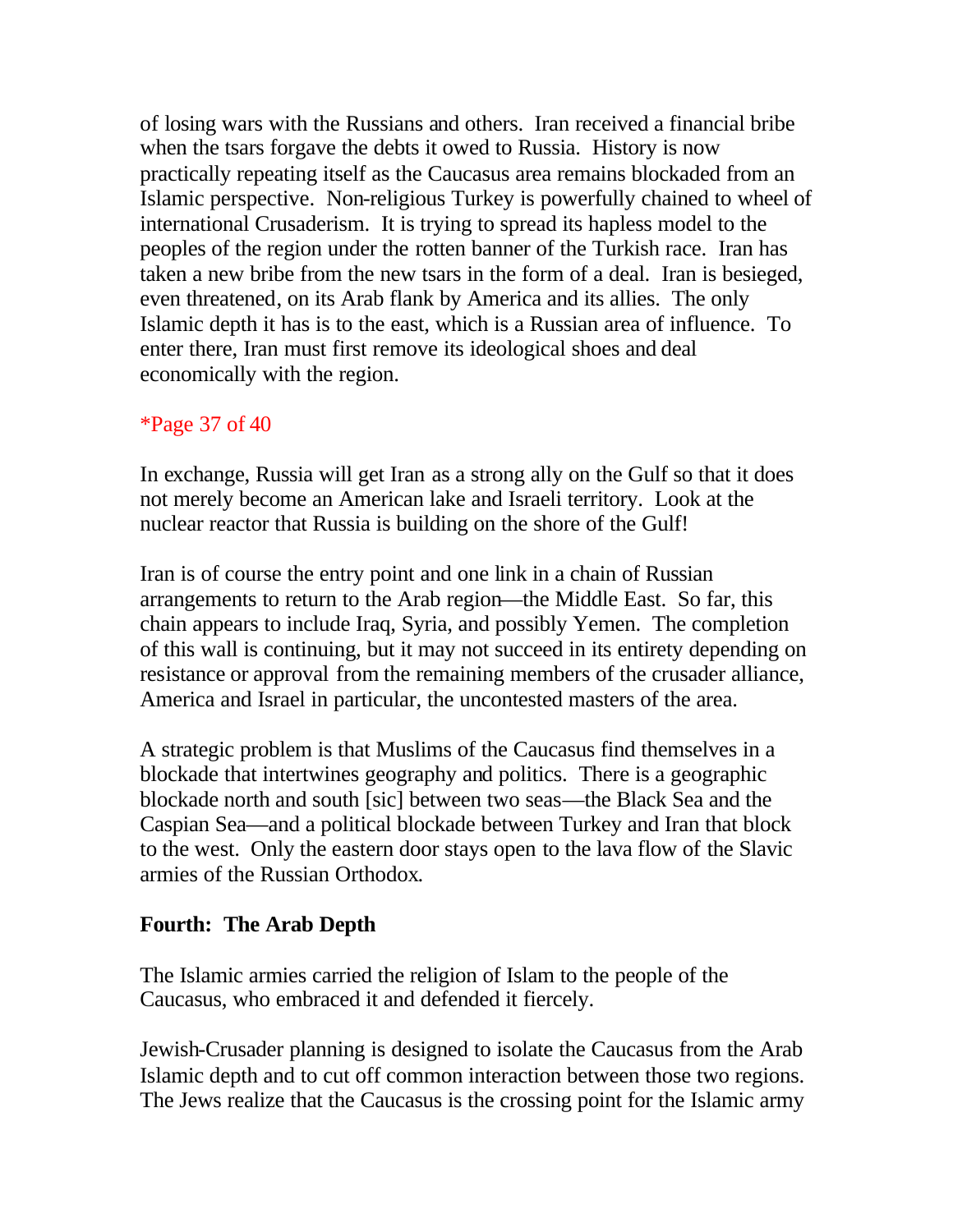coming from Khorasan and central Asia. Historically, Turkish armies coming from the innermost parts of Asia were the Islamic jihad implement that totally destroyed the crusader armies in Syria. Evidence in the Prophetic tradition indicates that the Islamic armies pouring out of those regions will also be decisive in the final battles for Syria between the Muslims, on the one hand, and the Jews and Byzantines, on the other. This is why they are trying to surround the Caucasus and Asia with impenetrable walls to prevent Islamic interaction between those major Islamic blocs and the Arabs. They are completely frightened by that jihad spirit that has started to boom in the Arab countries. They are trying to contain and then extinguish it before it spreads to other areas, especially the Caucasus and central Asia with their vast technological and human resources, plus nuclear resources, for fear they might fall into the hands of the Muslim mujahedeen and find their way into the jihad against the Jews in Palestine.

The Jews hope that Turkey, Iran, and Pakistan will continue to be an iron fence separating the Arabs from the Islamic people in the heart of Asia. Indeed, their ambition is to have "new" Afghanistan join that satanic alliance. As part of this plan, the Crusaders and the Jews are promoting distorted and mistaken Islamic models within the ranks of the region's population. This is precisely the role of Saudi Arabia and Egypt in those places. Meanwhile, the flare-up of jihad in the Caucasus and areas of central Asia foils this scheme at its roots. It must become an opportunity for an Islamic jihad encounter between Arab youth and the people of those regions.

### **Second: The Internal Situation**

The internal situation in the Caucasus poses advantages and disadvantages to the jihad movement there. The advantages include:

1. The appearance of strong leadership embodying the spirit of Islam, challenge, and relentless confrontation to the Russians, as represented by Chechen President Jawhar Musa Daud, a.k.a. Dudayev. The Grozny battles revealed him to be the undisputed leader of all the people of the Caucasus, not just the Chechens. There is a similarity between his personality and that of Imam Shamil, the famous Islamic leader of the war in the Caucasus in the  $18<sup>th</sup>$  Century.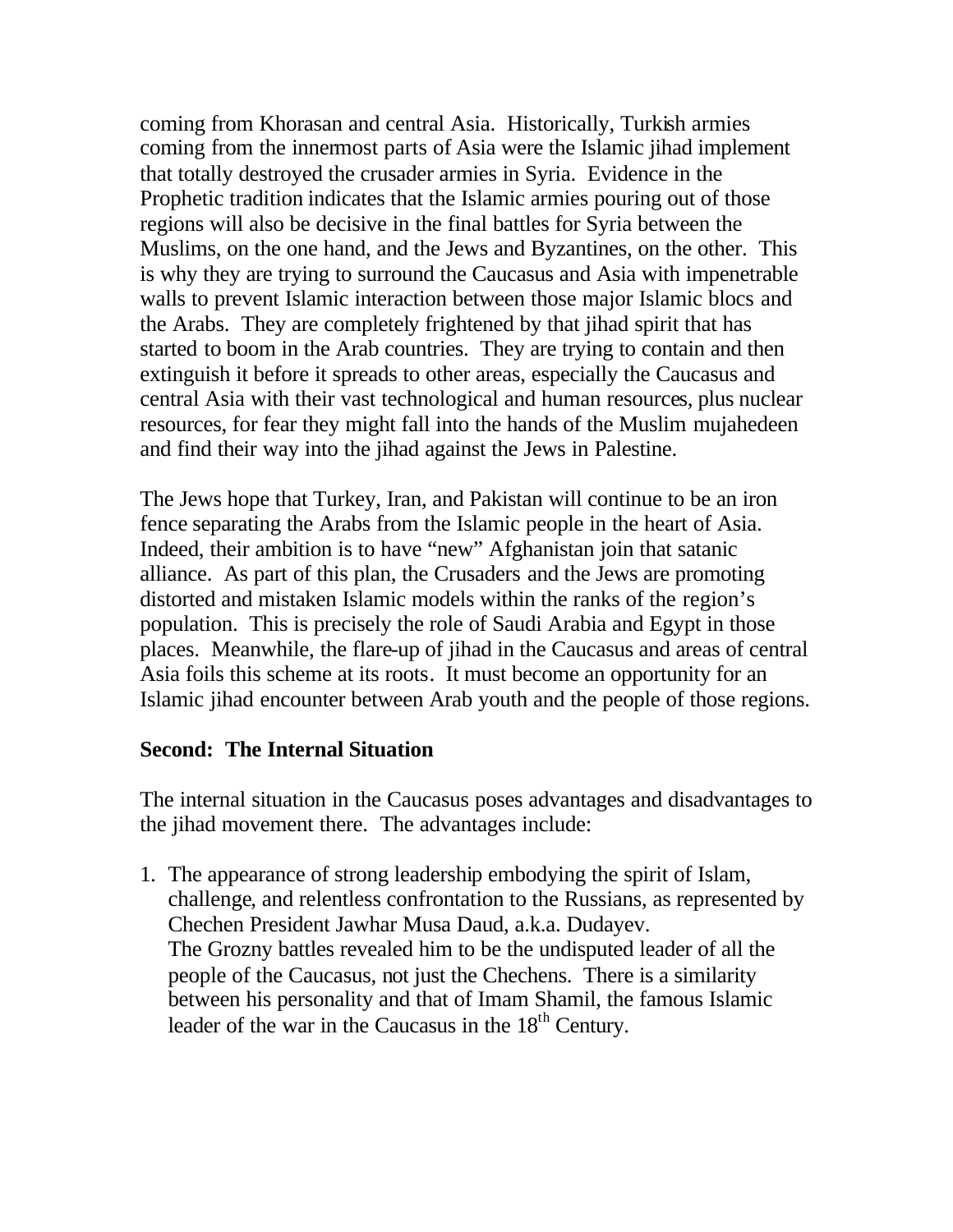- 2. The Caucasian people have sufficient reason to fight against the Russians. The Grozny experience ended Russian prestige and revived hope in the possibility of resistance and victory.
- 3. The nature of this mountainous region and its tough people are totally suited to guerrilla warfare, the inevitable picture of future warfare. In the view of most observers the battle of Grozny was the initiation of this lengthy war.

### \*Page 38 of 40

- 4. The region is rich in resources, especially petroleum.
- 5. The people of the region are deeply woven into the Russian social, economic, and administrative fabric. They are therefore able to direct deep and painful blows at Russia inside its own house via the Caucasians in the Army and security forces, even within the Mafia living in Russian territory. Chechens in particular constitute a high proportion of those gangs. It is specifically those gangs that could let the Muslims of the Caucasus defy "strategic impossibility" and set an historical precedent by becoming the first movement to engage in guerrilla warfare armed with nuclear weapons. The activities of the Russian mafia in smuggling nuclear weapons components to Europe and the world are well-known. In theory there is nothing in such a case to prevent the Chechen mafia from arming its people with nuclear weapons.
- 6. The amounts of weapons and ammunition in the region are sufficient for a long period of guerrilla combat, not urban combat as is the case in Grozny at present. It would be easy to get control of the adjacent areas needed, such as the Ukraine and even Russia itself. Russian officers are known to welcome the sale of their equipment, and sometimes consumables, in exchange for hard currency, or assuming the worst, for drugs. With respect to weapons, all we need to know is that Dudayev distributed about half a million automatic Kalashnikov weapons to his people.

There are 300,000 fighters under his command, including 200,000 in the militias and 100,000 regulars. It is said that they only amount to 16,000, which is closer to reasonable.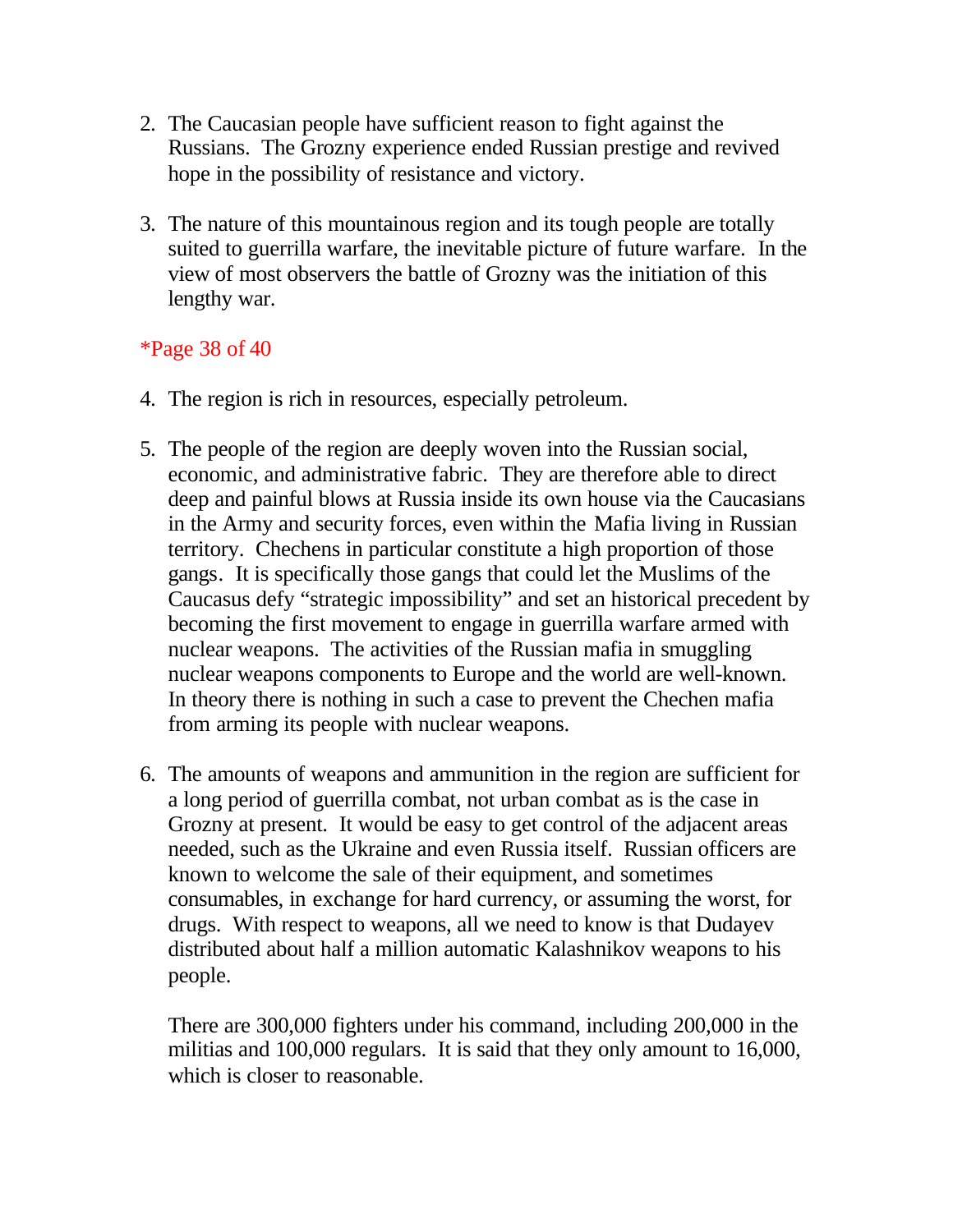7. Several of the Caucasian peoples are prepared to get involved in guerrilla combat against the Russians when the spring sun rises. These include the peoples of Ingushetia, Dagestan, Abkhazia, and Azerbaijan.

### **The negative factors are as follows:**

1. Some regional affairs specialists doubt Dudayev's ability to lead a guerrilla war in the Caucasus for various reasons. One is that he was a regular officer who served over 20 years, which means he is intellectually and technically unable to comprehend and practice guerrilla warfare. Partial support for this view may be found in Dudayev's decision to confront the Russians directly in Grozny. He prevailed there. Indeed, we could say that he was victorious despite the final results of the battle. It is enough that he was able to withstand the Russians for that entire period while they attacked him with four military divisions plus the Air Force.

In any event, holding out in Grozny had major morale value regardless of the losses on the Chechen side. It was a battle of dignity and challenge in which the Chechens succeeded notably.

However, will Dudayev be able to demonstrate that skill in guerrilla warfare? Many observers doubt that he can, but they cannot be absolutely certain. Those same observers have doubts about Dudayev because he is a former Marxist who assumed the presidency of Chechnya at Moscow's request, although he was selected in a general election supervised by a committee representing an external country. This confirms the unanimity of the people in selecting him. Dudayev's essential demand is for independence within the framework of a confederation with Russia. This is not a radical demand.

2. Dudayev's remaining personally alive will decide much of the course of Islamic resistance in the Caucasus. Even should he disappear from the scene of events, the Caucasus will never again be as quiet as it was. However, the Caucasus will lose one of its most important elements of success in any battle, which is competent leadership. This will continue until a new Shamil or another Dudayev emerges. Look at the difference between the situation where competent field leadership is present on the battleground and the absence of such leadership as was the case in Afghanistan, Tajikistan, Egypt, Syria, and so on.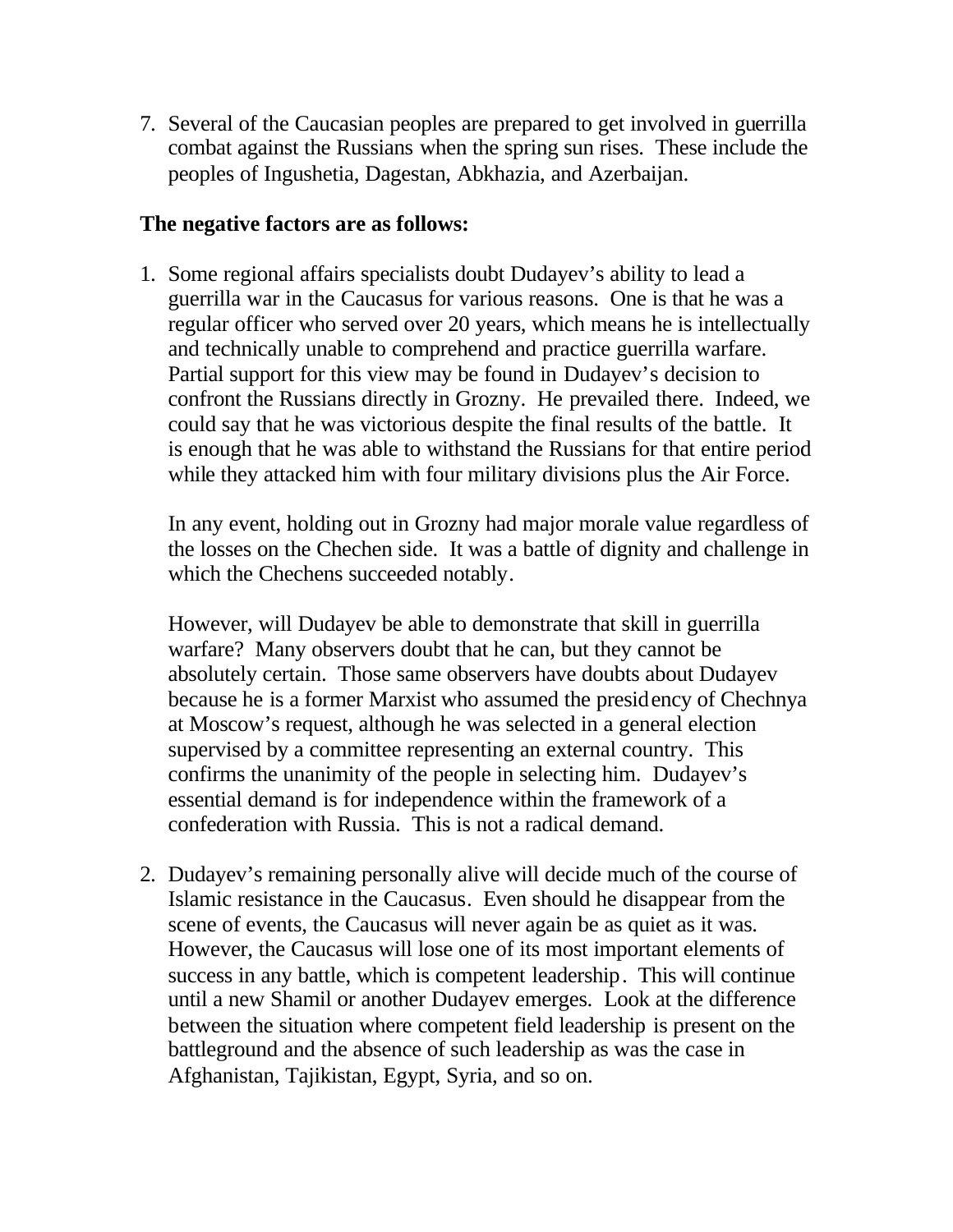3. The people of the Caucasus are racially divided and have political, border, and economic disputes. The Russians can exploit this to split up the Muslims and defeat them.

## \*Page 39 of 40

- 4. The Islamic feeling is still very weak. In the popular mind, Islam is understood to be a nationality more than a religion. Consequently, jihad is even stranger. Russian brutality may have led the Muslims, and even the national groups, to overcome this obstacle. This will depend on the method of war command and the success of Muslim military operations.
- 5. The difficulty of gaining economic independence from Russia. Not doing so means starvation and economic collapse, particularly in case of a blockade imposed on the Caucasus and the lack of a short-term alternative.
- 6. The small size of the population, only six million. In other words, the population of Tajikistan is about equal to that of the Caucasus. Uzbekistan is four times as large in population. This brings us to a reminder of the importance of the jihad movement among the Muslims of central Asia.
- 7. The existence of strong Christian mini-states such as Armenia and Georgia, the largest assemblies of orthodox in the Caucasus. This presents an obstacle and a challenge to the Muslims of the region.

Following this brief review tour of the situation in the Caucasus we return to the original question: What can we do? We are not saying "what must we do?" because what must be done is to declare a general jihad throughout the entire Islamic nation. Yet this is impossible given the state of apostasy that rules in the land of the Muslims and the satanic situation governing the world.

The Chechens can currently be assisted in two ways:

- 1- Through direct support
- 2- Through indirect support

**First: Direct Support**: In-kind assistance in the form of blankets, clothing, medicine, money, etc.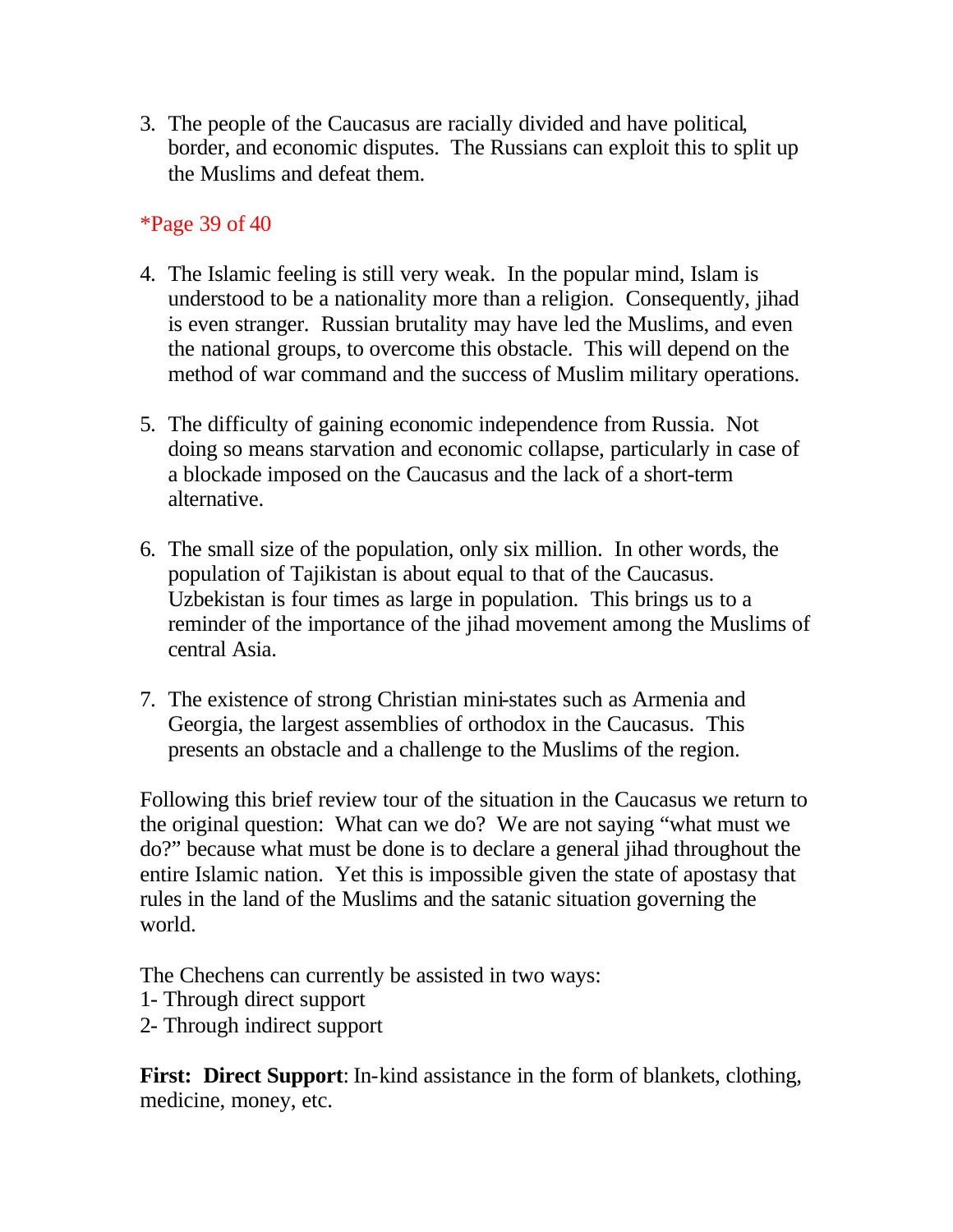This is the preferred method of jihad among the Arab people and many of its peaceful missionary groups. The mainstay of this activity could be in Jordan because of political and social circumstances. The political circumstances are His Excellency the King's need for an Islamic fig leaf to cover the evils of his treaty with the Jews. His good fortune endowed him with an Islamic cause he can trade on, as many did earlier in Afghanistan. The social circumstance is the presence of a large, powerful, and influential Chechen community as a pillar of the Jordanian state. This community has a lot to offer to the Chechen people if it wished to do so, and depending how much red or green light is being emitted by His Majesty's lamps.

Missionary and in-kind assistance should be coordinated with the Chechens of Jordan. They do not lack sincere Muslims and it is not out of the question that some of them might go there to take part in combat.

Turkey, the bearer of the standard of nationalism and secularism in central Asia, will attempt to discomfit the Russians politically and expand its area of influence in the region by exploiting the Russian mess and the wave of anti-Russian hostility. Of course, Turkey will not encourage jihad or any jihad movement by its citizens against the Chechens. I believe it fears a recurrence of the Afghanistan experience near its borders because it would be the next target. For that reason it will seek to envelop the Islamic impact of the crisis by banning the mujahedeen movement, but allowing the movement of assistance and media across its borders. So, Turkey may become an "aid and media support station" for the Caucasus.

In terms of the Arabs, the Jordan station will be easier to deal with and coordinate. God knows best. The dispatch of Arab volunteers to Chechnya is not advised. Although this would be very useful for morale, it is very dangerous and militarily ineffective. The region is isolated and surrounded and Russian military and security activity is expected to increase. This constitutes a danger to Arabs who do not know the area and its languages.

This will not prevent Arab attempts to arrive or try to go there, but we do not recommend it as a way of providing assistance except in the case of extreme necessity for a very limited number of highly competent personnel. This appears to be remote.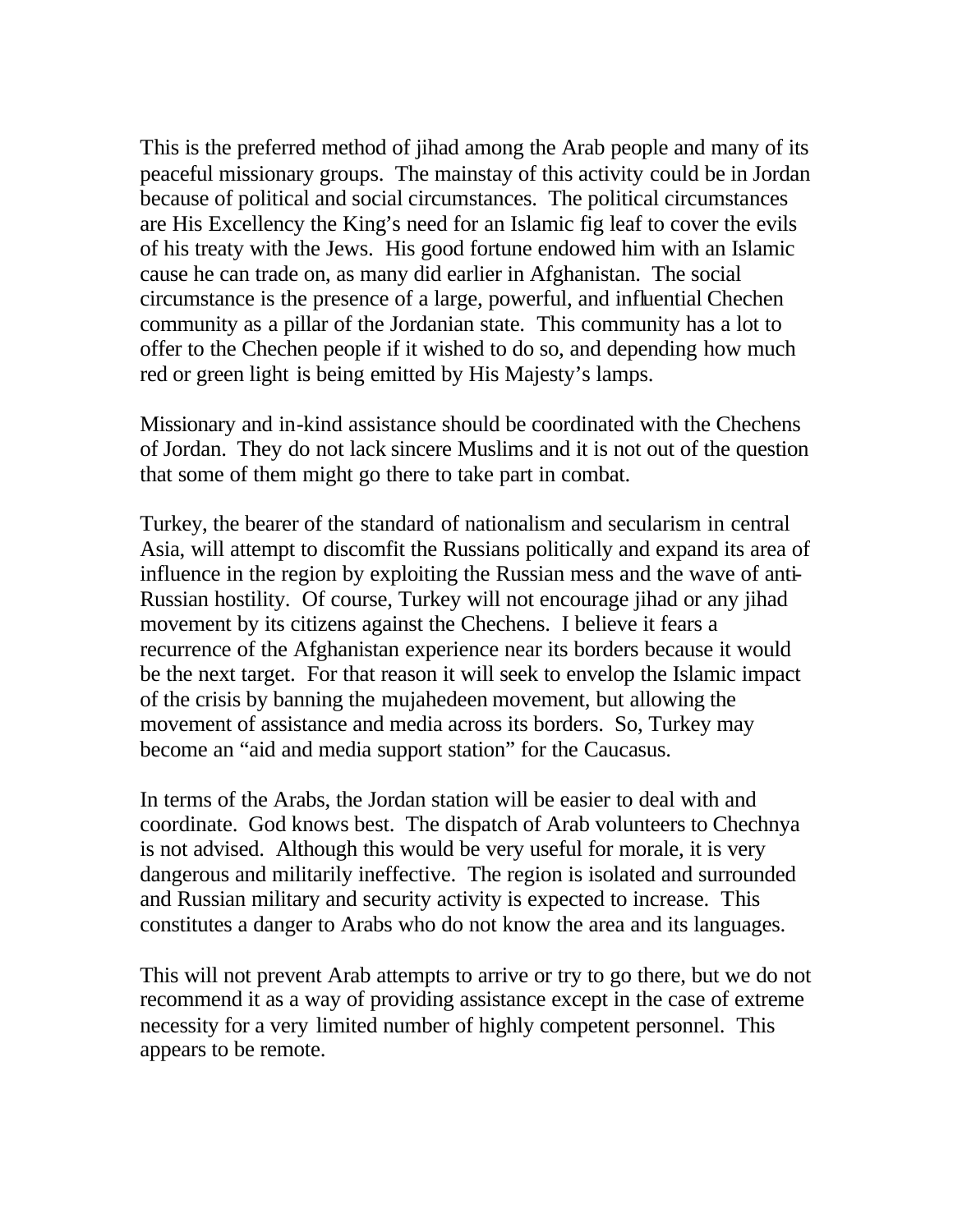## \*Page 40 of 40

On the matter of training, Caucasian cadres can be trained in areas appropriate to the purpose and to very advanced levels. Such cadres will later on assume responsibilities for action and training in their countries. A small experiment of this type was conducted several months before fighting broke out and could be repeated with reasonable difficulties. Chechen jihad groups from Jordan and other regions, or jihad groups from Turkey, would be extremely beneficial if they were able to reach the fighting there, both militarily and for morale. They would also be an excellent tool for the Islamic mission for that country, which lacks an all-around Islamic cadre that simultaneously has combat and missionary capabilities.

It is advisable to look for and send such groups out there. If general conditions subsequently improve, Arab groups can be sent. No one denies the extreme value of such groups. This has been proven in Afghanistan, Tajikistan, Somalia, Bosnia, et cetera.

## **Second: Indirect Assistance:**

This is more valuable and important. It is also more readily available, although it is not easy. Indirect assistance consists of activating the southern front in Tajikistan. The situation there was explained in an earlier report. An attempt can be made to revive the jihad movement there based on sincere elements still there and by adopting an appropriate policy with respect to the Nahdha Party, which is a real disaster for Islamic action in Afghanistan.

With some good planning, a small and very effective guerrilla war can be created there to wear down the Russians physically and psychologically. Based on what we currently see in Chechnya, and based on the collapse the Russians exhibited in Tajikistan, they are incapable of acting effectively on two fronts. They will be subject to a total collapse not too long from now.

The jihad movement still faltering in Uzbekistan can be activated. It has not begun acting for many reasons, including lack of funds and the absence of expertise needed for action.

These are obstacles we can help them to overcome without influencing the effectiveness of the jihad movement in other locations. Apart from reliance on God the Almighty; success in that action only requires the mobilization